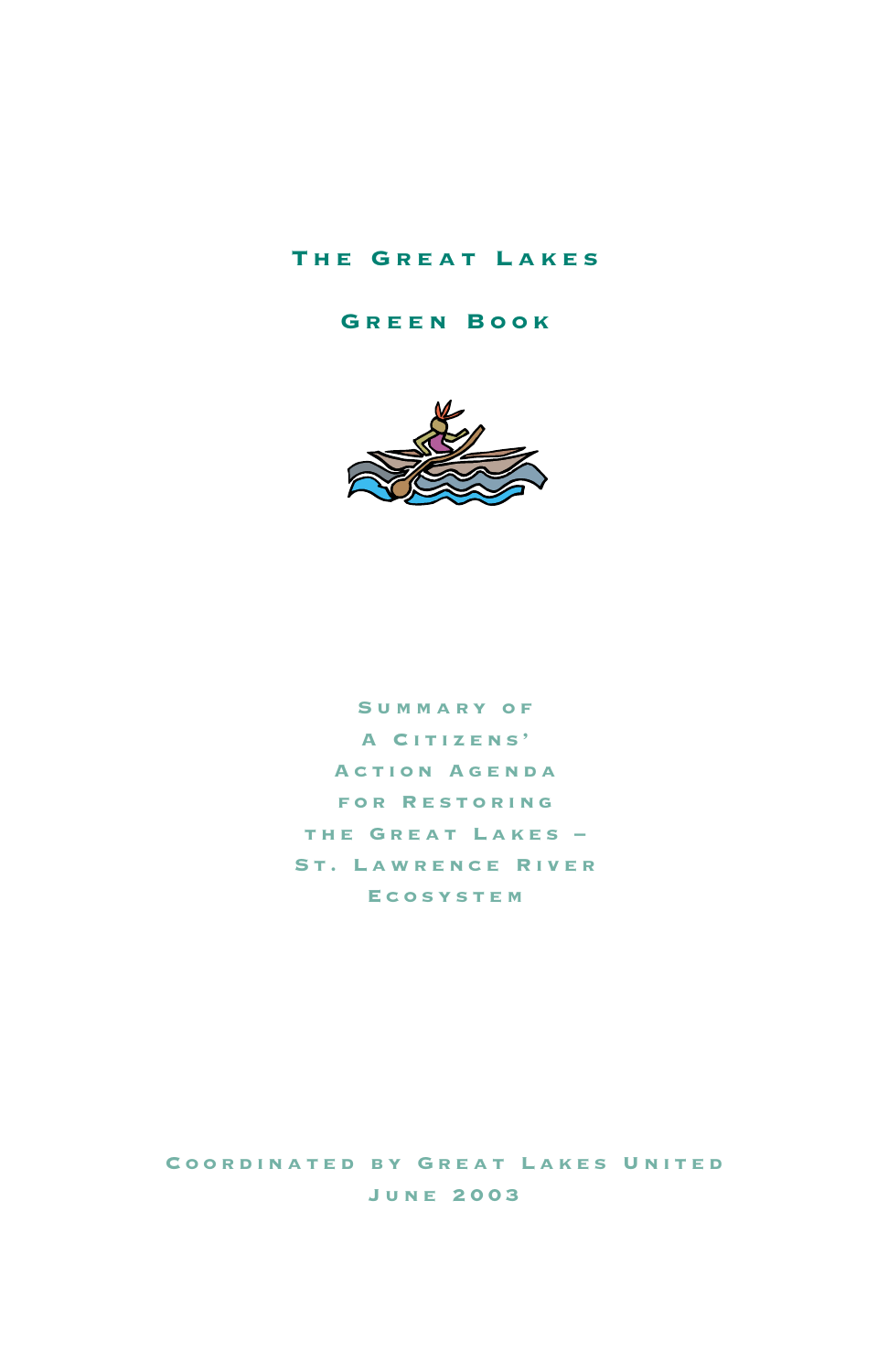*June 2003*

DESIGN BY: *Holly Fisher & Associates, Toronto* TEXT PAPER: *Rolland New Life DP100 , 100% recycled, 80% post-consumer, not rebleached with chlorine*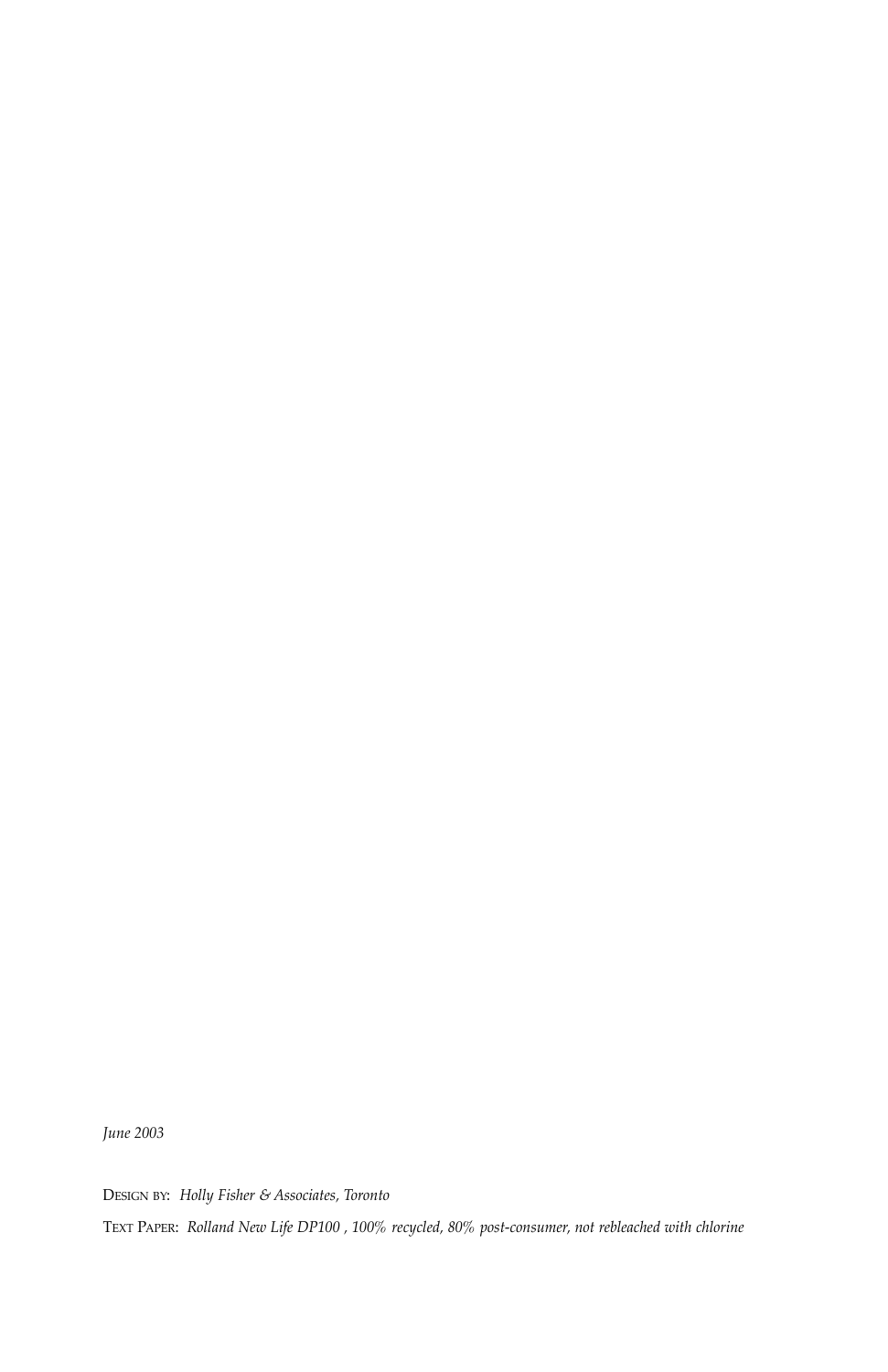

### **Contents**

An Agenda for Action *5* Challenges Facing the Great Lakes Today *7* **1** Toxic Cleanup *10* **2** Clean Production *15* **3** Green Energy *20* **4** Sustaining and Restoring Water Quantities and Flows *24* **5** Protecting and Restoring Species *29* Invasive species *29* Threatened species *31* Native fish *32* **6** Protecting and Restoring Habitat *34* Aquatic habitats *34* Forest habitats *36* Sprawl *38* Habitats in urban areas *40* Interconnecting habitats *41* **7** Water and Air Quality Standards *43*

### Writers *(with contact information)* and Contributors

#### **Toxic Clean-up**

Emily Green and Jennifer Feyerherm, Sierra Club Great Lakes Program (608) 257-4994, emily.green@sierraclub.org; jennifer.feyerherm@sierra club.org

Lynda Lukasik, Environment Hamilton, (905) 560-1177, lynda.lukasik@sympatico.ca

Margaret Wooster, Great Lakes United, (716) 886-0142, wooster@glu.org

Barry Boyer, Friends of the Buffalo Niagara Rivers

Manfred Koechlin, Bay of Quinte RAP Team

Elaine Marsh, Friends of the Cuyahoga River

Robin McClellan, Citizens Environmental Coalition

#### **Clean Production**

Jim Mahon, Canadian Auto Workers Local 1520, (519) 681-3680, jimahon@rogers.com

Michelle Miller, Clean Wisconsin (606) 255-5885, mmmille6@wisc.edu

Bailey Mylleville, Great Lakes United, (716) 886-0142, bailey@glu.org

Stéphane Gingras, Québec Environmental Network

Charles Griffith, Ecology Center

Alexandra McPherson, Clean Production Action

Loretta Michaud, Workers Health and Safety Centre

Rich Whate, Toronto Environmental Alliance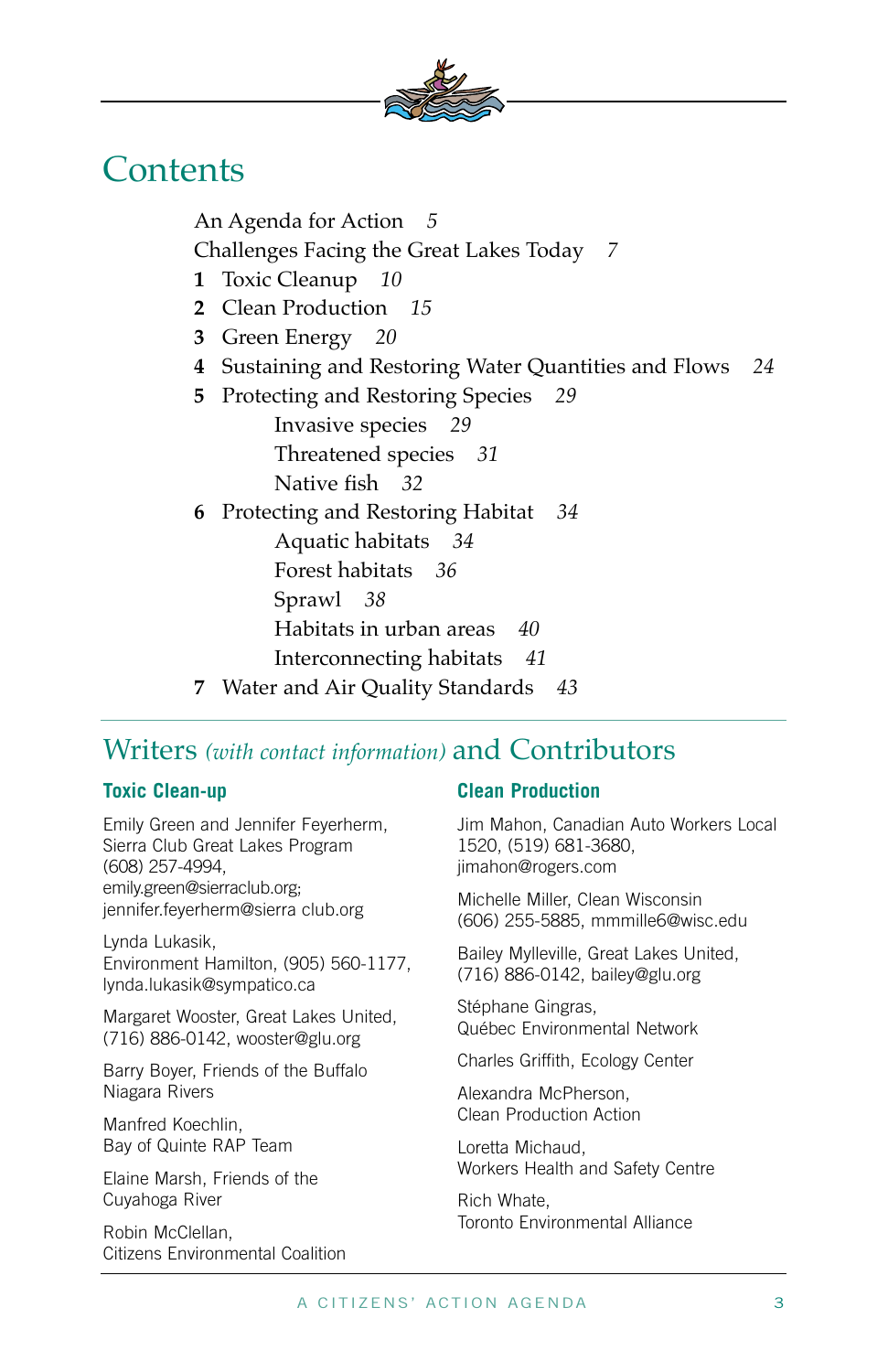#### **Green Energy**

Brennain Lloyd, Northwatch, (705) 497-0373, northwatch@onlink.net

Anne Reynolds, Environmental Advocates of New York, (518) 462-5526, areynolds@eany.org

Ziggy Kleinau, Citizens for Renewable Energy, (519) 795-7725, cfre@web.ca

Irene Koch, Sierra Club of Canada

Mike Keegan, Coalition for a Nuclear-free Great Lakes

Walter Simpson, Western New York Sustainable Energy

#### **Water Quantities and Flows**

Sarah Miller, Canadian Environmental Law Association, (416) 960-2284, millers@olap.org

Reg Gilbert, Great Lakes United, (716) 886-0142, reg@glu.org

Andy Buchsbaum, National Wildlife Federation

Cameron Davis, Lake Michigan Federation

John Jackson, Great Lakes United

Patty O'Donnell, Grand Traverse Band of Ottawa and Chippewa

Derek Scheer, Clean Wisconsin

#### **Species Protection / Restoration**

INVASIVE SPECIES

Jennifer Nalbone, Great Lakes United, (716) 886-0142, jen@glu.org

SPECIES AT RISK

Dave Dempsey, Michigan Environmental Council, (517) 487-9539, davemec@voyager.net

NATIVE FISH

Laura Hewitt, Trout Unlimited, lhewitt@tu.org

#### **Habitat Protection / Restoration**

AQUATIC HABITAT

Jill Ryan and Wil Cwikiel, Tip of the Mitt Watershed Council, (231) 347-1181, jill@watershedcouncil.org; wil@watershedcouncil.org

FOREST HABITAT

Doug Cornett, Northwoods Wilderness Recovery, (906) 226-6649, doug@northwoodswild.org

Cecilia Fernandez, Northwatch, cecilia@onlink.net

**SPRAWL** 

Linda Pim, Federation of Ontario Naturalists, (416) 444-8419, lindap@ontarionature.org

Keith Schneider, Michigan Land Use Institute, (231) 882 4723, keith@mlui.org

John Bacher, Preservation of Agricultural Lands Society

URBAN HABITAT

Joel Brammeier, Lake Michigan Federation, (312) 939-0838, jbrammeier@lakemichigan.org

INTERCONNECTING HABITATS

Jean Langlois, Canadian Parks and Wilderness Society (613) 232-7297, jlanglois@cpaws.org

#### **Water and Air Quality Standards**

Andy Buchsbaum, National Wildlife Federation (734) 769-3351, buchsbaum@nwf.org

Margaret Wooster, Great Lakes United

#### **Action Agenda Coordination**

Margaret Wooster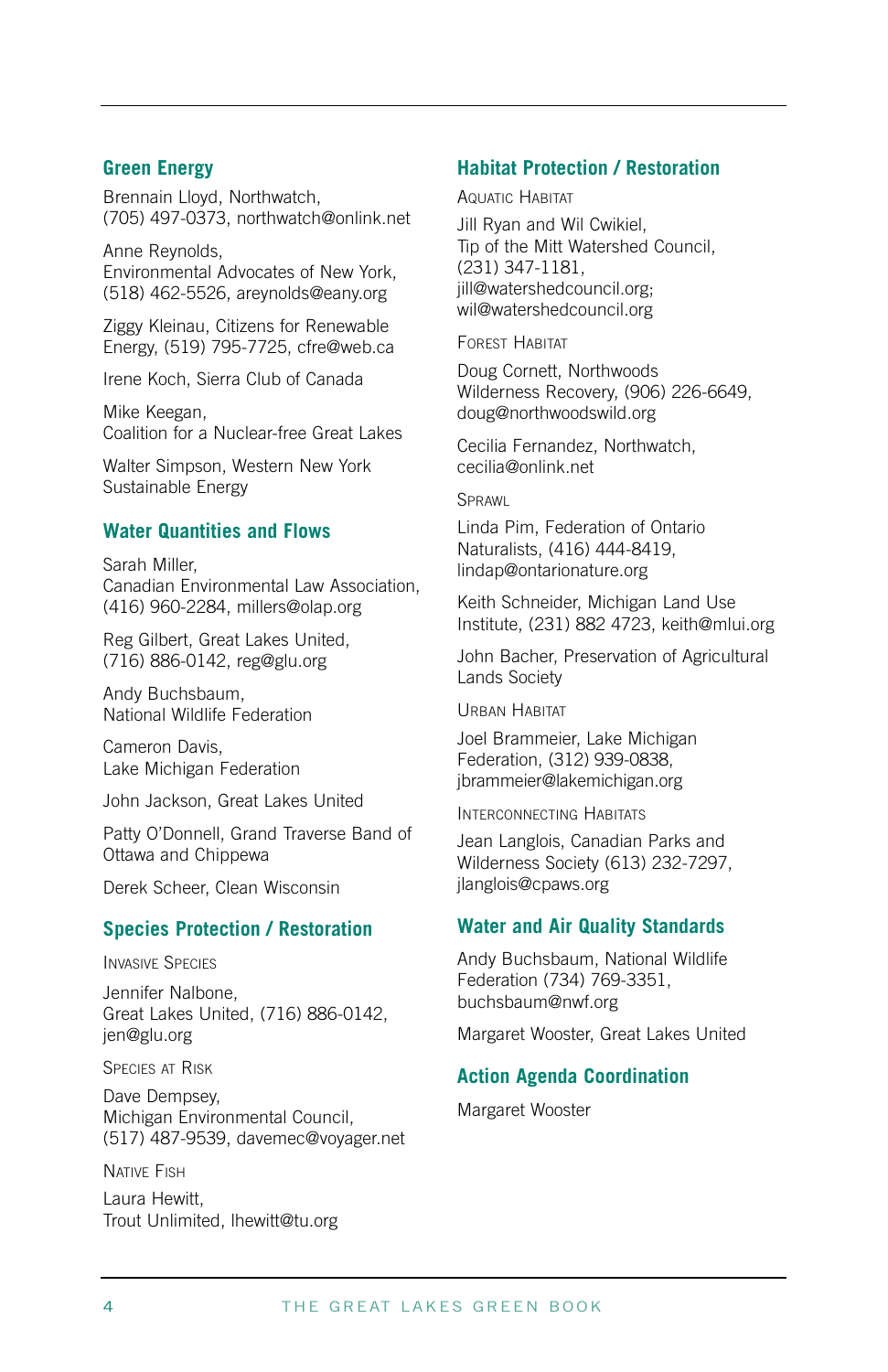

### An Agenda for Action

*The Great Lakes Green Book* summarizes a grassroots restoration agenda for the Great Lakes-St. Lawrence River ecosystem that is as comprehensive in scope as it is specific in its recommendations. *The Green Book* is a summary of a more detailed *Citizens' Action Agenda for Restoring the Great Lakes – St. Lawrence River Ecosystem*, which includes background, precedents and sources for all the recommendations. The full document can be found at www.glu.org.

The problem. For thirty years the Great Lakes region has implemented partial solutions to water, air, wildlife, habitat and environmentally related human health problems. Yet today, in many communities across the basin, the fish are not edible, the waters are not swimmable, the wildlife habitats are more fragmented, and the environmental impacts on human health are more profound than ever.

Something stronger needs to be done.

The opportunity. Basin government leaders are finally considering a major investment in Great Lakes restoration, but have not yet put forth a specific plan. Accordingly, Great Lakes environmental, conservation, and labor groups have developed an action agenda to help guide those efforts from a citizen point of view. Citizens need to be at the table early and often, working with government parties to see through the development and implementation of a sound Great Lakes action plan.

Aiming high. As the world's largest freshwater ecosystem, the Great Lakes-St. Lawrence River basin is too important and too fragile at this point in its history for "business as usual" to continue. That is why we have set the goals, standards and timelines for restoration as high and as near-term as possible. All basin citizens can use the recommended actions in the Green Book to measure the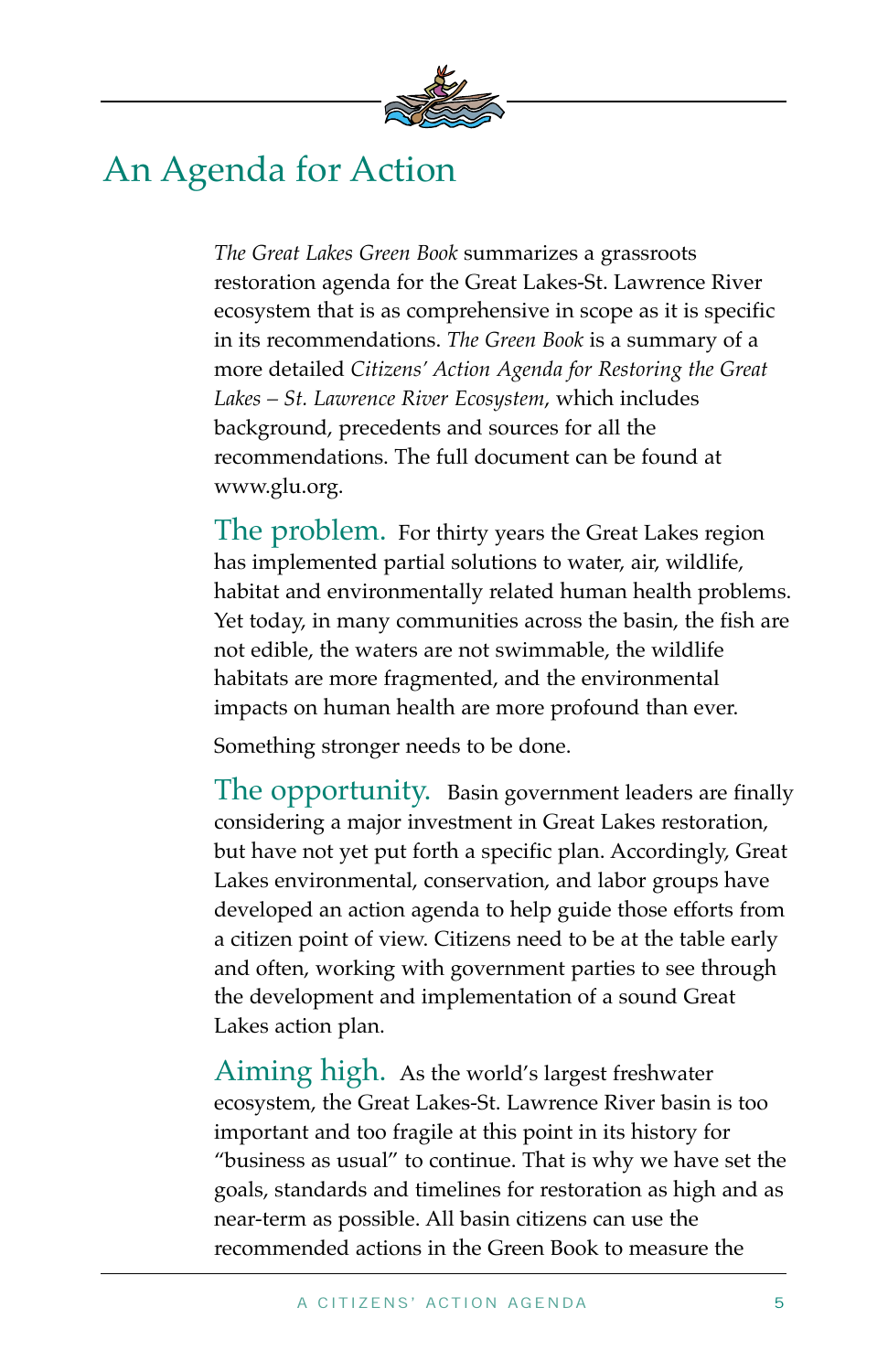performance of governmental institutions around the lakes and to make further recommendations, where necessary, for changes in governance that better serve restoration needs. We can also use them to help synchronize and strengthen our collective efforts on behalf of a healthy Great Lakes ecosystem.

Directed to governments. Although the recommendations in *The Great Lakes Green Book* are mainly directed to governments, individuals also have an important role to play. Through the lifestyle choices we make there is a great deal we can do to reduce our negative impacts on this ecosystem. However, our options and effectiveness as individuals are limited and even blocked until our governments provide a basic framework for progress towards sustainability.

With that framework in place, the wealth of expertise that is harbored in the cities, universities, industries, labor groups, non-government organizations and Indigenous communities who make their home in the Great Lakes – St. Lawrence River basin, can finally be fully mobilized.

PRINCIPLE 15 OF THE RIO DECLARATION. UN CONFERENCE ON ENVIRONMENT AND DEVELOPMENT, 1992

*In order to protect the environment, the precautionary approach shall be widely applied by States according to their capabilities. Where there are threats of serious or irreversible damage, lack of full scientific certainty shall not be used as a reason for postponing cost-effective measures to prevent environmental degradation.*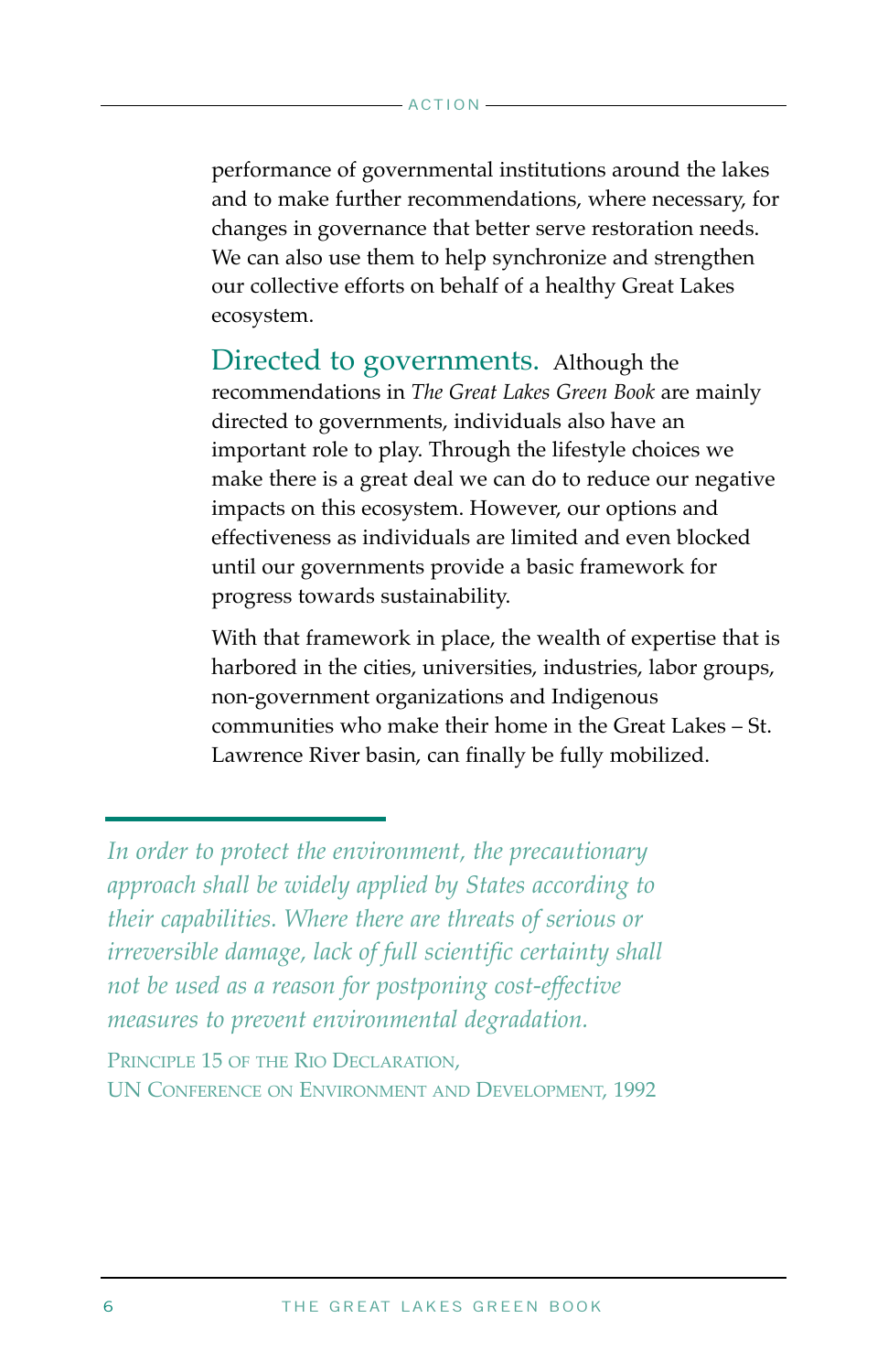

## Challenges Facing the Great Lakes Today

As we enter a century where the number of people around the world suffering from a scarcity of clean water is projected to grow to five billion in the next two decades, the 40 million people living around the Great Lakes continue to share a seemingly limitless supply.

The Great Lakes-St. Lawrence River ecosystem is the single largest freshwater ecosystem on earth, representing almost

*In spite of winning some scattered battles, my unwilling judgement is that we are losing the war and the basin ecosystem is degrading further.* 

**DR. HENRY REGIER**

20 percent of the world's available fresh surface water. Its waters are inextricably linked to the growth and prosperity of the Great Lakes region, and of the United States and Canada as a whole. The quality and quantity of these waters play a major role in determining the health and welfare of the people, and the diversity of wildlife living in and around their shores.

Yet despite the economic and life-sustaining value of this resource both regionally and

globally, and despite some success in curbing the inflow of pollutants in the 1970s and 1980s, the Great Lakes ecosystem is once again under siege. It is now being assaulted in ways few, if any, Great Lakes observers would have predicted 30 years ago. The influx of invasive species from halfway around the world and the rapidly growing demand for fresh water both in and outside the basin are among the emerging problems poised to do serious and possibly irreversible damage to the system. Just as disturbingly, the system is being assaulted once again by rising tides of toxic substances and by a "dead zone" of de-oxygenated water covering much of Lake Erie – two scourges many Great Lakes residents hoped, as we entered this new century, would be behind us.

Symptoms of these assaults increasingly visible to people living around the lakes include record numbers of beach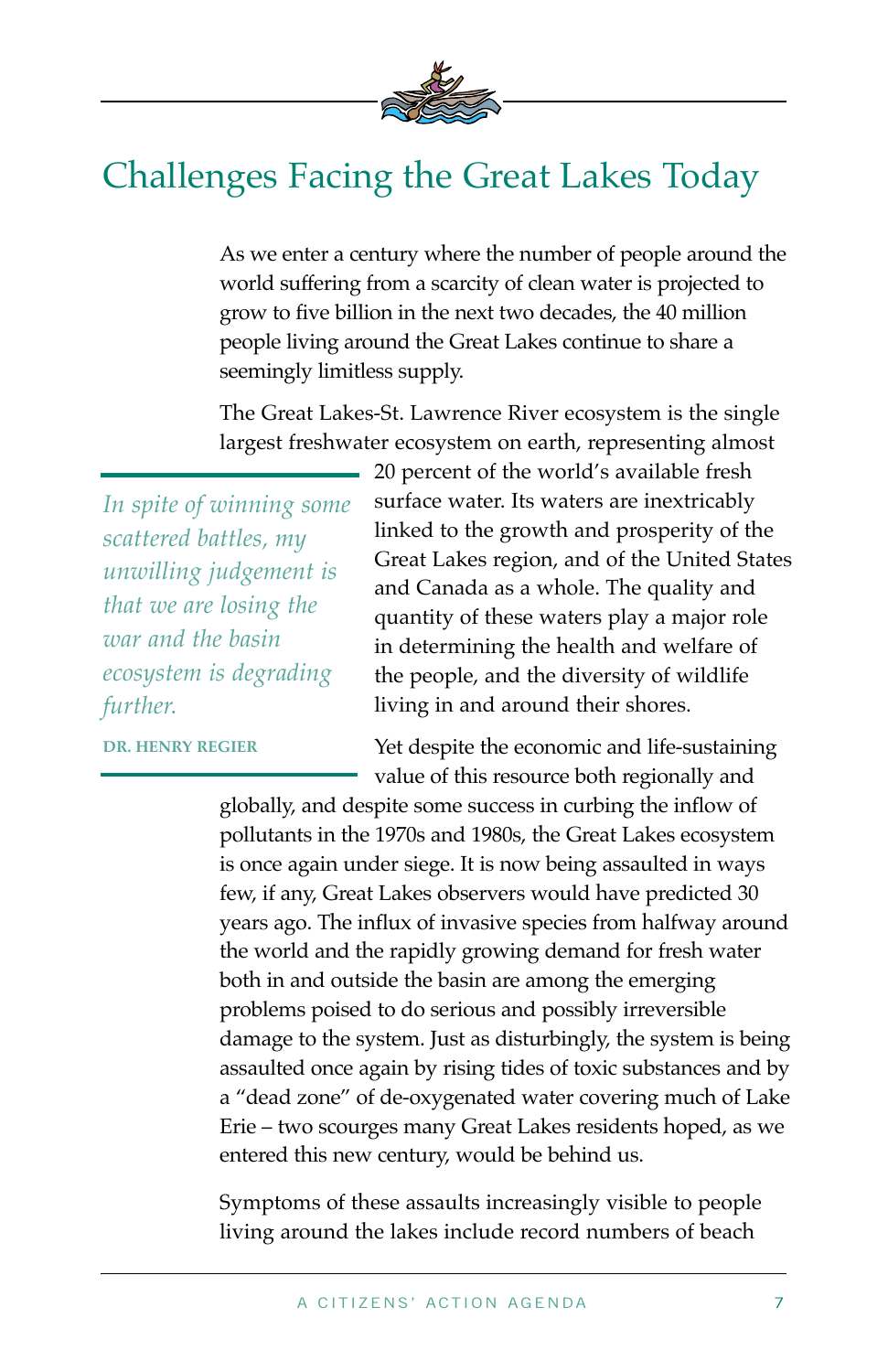#### CHALLENGES

closings from untreated sewage or farm runoff; tens of thousands of loons, ducks and other fish-eating birds washed up on the shores of Lake Erie in a continuing epidemic of avian botulism, and the collapse of native fish populations like walleye and perch.



In a 2002 "State of the Great Lakes Ecosystem" report, U.S. and Canadian scientists ranked a full 70 percent of lake

health indicators as "mixed," "mixed-deteriorating" or "poor." They warned of a "dramatic decline" in key animal species and of a proliferation of non-native species throughout the Great Lakes system. Toxic substances continue to accumulate in high enough



concentrations in Great Lakes fish to trigger, in the U.S. basin alone, more than 1,500 advisories against eating them – this despite repeated calls on governments and industries to "virtually eliminate" these toxics in the lake.

Recent studies of older adults who consumed Lake Michigan sport fish found high body burdens of PCBs and associated impairments in memory and learning, consistent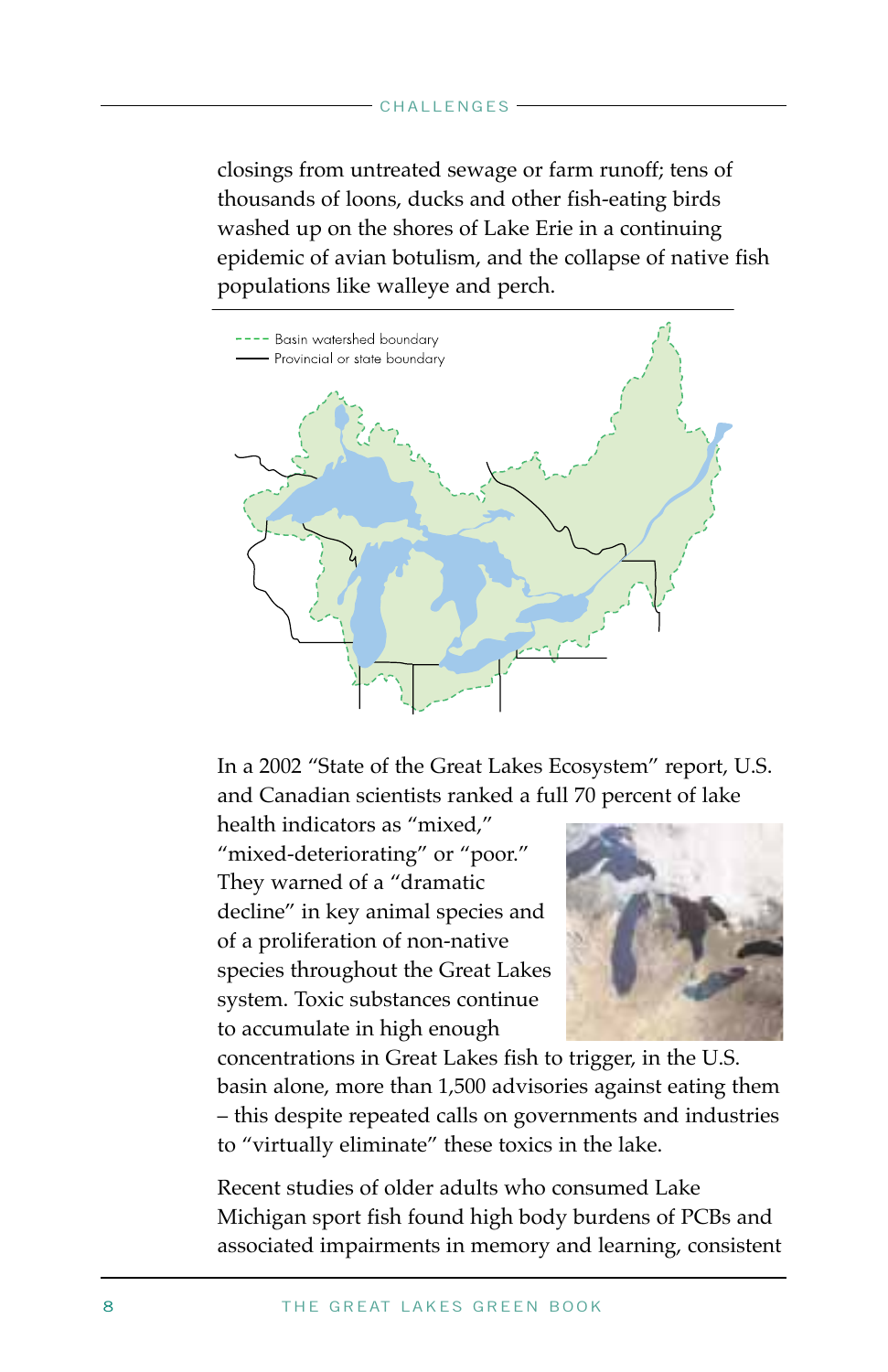with previous research showing an association between fetal PCB exposure and impairments of memory in children of Lake Michigan fish-eaters. On the Ontario side of the Detroit River, identified as one of 43 toxic hotspots in the Great Lakes, health scientists have concluded that between 1986 and 1992, pollution may have been responsible for more than 1,000 excess deaths and 40,000 excess hospitalizations. The rate of hospitalizations for females under 25 with thyroid gland disorders was a startling 208 percent higher in the Windsor area than for the province as a whole.

Reports from the U.S. General Accounting Office, the Canadian Auditor General's Office and the International Joint Commission cite budget cutbacks, staff reductions, lack of monitoring and lack of a long-term plan as reasons for the general lack of progress made towards Great Lakes restoration. "Important matters are adrift," they say.

We are going in the wrong direction. The challenges facing the Great Lakes-St. Lawrence River ecosystem today require coordinated actions on multiple fronts *now* to turn the tide.

*The federal government is uniquely positioned to take a basin-wide perspective, but so far it has not . . . The quality of existing data sets is deteriorating; the federal capacity is going in the wrong direction.*

CANADIAN AUDITOR GENERAL'S REPORT TO PARLIAMENT, OCTOBER 2001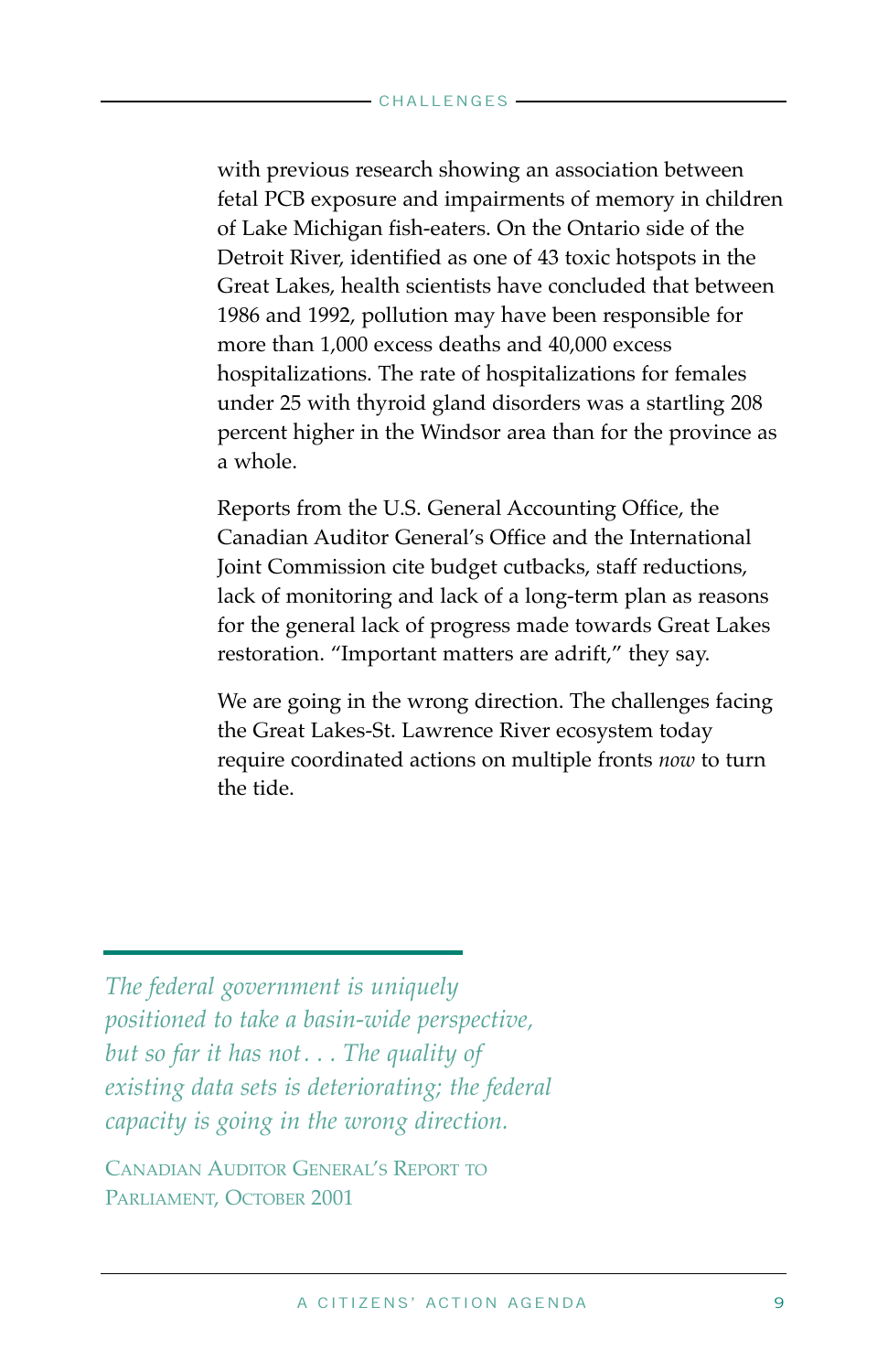

## 1 Toxic Cleanup

The aquatic systems of the Great Lakes and St. Lawrence River basin continue to show the effects of long-lived toxic substances like PCBs and mercury, which have accumulated for decades in the underlying sediments and adjacent soils. These substances work their way up the food chain, contaminating animals at higher and higher levels. In turn, they cause cancer, reproductive impacts and immunological abnormalities, among other health

*We are starting to consider the RAP process a failure. We urge the governments of the United States and Canada to prove us wrong.*  **CARL HUJET, GREAT LAKES CITIZEN HEARINGS, GREEN BAY, 1998** 

problems for people who eat contaminated fish and wildlife.

Toxic hotspots around the Great Lakes also compromise efforts to spur economic growth and urban waterfront renewal. Contaminated fish have caused commercial and charter boat fisheries to close their doors, putting people out of work. Taxpayers in states and provinces bordering the Great Lakes and St. Lawrence River pay three to five times more in

dredging costs than if there were no contaminants in the sediments of their ports, just to keep those ports open. Waterfront redevelopment efforts are stalled in many communities due to the need for costly cleanups.

We do not have to live with this toxic legacy. We have the tools and the knowledge to clean up these toxic sites, and we need to put them to work to get the job done.

### **Actions**

### **Provide adequate funding for cleanup** ✔

Funding cuts to existing programs for remediation, monitoring and research have slowed Great Lakes cleanup efforts. In 2002 both Canada and the United States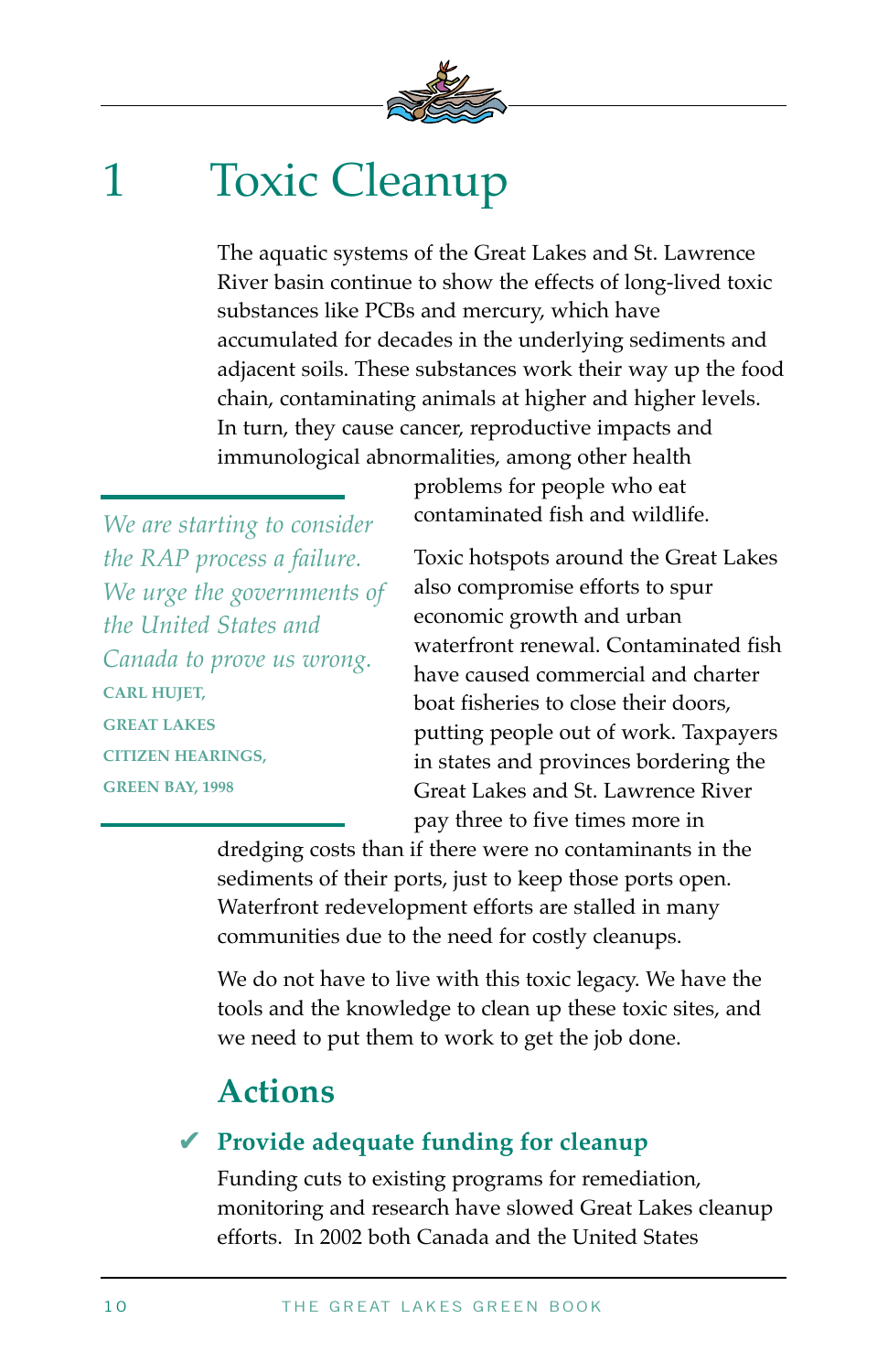published five-year restoration plans for the Great Lakes, but did not clearly define funding needs, priorities or accountability for toxic cleanup. Of the 42 Areas of Concern



designated for Remedial Action Plans in 1985, only two have been delisted.

#### *Federal, state, provincial*

- Federal agencies must work with states, provinces and municipalities to rank contaminated sediment sites in terms of priority and provide cost estimates and benchmarks for completing all remediation activities by 2015
- Provide adequate funding for complete remediation of the AOCs and ensure this is designated for agencies and programs with toxic cleanup responsibility and demonstrated public accountability. Funding should include restarting research and development programs for the most effective and environmentally safe dredging, disposal and destruction options and for continued water quality monitoring and research
- In order to restart cleanup efforts immediately, the U.S. should fully fund the Great Lakes Legacy Act of 2002 (committing \$54 million per year for five years) and Canada should increase its current allocations for AOC cleanup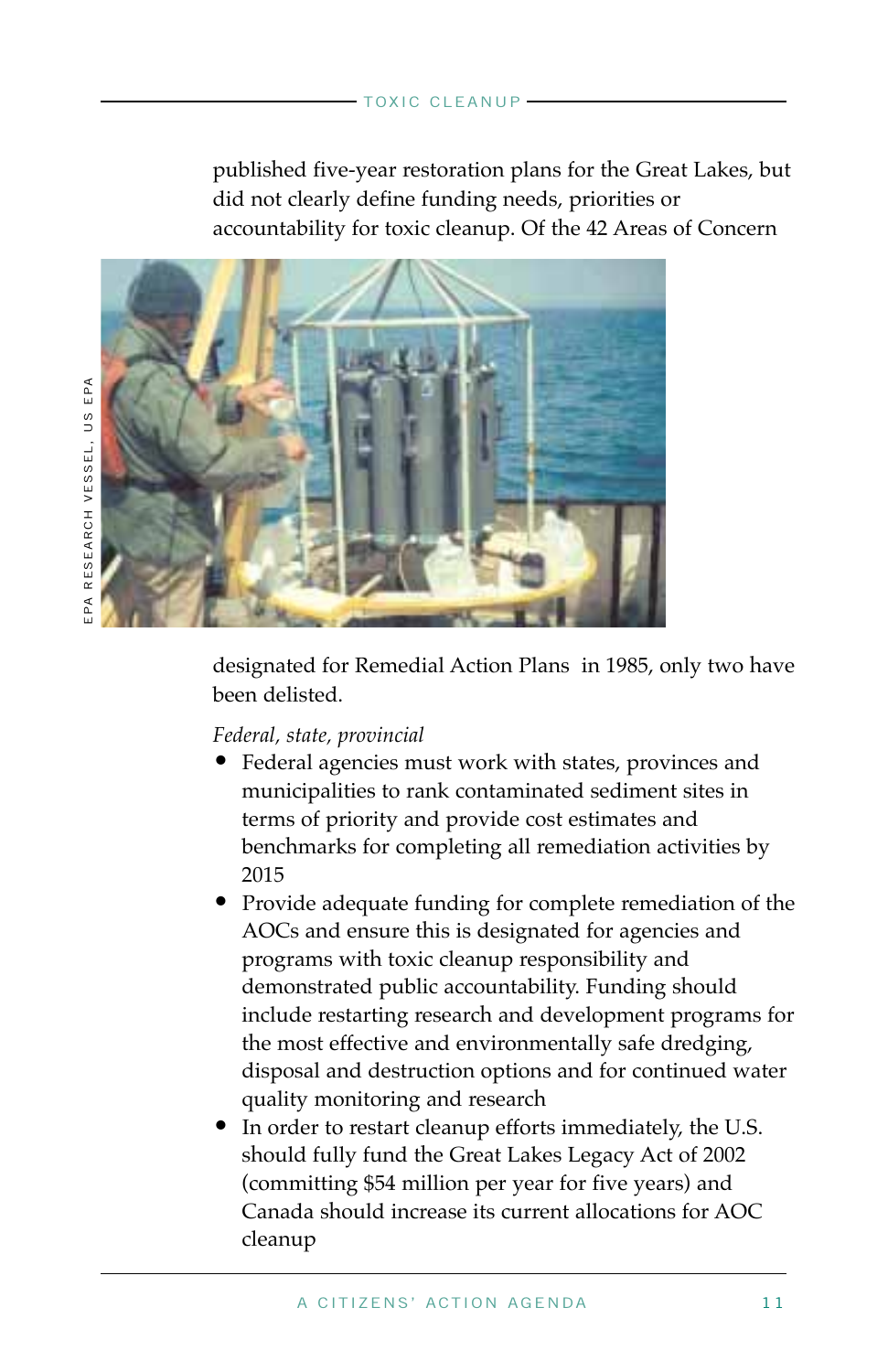### **Build and engage healthy communities** ✔

Effective cleanup of contaminated sediments, toxic waste sites and groundwater, and prevention of future contamination will require every affected community to be part of the solution over the long term. Communities need information on the health risks associated with toxic contaminants, the economic benefits of cleanup, and the alternatives for making informed decisions along the way.

#### *Federal, state, provincial*

- Renew and fully fund Health Canada's Great Lakes Health Effects Program and the U.S. Agency for Toxic Substance and Disease Registry's Great Lakes Human Health Effects Research Program. Ensure funding is available for impacted communities to be involved in research and monitoring, prioritizing needs in environmental justice communities
- Consolidate studies of the economic and environmental benefits of cleanup
- Dedicate a minimum of 5 percent of cleanup funds to public outreach on contamination problems and cleanup alternatives. Ensure a plan is in place for building the local leadership network necessary at each site for achieving long-term goals

### **Coordinate toxic cleanup efforts**  ✔

It is often necessary to pressure agencies to make effective use of the powers they have to force cleanup efforts and to coordinate among the parties involved.

#### *All levels of government*

- Ensure strong and consistent de-listing criteria for AOCs. No AOC should be officially delisted until all beneficial uses have been restored
- Require public accountability environmental actions, timelines and penalties for delays – from authorities with cleanup responsibility such as the U.S. Army Corps of Engineers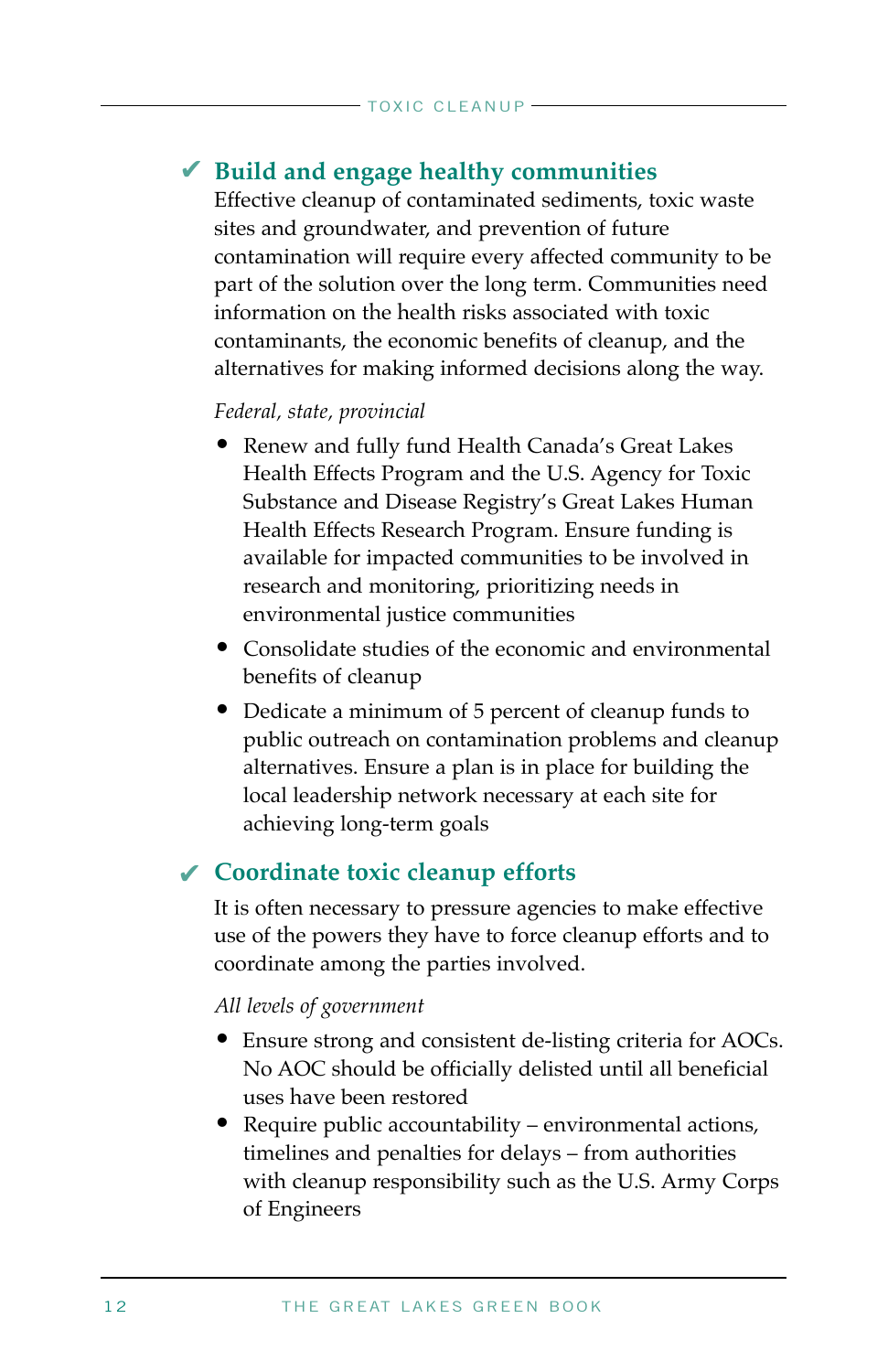• Institute cooperative agreements with all agencies involved in cleanups, ensuring the cooperative use of authorities, use of the polluter pays principle, and a clear process for community input

### **Treating contaminants** ✔

Aquatic landfills, including shoreline confined disposal facilities (CDFs) and in situ containment (capping sediments in place), are likely to be the toxic hotspots of



CDF, WISCONSIN CDF, WISCONSIN

> the future, yet many AOC cleanup plans rely on them. Incineration and landfilling of contaminants may also result in recontamination of air, soil or water.

#### *Federal, state, provincial*

- Fund the continued research and demonstration of non-incineration destruction technologies and demonstrate such technologies in actual cleanups
- Phase out the use of aquatic landfills
- Design landfills so they can be monitored and so that toxic contaminants are recoverable as alternative destruction technologies come on line

### **Contaminated land and groundwater sites** ✔

Pollution prevention, such as recycling rather than landfilling wastes, is the only way to protect groundwater.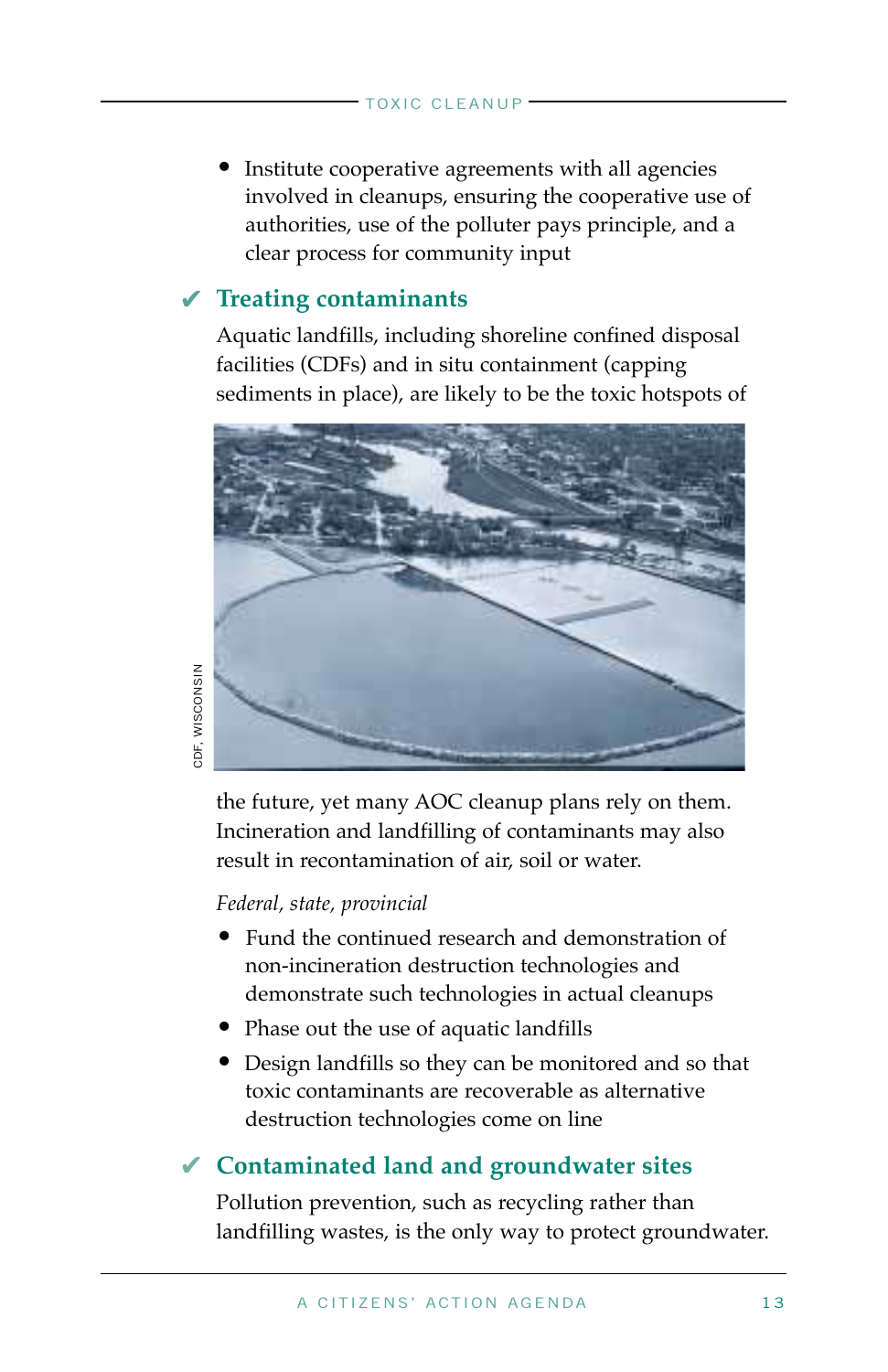Cleanup is difficult and expensive. While a number of remediation technologies have been successful on small scale projects, there is currently little incentive for polluters to pay for implementing them at large sites.

#### *Federal, state, provincial*

- Refinance federal and state Superfunds for toxic cleanup. Canada should develop an equivalent "polluter pay" fund for cleaning up toxic hotspots
- For brownfields, or contaminated sites not on any Superfund list, provide incentives for cleanup and sustainable reuse. Ensure community input and healthprotective cleanup standards
- Develop effective methods for remediating contaminated groundwater, supported by increased fines and "polluter pay" penalties
- Establish public registries of contaminated land sites and municipal groundwater supplies
- Increase funding to local communities for well testing, groundwater monitoring and wellhead protection programs

*EPA is not effectively fulfilling the nation's responsibility under the Great Lakes Water Quality Agreement of 1978 to ensure that Remedial Action Plans are developed and implemented in the contaminated areas . . . The agency reduced its support for RAPs under the assumption that the states would continue to fund the RAP efforts. Instead the states followed EPA's lead and reduced their support as well.* 

U.S. GENERAL ACCOUNTING OFFICE REPORT TO CONGRESS, MAY 2002

*For full Action Agenda text and sources see www.glu.org*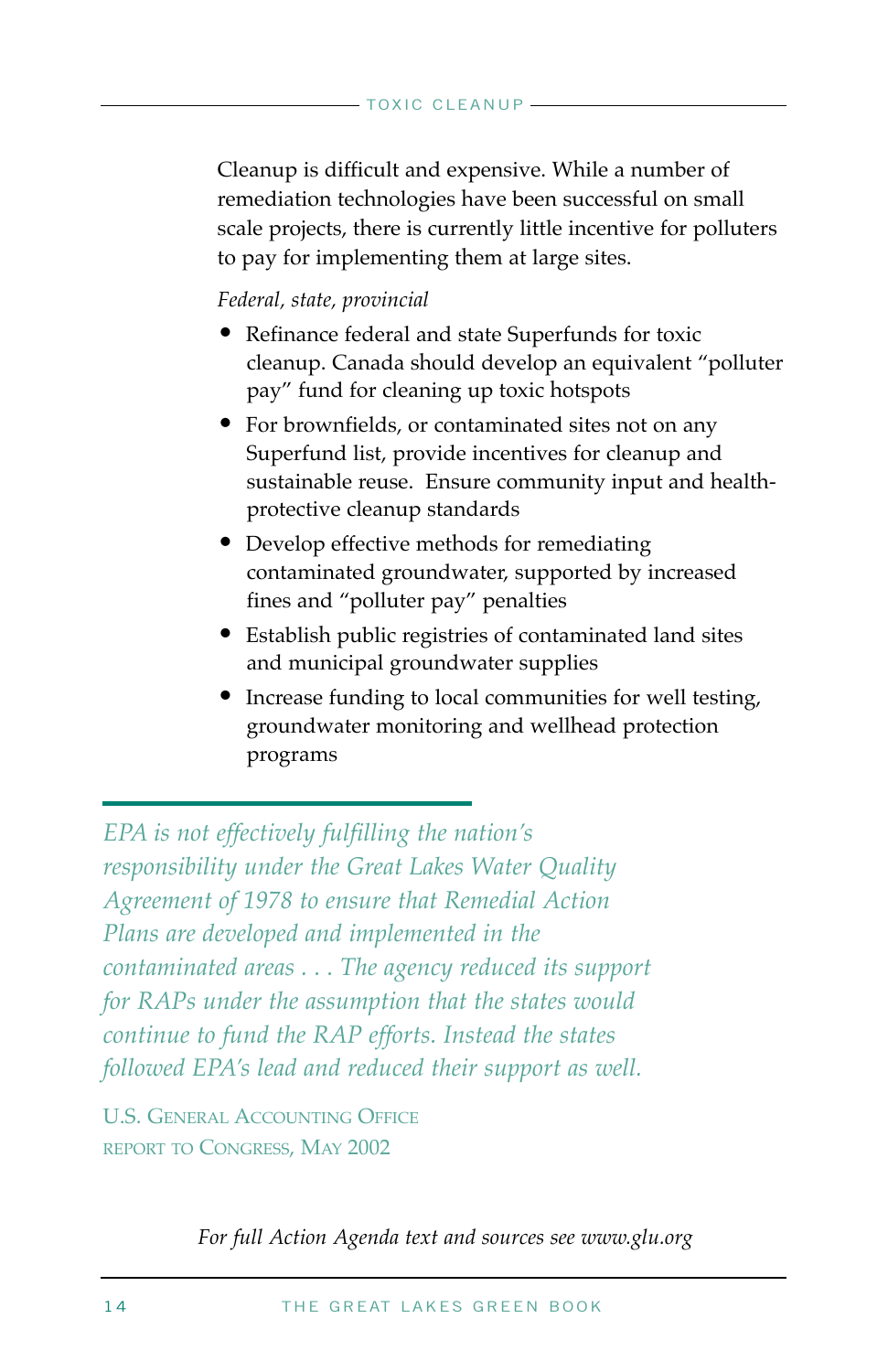

# 2 Clean Production

Despite government commitments to reduce toxic discharges, industrial releases into U.S. and Canadian waters actually rose 26 percent between 1995 and 1999, according to national toxic release inventories. Five of the nations' six top state and provincial polluters are in the Great Lakes region.

Moreover, new chemical dangers are emerging. For example, scientists have discovered high levels of flame

*PCBs have been found to interfere with what we call the thyroid economy. You do not have to eat the fish to get these effects.*  **THEODORA COLBORN, GREAT LAKES CITIZEN HEARINGS, BUFFALO, 1998** 

retardants known as polybrominated diphenylethers (PBDEs) in Great Lakes salmon and in human breast milk. Some PBDE compounds share the same characteristics as banned chemicals like PCBs in that they are long-lasting and bioaccumulate in higher and higher concentrations in living creatures as they move up the food chain. They are also thought to be potent disruptors of thyroid activity, meaning they could interfere with normal development of humans and other living creatures exposed to them.

Eliminating long-lived, bioaccumulative toxics from the Great Lakes ecosystem requires a strong regulatory and monitoring framework. The most effective and ultimately the safest way to achieve this goal is to avoid using or producing these substances at any stage of a product's life cycle, and to design for maximum product recyclability or "cradle to cradle" use of environmentally benign materials.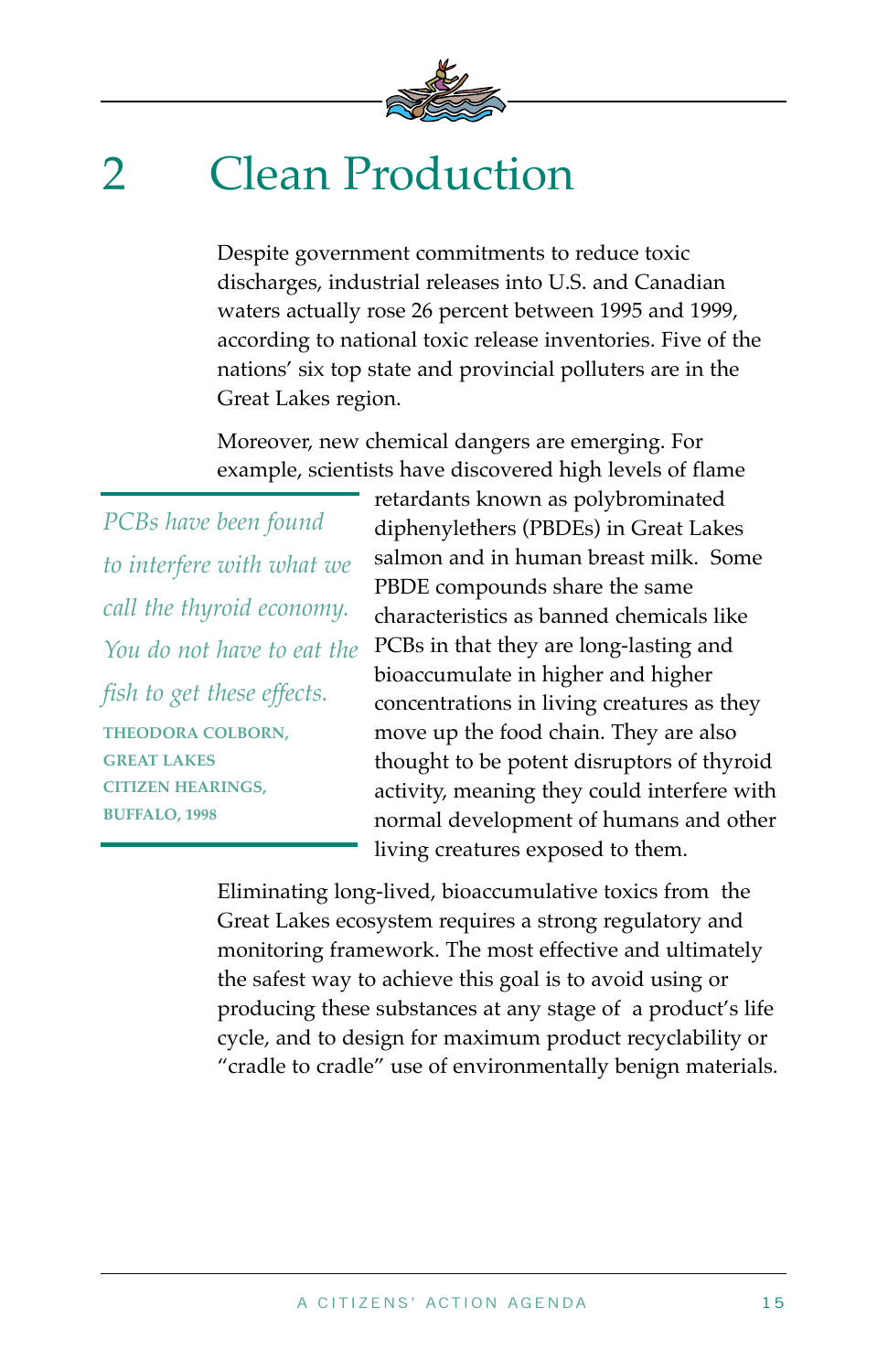### **Actions**

### **Product design** ✔

Design is the first and most important stage in the life cycle of a manufactured product. For example, basic choices of materials can greatly impact the costs, liabilities and environmental damages involved in manufacturing and disposing of products. These costs are most economically eliminated at the front end of the process – in product design.

#### *Federal, state, provincial*

• Adopt "extended producer responsibility" (EPR) legislation for mercury in existing products, requiring manufacturers to be 100 percent responsible for recovery and safe disposal. Following the lead of the European Union, adopt similar EPR legislation for products that generate high-risk, high-volume waste such as automotive, electronics and packaging products



• Enact and fund research such as the U.S. Environmental Health Research Act for screening new chemicals for human health effects including hormone disruptors. Under the Canadian Environmental Protection Act, Health Canada and

Environment Canada should ensure that the process to categorize and screen chemicals of concern includes criteria for the effects of hormone disruptors on human and wildlife health, and that the process is completed by 2006

• Amend new substance permitting laws to use the *precautionary principle* (take protective action before absolute proof of harm) and *reverse onus* (the proponent of a substance must prove it is not harmful) as the basis for decision-making

*AICHIGAN TRAVEL BUREAU* MICHIGAN TRAVEL BUREAU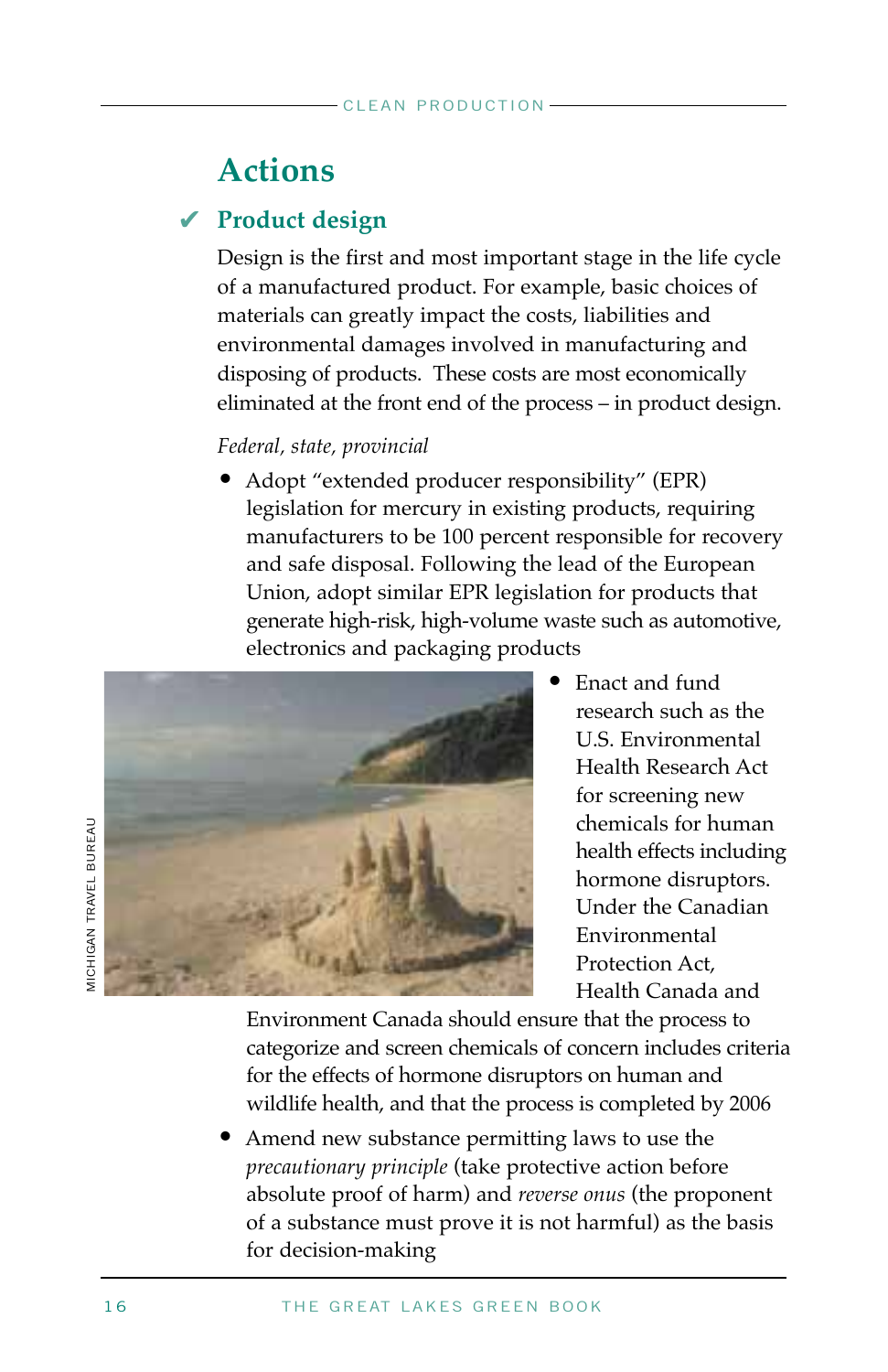• Phase out the manufacture and use of long-lived toxic chemicals like PBDEs that are measurably accumulating in Great Lakes animal and human populations

### **Mining** ✔

#### *Federal*

• Identify all abandoned mine sites in the basin, evaluate impacts and report remediation plans to the International Joint Commission and to the public

#### *State, provincial, tribal*

• Require all mine operating approvals to include pollution prevention measures in connection with the planning, operation and closing of a mine, and financial guarantees that all environmental obligations will be met

### **Manufacturing** ✔

#### *Federal, state, provincial*

- Ensure that "toxics use reduction" laws are in place in Great Lakes states and provinces
- Support development of clean production assistance centers in every Great Lakes state and province. Require firms reporting toxic releases to have a yearly clean production audit and workplan by such a center
- Require pollution prevention plans for all industrial dischargers to wastewater treatment plants on the principle that industries should treat their toxic wastes on site

### **Construction** ✔

#### *Municipal, regional*

• Adopt building code standards for energy and water efficiency and for eliminating potentially toxic materials such as formaldehyde and polyvinyl chloride (PVC)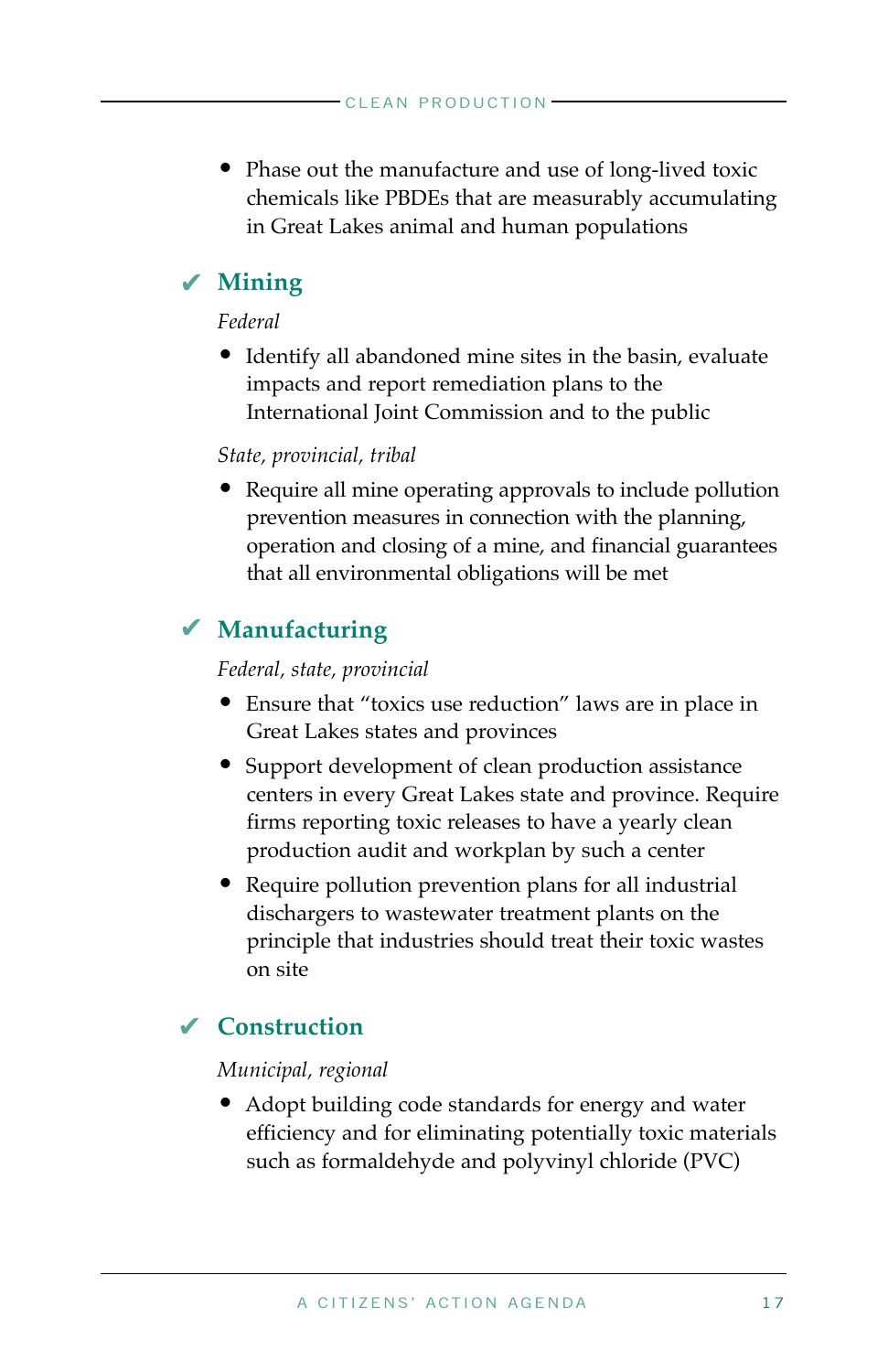#### CLEAN PRODUCTION



### **Agriculture** ✔

#### *Federal, state, provincial*

- Foster programs to develop "bio-intensive integrated pest management" (IPM) as an alternative to chemical pesticides. Develop baseline information to assess IPM adoption and pesticide use, then target 50 percent of Great Lakes farms to meet bio-intensive production standards by 2010
- Eliminate tax incentives and increase environmental oversight for factory farms. Provide small business incentives to family farmers and others who commit to environmental and animal welfare goals.
- Following Canada's lead, the United States should restrict the pesticide atrazine immediately to emergency use only

#### *Municipal*

• Every Great Lakes city should adopt by-laws to phase out the cosmetic use of chemical pesticides on lawns and gardens by 2005

### **Right to know**

#### *Federal, state, provincial, municipal*

- Improve toxic release reporting by ensuring worst case scenarios are known to the public
- Require labeling of all toxic ingredients in products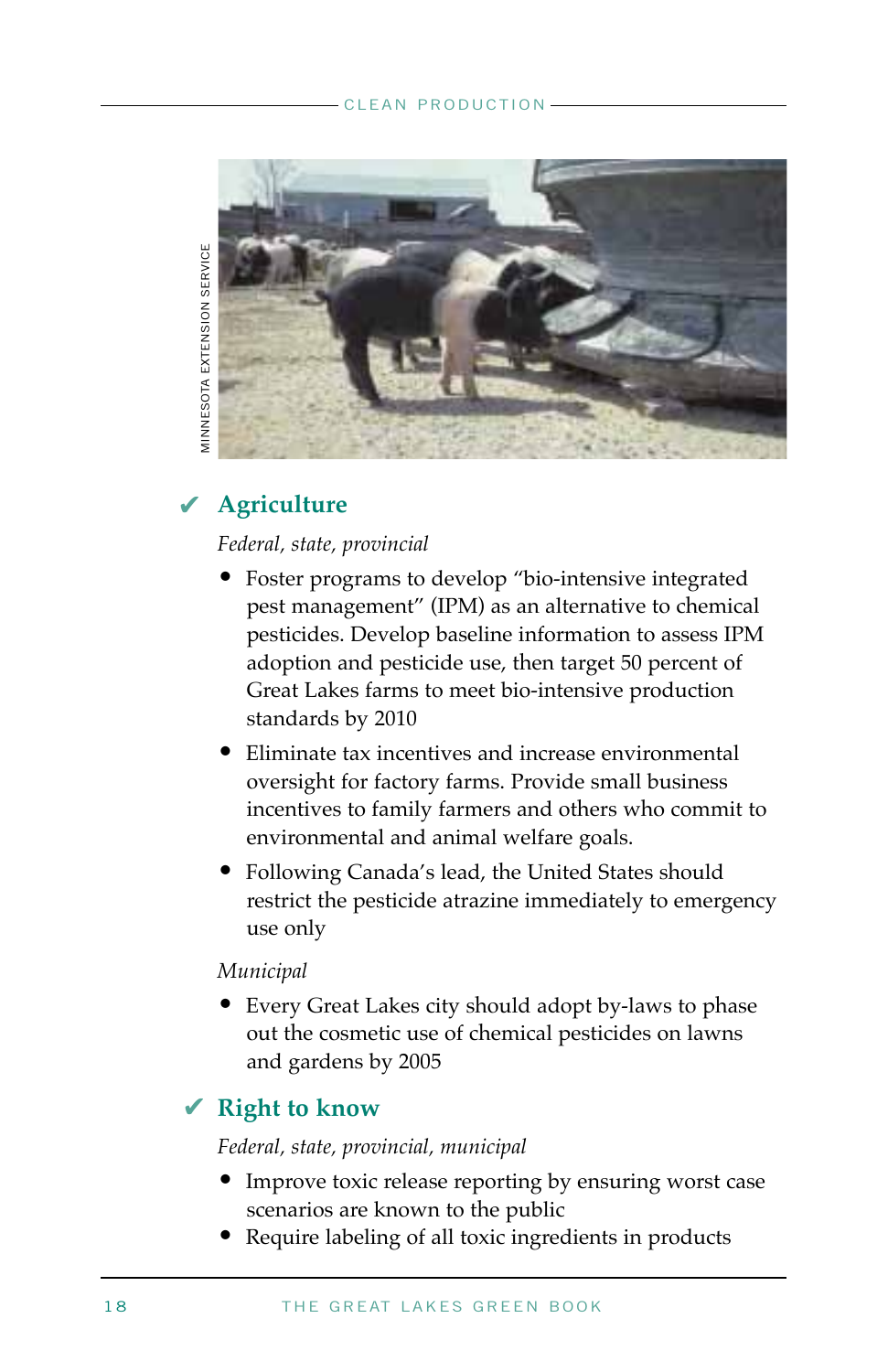- Ensure workers are trained and health and safety programs are in place concerning potential toxic exposures in the workplace
- Canada should immediately eliminate exemptions for pesticides under the Workplace Hazardous Materials Information System and other workplace legislation

### **Waste management** ✔

*All levels of government*

- Ban new municipal waste incinerators and phase out existing incinerators by 2010
- Provide local alternatives to backyard trash burning and burn barrels
- Work together to achieve a minimum rate of 60 per cent recycling/diversion per capita by 2010; 70 per cent by 2015

*Zero discharge means just that: halting all inputs from all human sources and pathways to prevent any opportunity for persistent toxic substances to enter the environment . . . To prevent such releases completely, their manufacture, use, transport and disposal must stop.* 

INTERNATIONAL JOINT COMMISSION, SIXTH BIENNIAL REPORT ON GREAT LAKES WATER QUALITY, 1992

*For full Action Agenda text and sources see www.glu.org*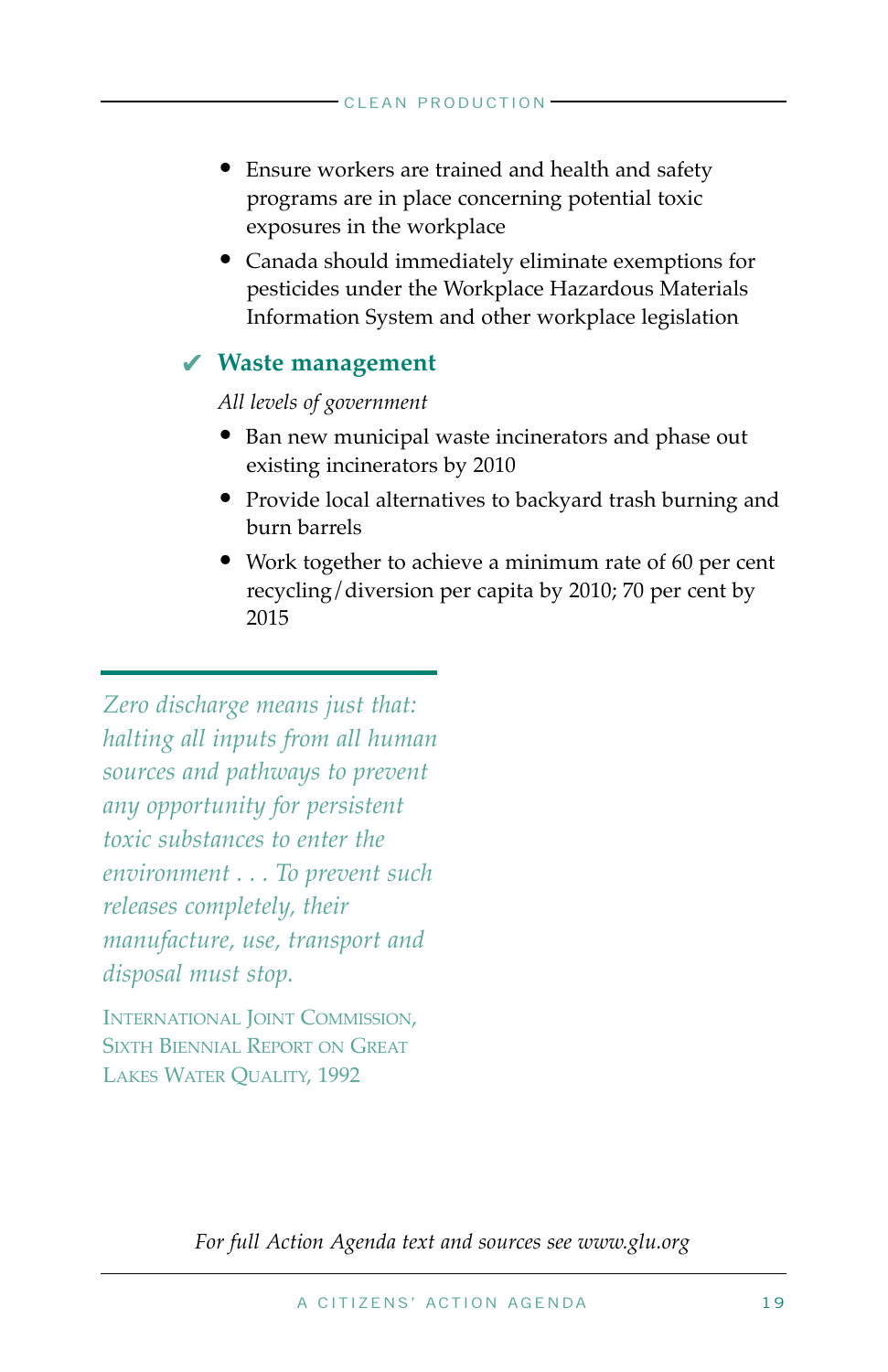

## 3 Green Energy

The generation, distribution and use of energy heavily impacts the Great Lakes ecosystem. Coal-burning power plants poison the region's fish with mercury, contribute to the acid rain that make inland lakes unable to support life,

*Uranium 238 has a half-life of about four billion years. We consider this pollution in Lake Ontario [from the Port Hope uranium refinery] as permanent.*  **PAT LAWSON, GREAT LAKES CITIZEN HEARINGS, TORONTO, 1998** 

and pose significant health threats to basin residents. In Ontario alone, an estimated 1,900 people per year die prematurely from exposure to smogrelated pollutants from fuel burning

and vehicle exhaust, and an estimated \$9.9 billion is spent each year on smog-related health bills.

Approximately sixty nuclear reactors on the shores of the Great Lakes and immediately upwind in Illinois and Minnesota perpetuate the region's unsolved problem of radioactive waste and threaten catastrophe if a major malfunction at any one facility occurs.

A sustainable energy future lies with a system of decentralized and locally controlled energy services, a diversified base of renewable power sources, use of alternative fuels and vehicle technologies, and maximized efficiencies and conservation.

### **Actions**

### **General** ✔

*All levels of government*

• A sustainable energy system by 2030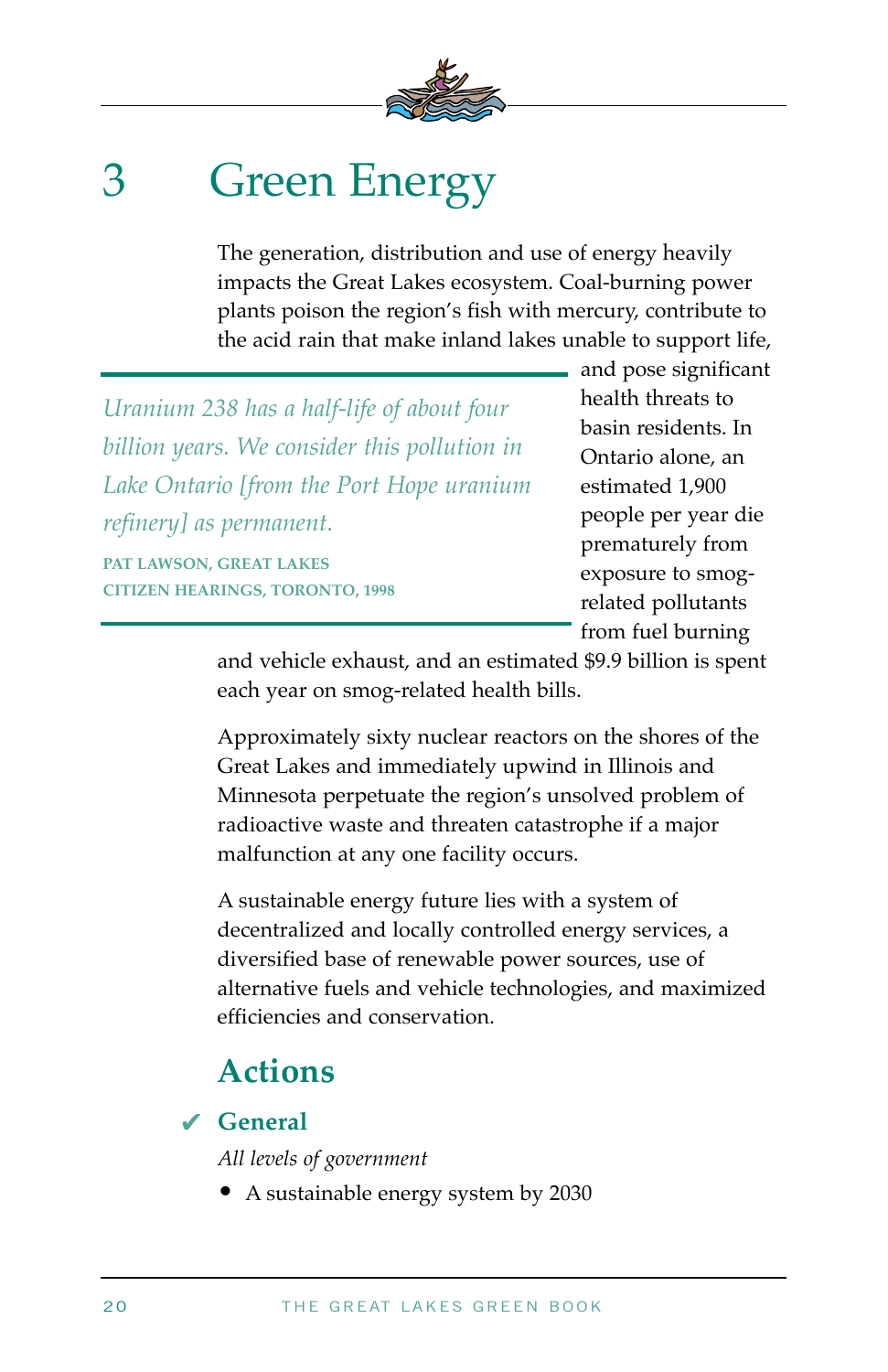### **Energy efficiency and conservation** ✔

Using less is better than making more. Through energy efficiency and making the best energy choices, services such as transportation, lighting, heating and cooling can be provided using much less energy. Already available off-theshelf technologies can provide substantial energy savings in the home and workplace. Energy policies should target dramatic decreases in per-capita energy consumption based



on the many energy efficiency and conservation options available in each sector.

#### *Federal*

• Require average fuel efficiency standards for vehicles of at least 40 miles per gallon by 2012; 55 mpg by 2020

#### *State, provincial*

- Fund conservation and research and development for renewable energy and improved efficiency technologies through a "public benefits charge" of at least 0.2 cents per kilowatt hour
- Provide incentives for purchasing fuel-efficient vehicles such as sales tax exemptions, income tax credits and government procurement policies

### **Renewable energy** ✔

Renewable energy sources – wind, solar, sustainable biomass and small hydro – are on track to replace polluting sources such as nuclear and coal. Already, on a global scale, more electricity is produced by renewable sources than by nuclear, and throughout the 1990s global nuclear capacity rose by only 1 percent compared to 17 percent for solar, and 24 percent for wind power.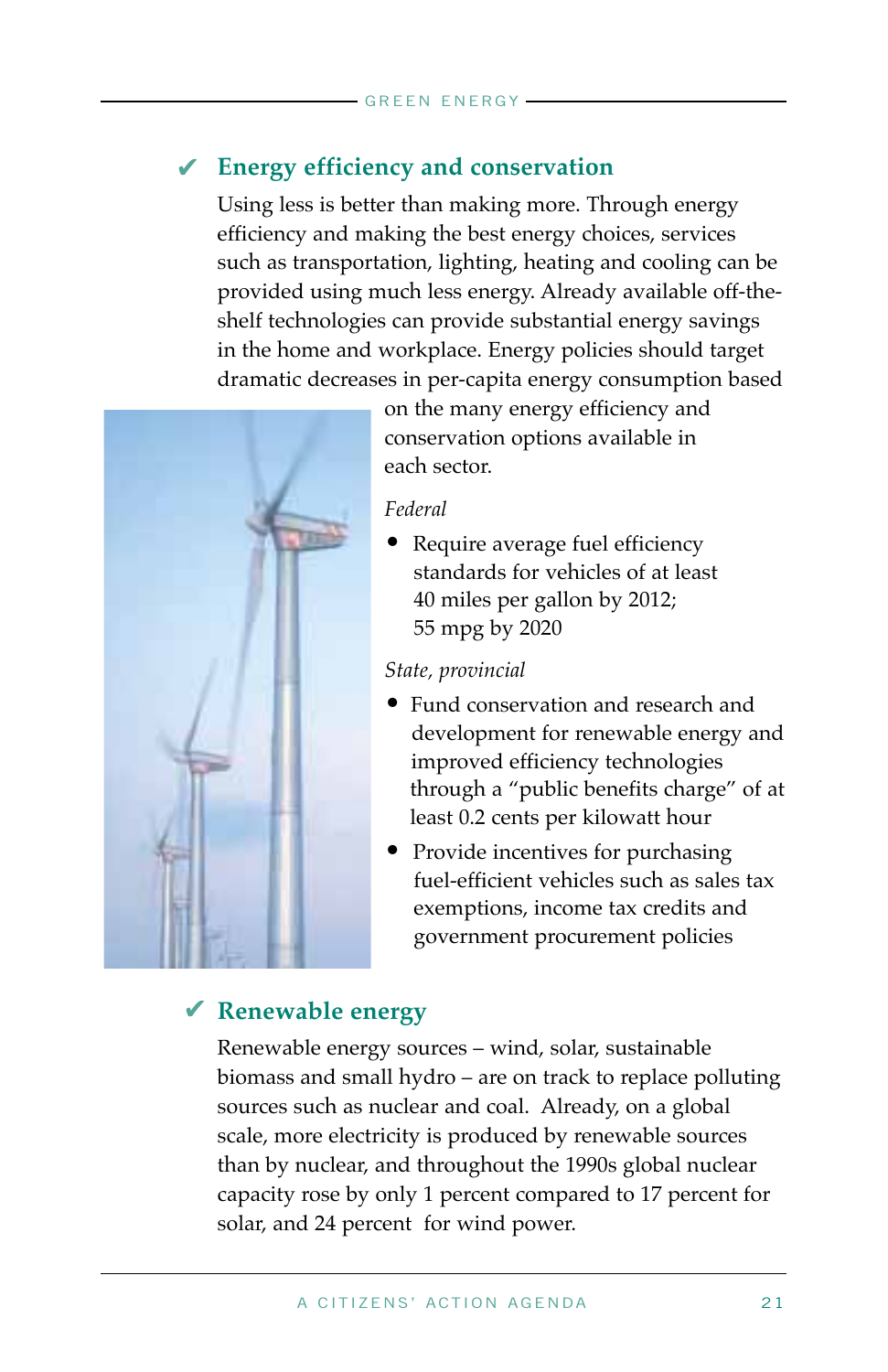On the transportation side, current technology allows an immediate shift to alternative fuels, including natural gas, propane, electricity, ethanol and biodiesel.

#### *Federal, state, provincial, municipal*

- Each jurisdiction should adopt "renewable portfolio standards" for the amount of their electricity mix that must come from new, clean, low impact, renewable sources of 5 percent by 2005, 10 percent by 2010, and 20 percent by 2020
- Provide subsidies to stimulate a 50-fold increase in solar power's contribution to electricity needs by 2030
- Target at least 5.75 percent of transportation fuel to be obtained from renewable sources by 2010
- All the region's governments should adopt green power purchasing policies by 2005
- All jurisdictions should provide "net metering" the ability of consumers to return energy to the central power system – by 2005

### **Competition and deregulation** ✔

Many jurisdictions are facing dramatic shifts in the energy sector as a result of deregulation and market opening. In either a competitive market or a publicly owned system there should be a clear set of rules that are applied consistently to demand fair rates and sound environmental performance.

#### *Federal, state, provincial, municipal*

- Require energy producers to use full cost accounting to internalize the environmental and societal costs of nonrenewable energy production
- Prohibit construction of utility pipelines across any of the Great Lakes

### **Non-renewables** ✔

Fossil fuel combustion is a leading contributor to climate change, as well as a key source of pollutants affecting human and ecosystem health. Nuclear power is heavily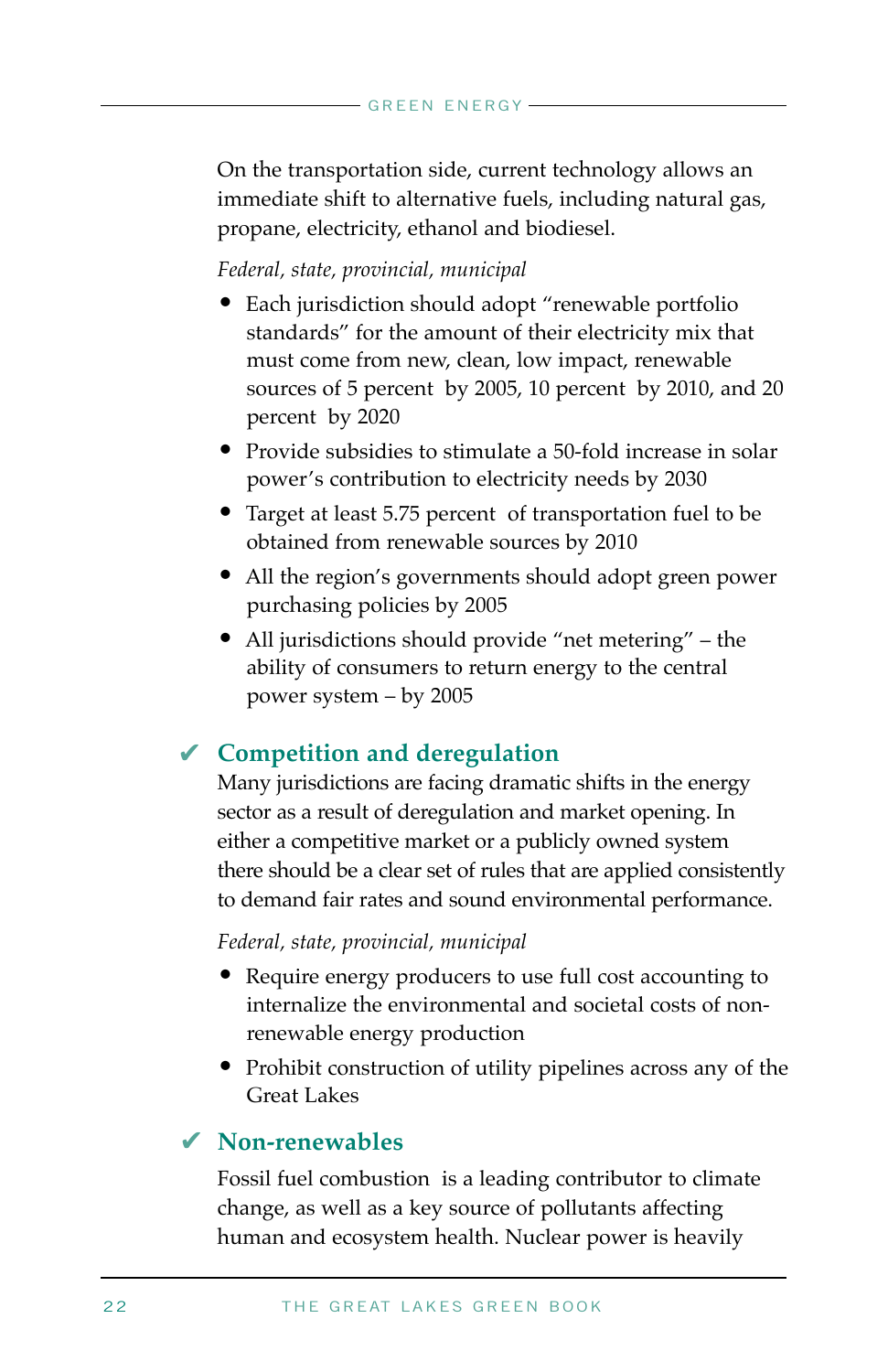polluting in every step of the nuclear chain: uranium mining, refining, power production and storage of radioactive waste

#### *Federal*

• Establish mandatory caps on the four major pollutants from coal-fired power stations with the goal of phasing them out. By 2009 reduce mercury emissions by 90



- percent, sulphur dioxide emissions by 75 percent, and nitrogen oxide emissions by 75 percent from 1999 levels. Reduce carbon dioxide emissions to 10 percent below 1990 levels by 2009
- Phase out nuclear power plants in the Great Lakes region by 2020

beginning with the oldest and dirtiest stations; permit no relicensing or new construction of nuclear reactors

### **Jobs** ✔

INDIANA DUNES,

A green energy future is worker-friendly. The shift to renewable energy will create jobs in manufacturing, research and development, system design, installation and maintenance, education and training, auditing, management and consulting.

• Require worker job transition strategies as a license condition for all generating stations by 2005

*For full Action Agenda text and sources see www.glu.org*

*We call upon the U.S. government to conduct a study on the use of fossil fuels, large-scale hydropower, and nuclear energy industries that would externalize their true costs and impacts upon the health and cultural integrity of our tribal nations, locally impacted communities and the natural environment*  INDIGENOUS PEOPLES CAUCUS, SECOND PEOPLE OF COLOR SUMMIT, OCTOBER 2000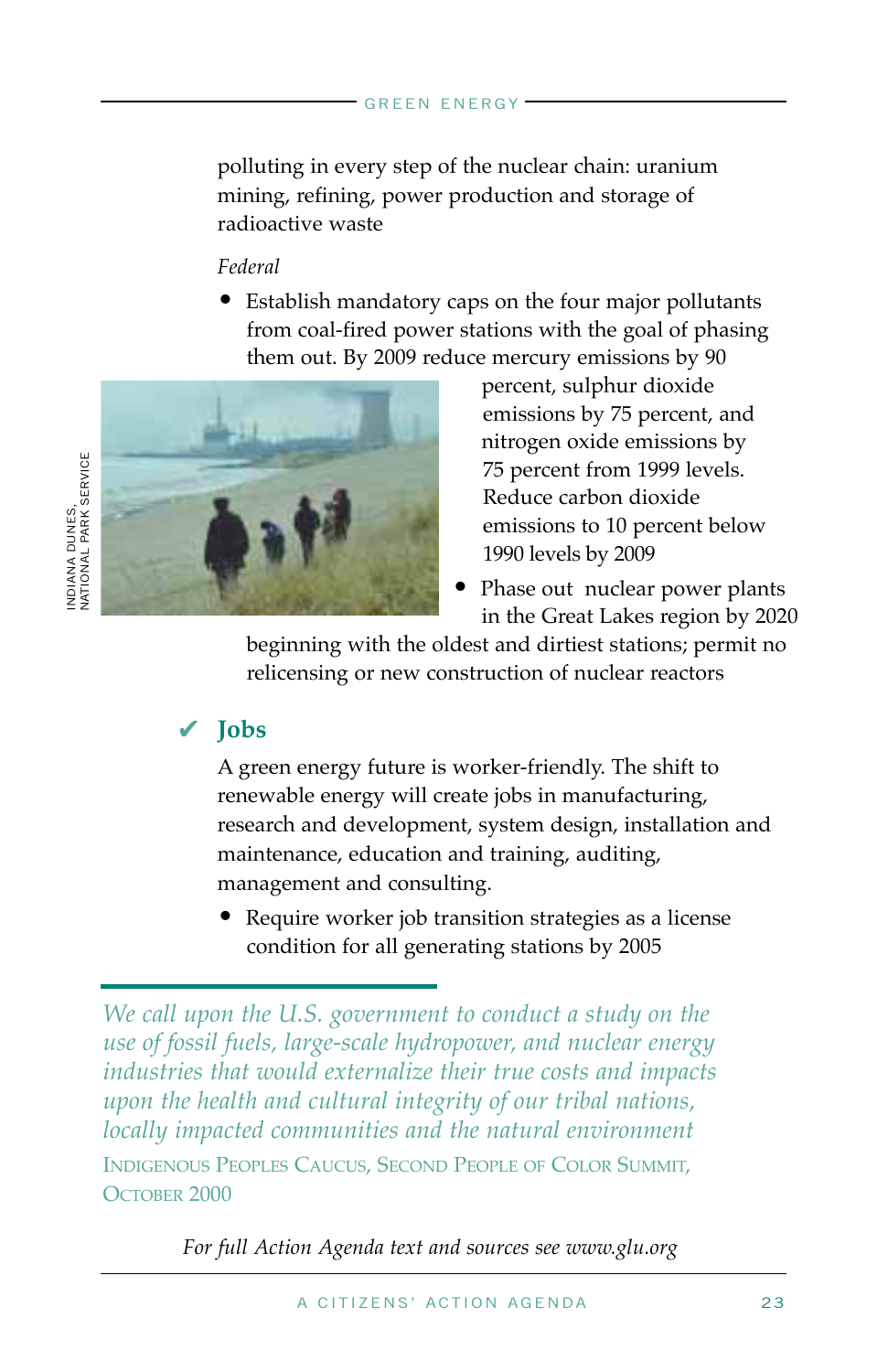

## 4 Sustaining and Restoring Water Quantities and Flows

The growing scarcity of fresh water in many regions of the world has some experts predicting that water will replace

*Ninety-nine percent of the water in the Great Lakes was deposited here by the glaciers 20,000 years ago. It's essentially a closed system, which makes it very fragile.*  **WALLY BOCK, GREAT LAKES CITIZEN HEARINGS, CHICAGO 1998** 

oil as the most sought-after resource of the 21st century. At the same time, transnational corporations are vying to tap into this precious resource for the purpose of selling it to thirsty regions. Current wasteful water consumption rates and the lack of environmental standards for withdrawing water in the Great Lakes basin provide poor moral and legal ground for turning down possible future requests to export or divert basin water.

### **Actions**

### **General/conservation** ✔

*All levels of government*

- Develop a plan by 2005 to reduce basin water loss (averaging 4,750 gallons per capita per year) by 50 percent – to levels consistent with the lowest consumption rates found among the world's economically developed countries
- Support infrastructure and conservation programs for basin public water supply systems that will assure that no more than 10 percent of water withdrawn from basin lakes, rivers, streams and the ground is lost through leakage, evaporation or other means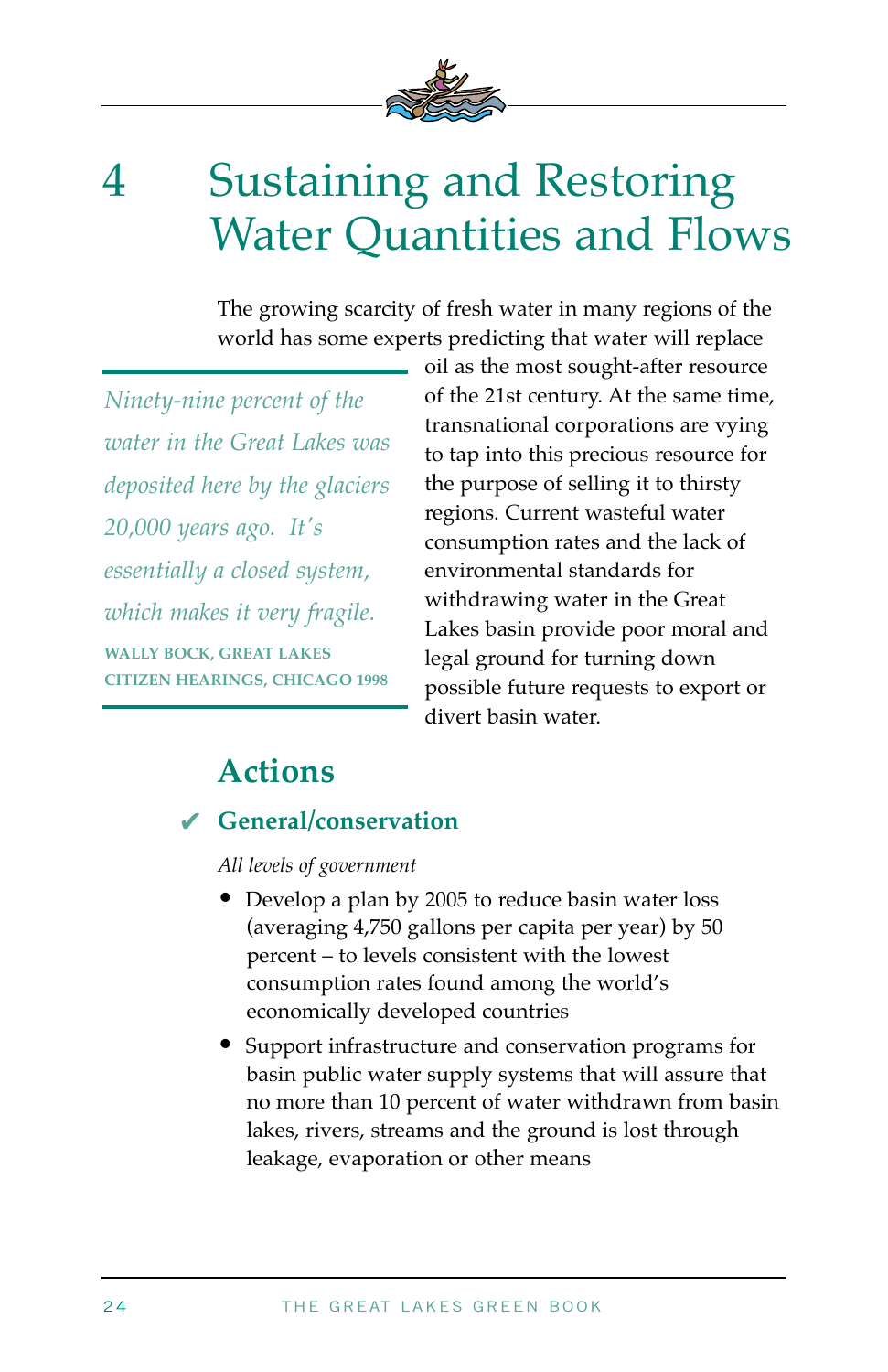### **Water withdrawal reform ("Annex 2001")** ✔

#### *All levels of government*

• Remove government subsidies for water pipelines and expanded water services infrastructure that encourage urban sprawl

#### *Federal*

• Ensure a federal backup plan for protecting the basin water system if the states and provinces fail to cooperatively reach agreement by 2005

#### *State, provincial, tribal*

• Complete and implement a binding water withdrawal reform agreement such as that proposed by principles in the "Great Lakes Charter Annex," also known as "Annex 2001." The agreement should base water withdrawal decisions on ecosystem protection and restoration and cover all basin waters: streams, rivers, lakes, and all the



groundwater that contributes to them. Ensure inclusion of First Nations and Tribes in this discussion and any final agreement

• Ban water diversions between watersheds in the Great Lakes basin

and out of the basin. "Watersheds" should be defined as major river watersheds or smaller

• Ensure the right of the public to 1) have access to all government water withdrawal and use information, 2) assess and officially comment on all government decisions to grant water withdrawal permits, and 3) challenge all permitting decisions once they are finalized on the basis of their consistency with local law and regional agreements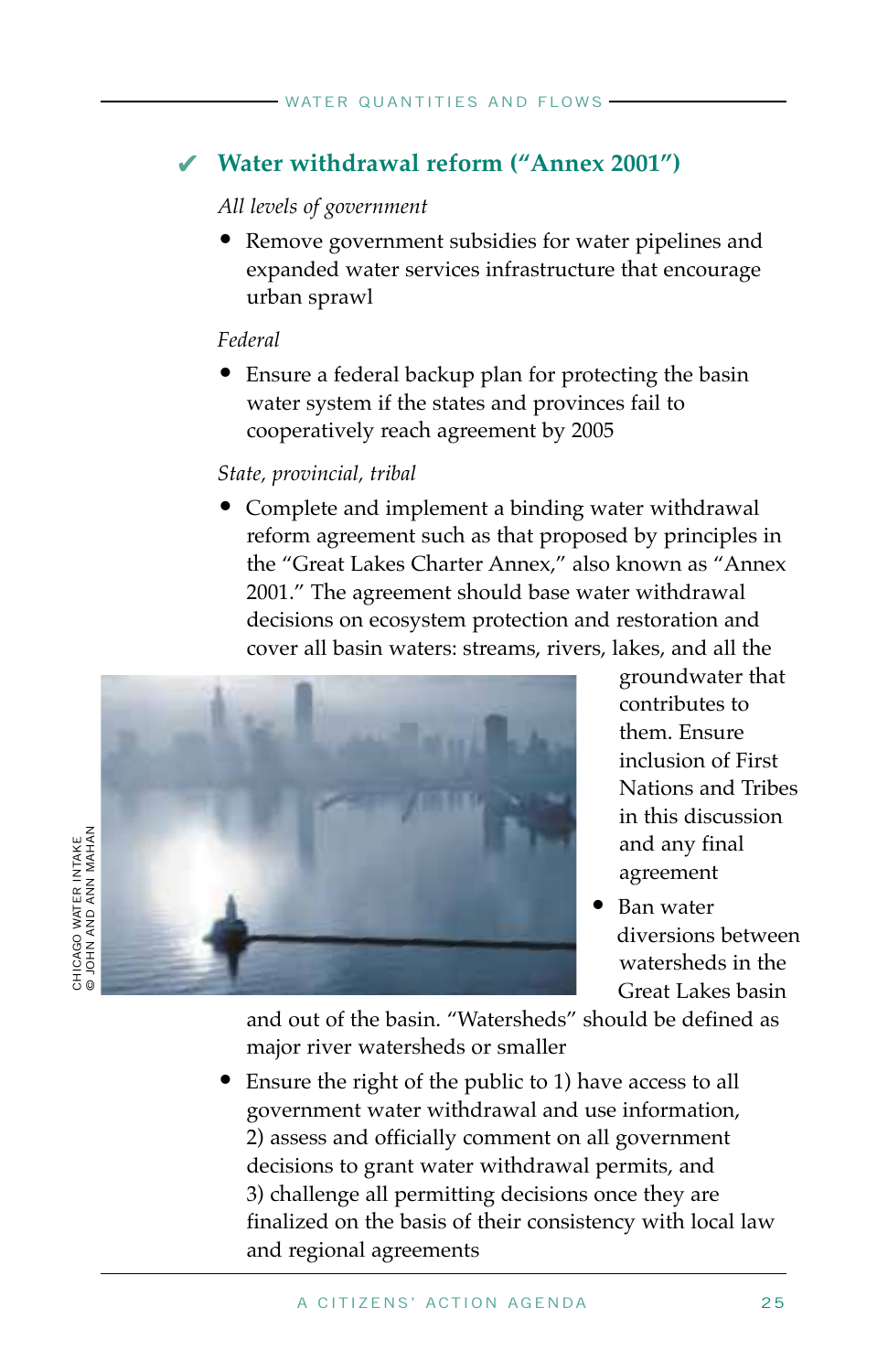### **Alteration of flows** ✔

#### *Federal*

- Reassess navigational dredging depths prescribed by international agreement, with the aim of minimizing environmental impacts. Until the reassessment is completed, evaluate environmental impacts before deciding to dredge to agreed depths, prohibit dredging beyond agreed depths, mitigate the environmental effects of past excess dredging, and consult with the public when making dredging decisions
- Study the environmental benefits and economic feasibility of restricting oceangoing ships to the upper reaches of the St. Lawrence River (see also Section 5)

#### *State, provincial, tribal*

• Where feasible, restore free-flowing waters in basin tributaries through the strategic removal of obsolete or unsafe dams

#### *Municipal, regional*

• Include protecting local natural surface water and groundwater systems as a core goal of municipal and regional master plans

### **Restoration plan** ✔

#### *Federal*

• Submit a reference to the International Joint Commission to assess, every four years, regional progress toward protecting and restoring the flows and other hydrological characteristics of the basin water system

#### *Federal, state, provincial, tribal*

• Develop by 2005 and implement by 2015 a plan for restoring natural water flows and other ecosystem functions of the basin water system.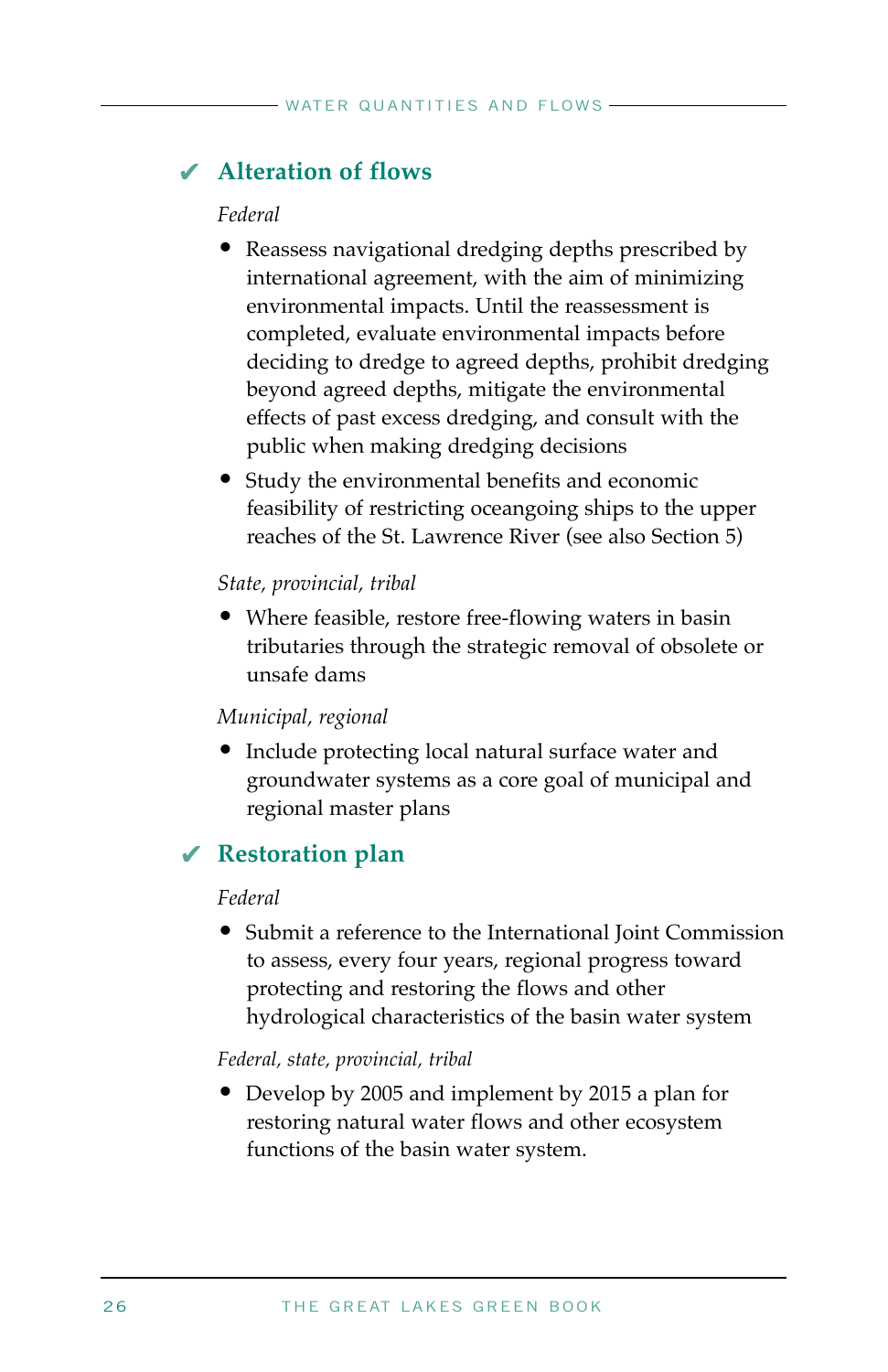### **Information needs** ✔

#### *Federal, provincial, state, tribal*

Expedite a program to map groundwater and source waters for each basin watershed. Include assessment of water quality, quantity, original flow rates, environmental values and cultural values

#### *State, provincial*

• Develop a uniform information collection system for determining human water withdrawals from major



watersheds within the basin

• Develop a uniform, biennially updated reporting system to track: 1) basin water conservation practices, 2) world's best water conser-

vation practices, 3) ecosystem impacts of basin water withdrawals and system alterations, and 4) efforts to restore damage caused by water withdrawals and water system alterations

### **Climate change** ✔

#### *Federal, tribal, state, provincial*

- Support an expedited international research program that, by 2007, allows scientists to be more specific about the predicted effects that climate change will have on the Great Lakes basin water system through the end of the century
- Create long-term water management plans that address the full range of climate change scenarios offered by climate change scientists for the region

**VIAGARA FALLS** NIAGARA FALLS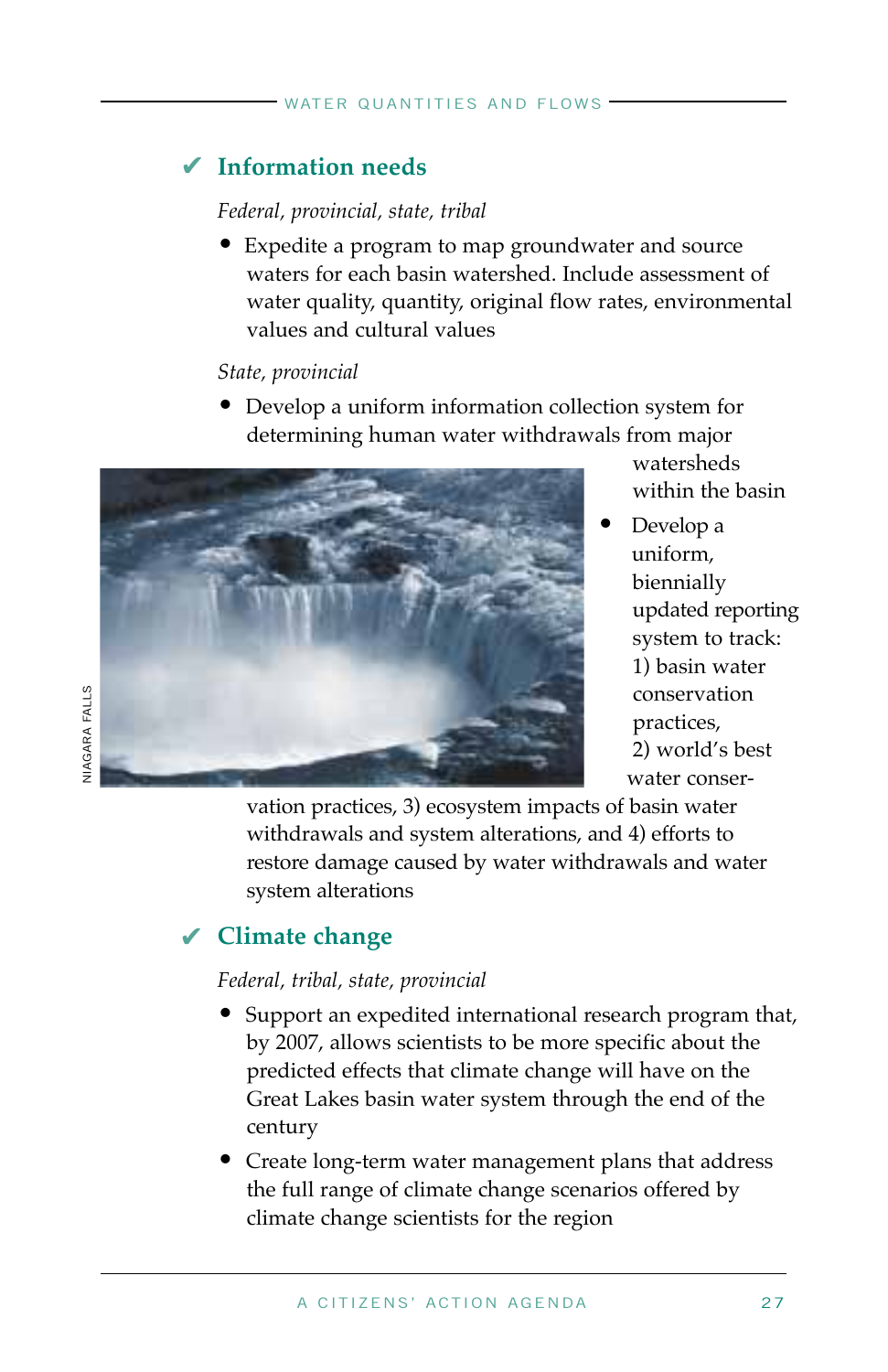• Adopt initiatives that go significantly beyond the goals of the Kyoto Protocol

### **International agreements** ✔

#### *Federal*

- Exclude water-related services from amended or new international trade agreements to which Canada or the United States are or will be signatories
- Support amendments to existing or future international trade agreements that would specifically exempt: 1) water in its natural state and 2) multijurisdictional agreements to manage water withdrawals on the basis of protecting ecosystem functioning

*The governments of the Great Lakes states and Ontario and Québec, in collaboration with local authorities, should develop and launch a coordinated basin-wide water conservation initiative, with quantified consumption reduction targets, specific target dates, and monitoring of the achievement of targets, to protect the integrity of the Great Lakes basin ecosystem.* 

INTERNATIONAL JOINT COMMISSION, PROTECTION OF THE WATERS OF THE GREAT LAKES, MARCH 2000

*For full Action Agenda text and sources see www.glu.org*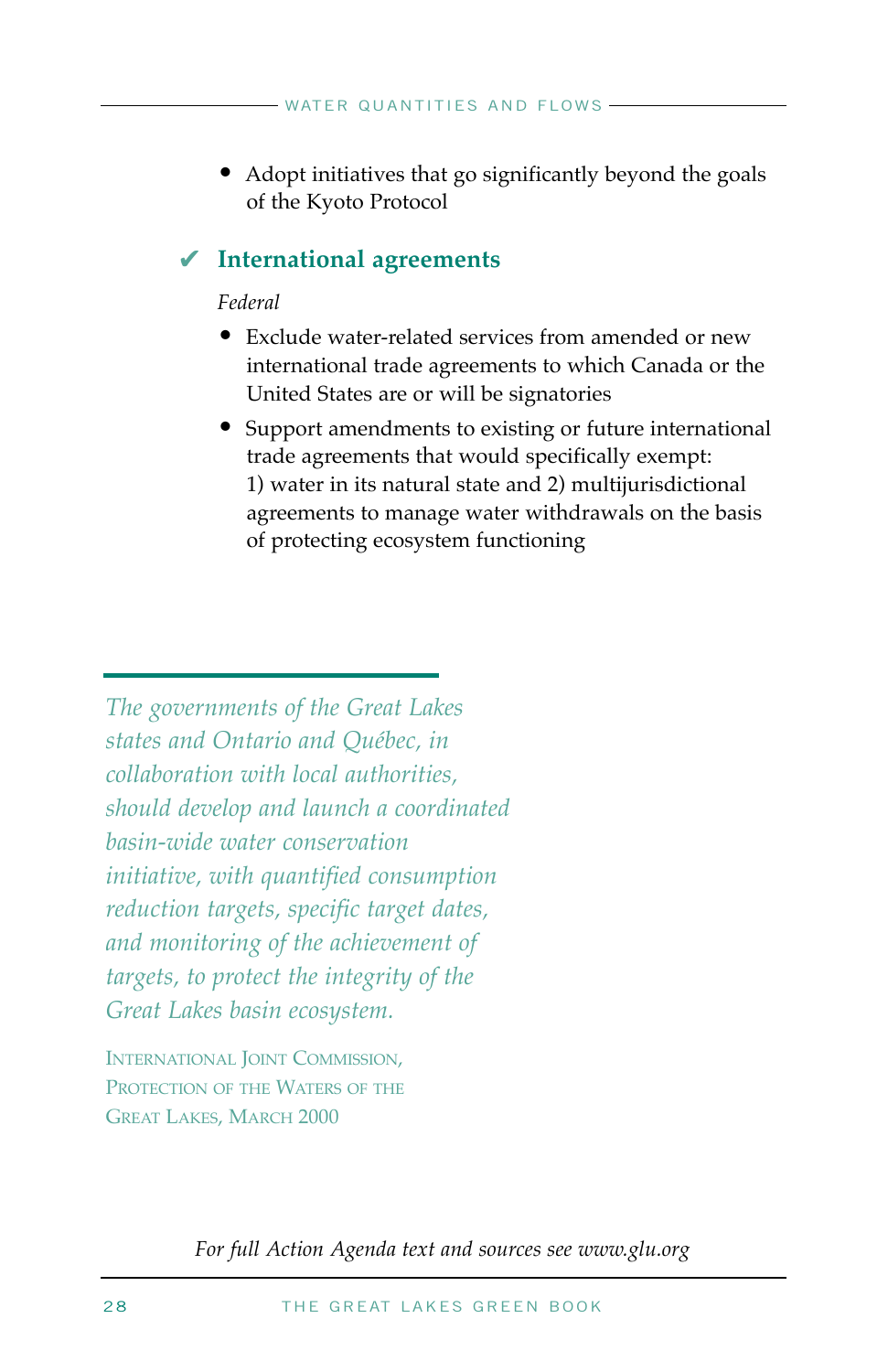

## 5 Protecting and Restoring Species

### **INVASIVE SPECIES**

During the last century the Great Lakes suffered an onslaught of biological invasions. According to scientific reports, 162 non-native species have become established in the Great Lakes waters since the late 1800s, with dozens of additional invasive species identified as on the way. Today this assault shows every sign of worsening. Two scourges in Lake Erie – the increasing "dead zone" and the ongoing epidemic of avian

*The impact and economic loss due to aquatic nuisance species is staggering. Attention must be focused on preventing the entry and establishment of these species.*  **RUSSELL LABARGE, GREAT LAKES CITIZEN HEARINGS, DETROIT, 1998** 

botulism that has killed thousands of loons and other fish-eating birds – are both linked with exponential increases in invasive species like the quagga mussel and round goby. In addition to aquatic invaders, the long history of commerce in the Great Lakes region has contributed to the establishment of many terrestrial invasive species, including insects, plants, and bacterial and viral pathogens.

Aquatic invasive species enter the Great Lakes mainly through the discharge of the ballast water from ocean-going

vessels. Other paths include the Chicago Sanitary and Ship Canal, and commerce in live fish for bait, aquariums, and food. Terrestrial invasive species enter the region through live plant importation and in wooden packaging.

### **Actions**

#### *All levels of government*

• Ensure that navigation planning for the Great Lakes considers the potential for introducing and spreading aquatic invasive species.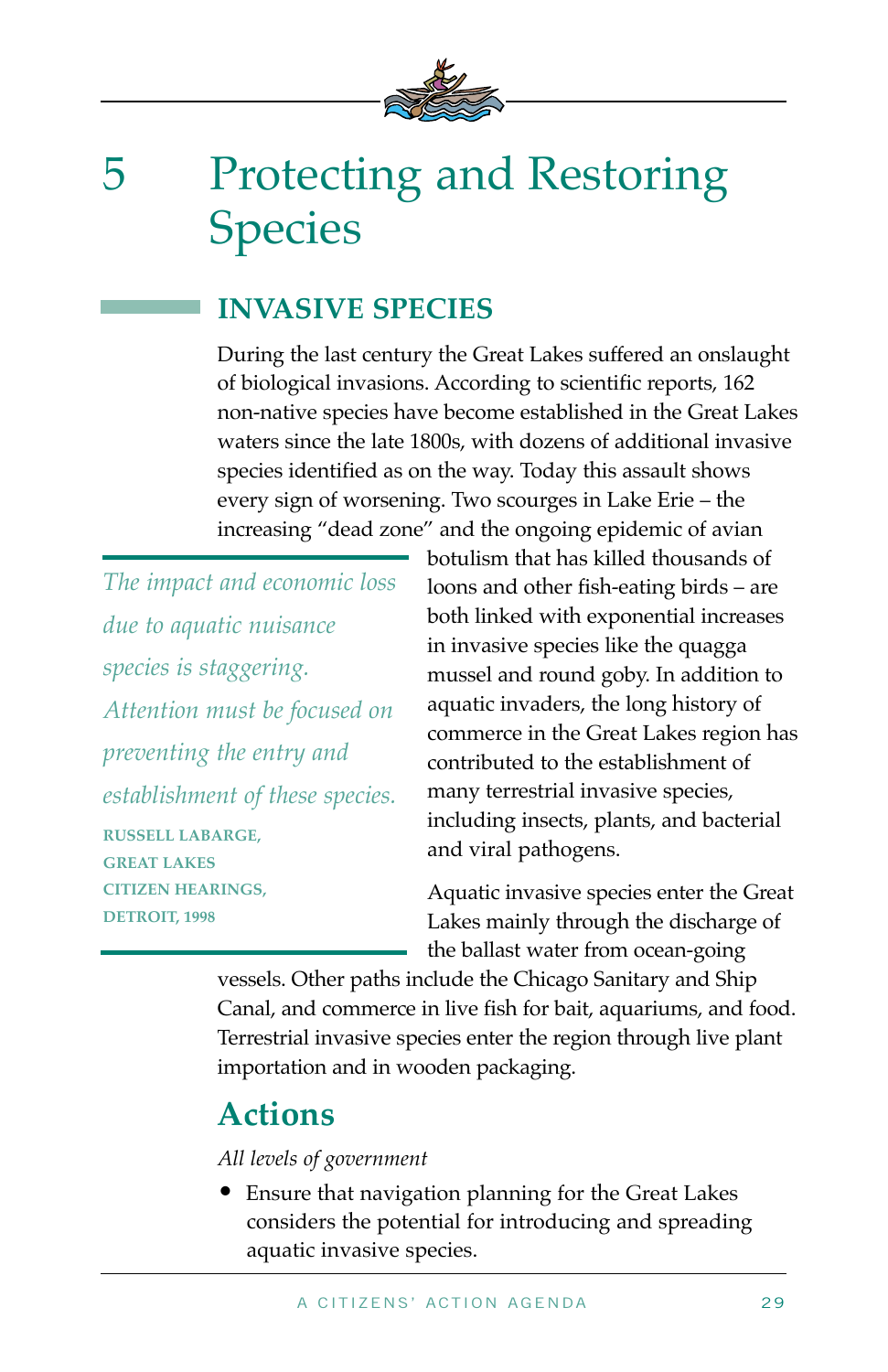• Modify navigation practices that facilitate aquatic invasive species introductions. For example, allowing foreign ships continued access to the Great Lakes has resulted in 36 of the 50 new invasive species established since 1959. The environmental costs for this access may far outweigh the economic benefits.

#### *Federal*

- Support reauthorization and full funding for the U.S. National Aquatic Invasive Species Act
- Support full funding for sea lamprey control through the Great Lakes Fishery Commission and support the commission's aggressive program to reduce the use of lampricides
- Support the International Joint Commission request for a



reference to harmonize U.S. and Canadian ballast water management

- Conduct studies of the costs and benefits of biological separation of the Great Lakes and Mississippi River basins
- Support amendment of the Lacey Act to assess all imported species for potential invasiveness and permit their importation only if they are deemed harmless. Immediately ban the possession of live species in trade, such as the Asian carp and snakehead fish, that have already been deemed invasive
- Support rapid development and implementation of the Canadian National Plan on alien invasive species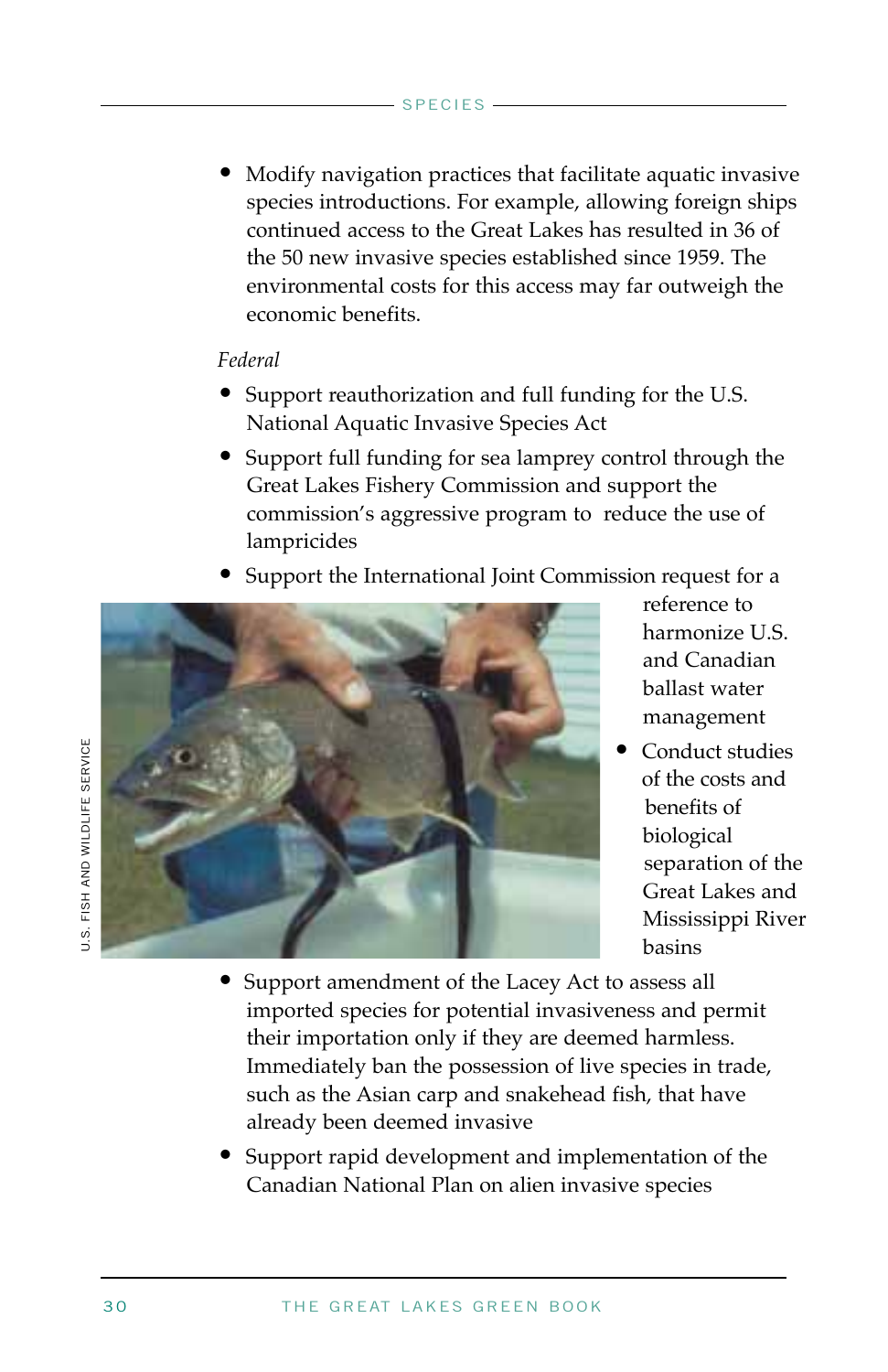- To minimize hitchhiking by invasive insects and pathogens, require that goods be shipped using nonwood pallets and packaging, and that imported plants come from certified nurseries that comply with cleanstock standards
- Impose a moratorium on new open fresh water aquaculture facilities until a valid method for environmental assessment has been established with public input

### **THREATENED SPECIES**

The U.S. Department of Interior lists approximately 50 species as threatened or endangered in the Great Lakes states. Canada's Species at Risk Act lists 384 species at risk of extinction across Canada, 45 of which can be found in just one Great Lakes location: Lake St. Clair. These species are mainly at risk because of disappearing, fragmenting, or degrading habitat throughout the region.

### **Actions**

### **National protection legislation**  ✔

- Implement Canada's Species at Risk Act: assure listing of all basin at-risk species by 2005, prepare recovery strategies and action plans for all listed species by 2007, and fully fund implementation
- Prevent any weakening of the U.S. Endangered Species Act, complete recovery plans for all nominated and listed basin species by 2007, and strengthen enforcement powers to deter and punish takings of listed species

### **Public–private partnerships** ✔

#### *Provincial, state, tribal*

• Support partnerships among municipalities, conservancies, universities, and non-profit organizations to identify ecosystems with critical biological wealth at greatest risk by 2005, and implement strategies to protect these ecosystems by 2010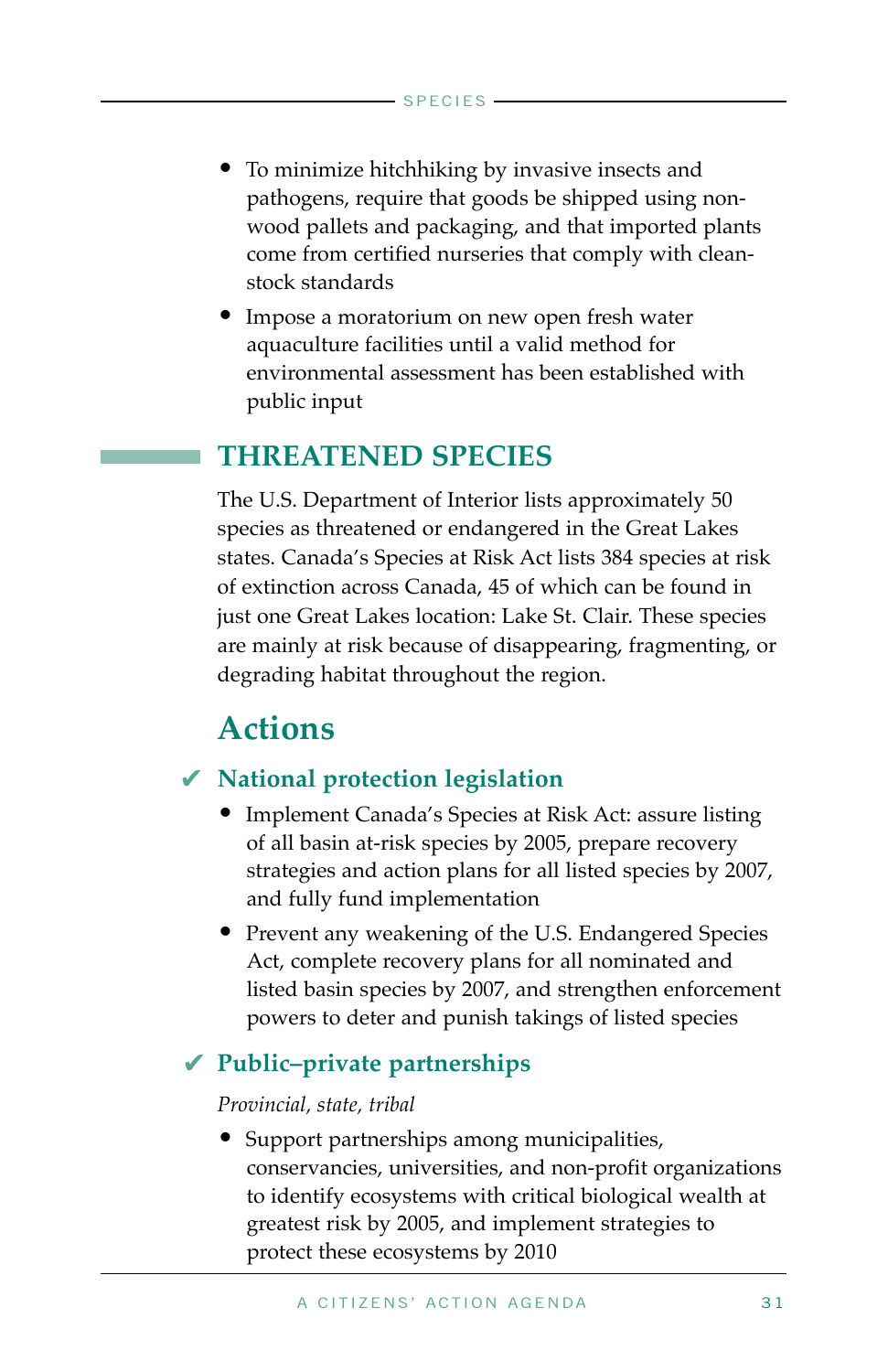• Promote increased efforts to conserve biological wealth on private lands through landowner education and recognition, technical assistance, and purchase of easements that prevent intensive development

### **NATIVE FISH**

Historically there were two native top predator fish species and about fifteen species of forage fish in the Great Lakes. Today, there are six top predator species, five of them nonnative, and only two principal forage species, both nonnative. These changes have resulted in a loss of ecological stability as well as lowered resistance in the system as a whole to further invasions and other ecological disturbances. The native fish of the Great Lakes are integral



parts of the natural and cultural heritage of the region, enhance the stability of the lake ecosystem, and provide significant social and economic benefits to people.

Management efforts should give high priority to enhancing and restoring native fisheries.

### **Actions**

### **Ecosystem management**

*Federal, state, provincial, tribal* ✔

• Develop integrated ecosystem management plans on a watershed basis using research by western science and Native scientists who apply traditional ecological knowledge. Ensure that all governments work in partnership to implement and enforce stewardship plans

RAINBOW DARTER,<br>CTR FOR GL AND AQUATIC SCIENCE CTR FOR GL AND AQUATIC SCIENCE RAINBOW DARTER,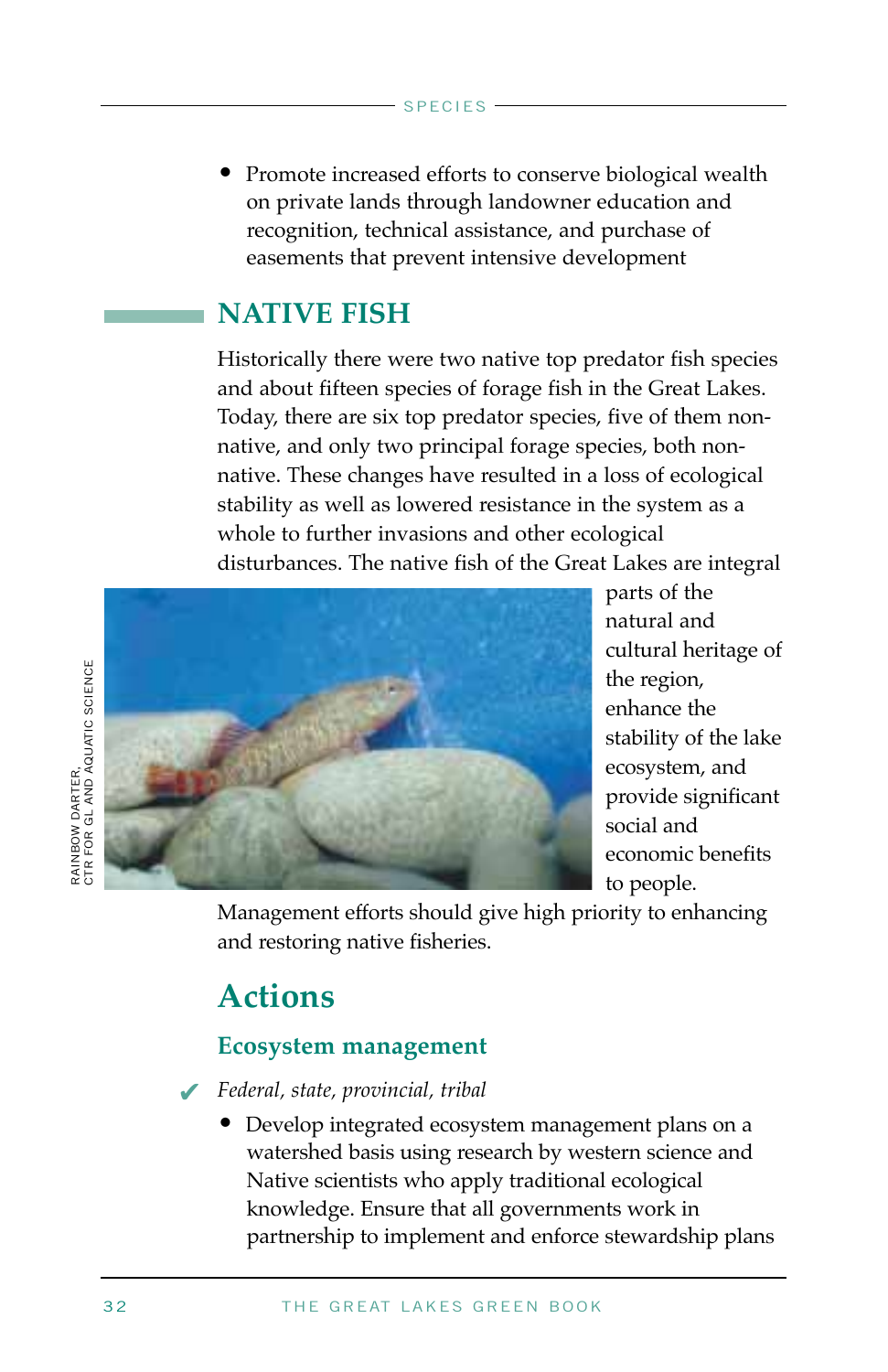- Assure that First Nations and Tribes are part of the approval, management and enforcement process for fishery management in their traditional territories
- Fund and implement restoration plans and programs for native fish species and aquatic communities, particularly species such as lake herring, deepwater ciscoes, deepwater sculpin and other native fish that currently receive less attention or are at risk. Increase efforts to assess the lake-wide distribution and population status of native species whose status is uncertain
- Use current State of the Lakes Ecosystem Conference objectives to help guide restoration of the Great Lakes fishery forage base (insects and bottom-dwelling animals)
- Increase funding for the U.S. State Wildlife Grant Program to levels commensurate with the immense need for wildlife and fishery protection and restoration

### **Stocking and harvest**  ✔

#### *Federal, state, provincial, tribal*

- Adjust stocking policies to prioritize the rehabilitation of native fish populations and to minimize negative impacts on native fish populations from stocking nonnative sport fish
- Readjust Ontario's commercial fisheries zonings to maintain fish population stability
- Reduce lake trout mortality, which is as high as 90% in most areas of the Great Lakes, by addressing sea lamprey predation, commercial gill netting, and recreational fishing practices

*For full ActionAgenda text and sources see www.glu.org*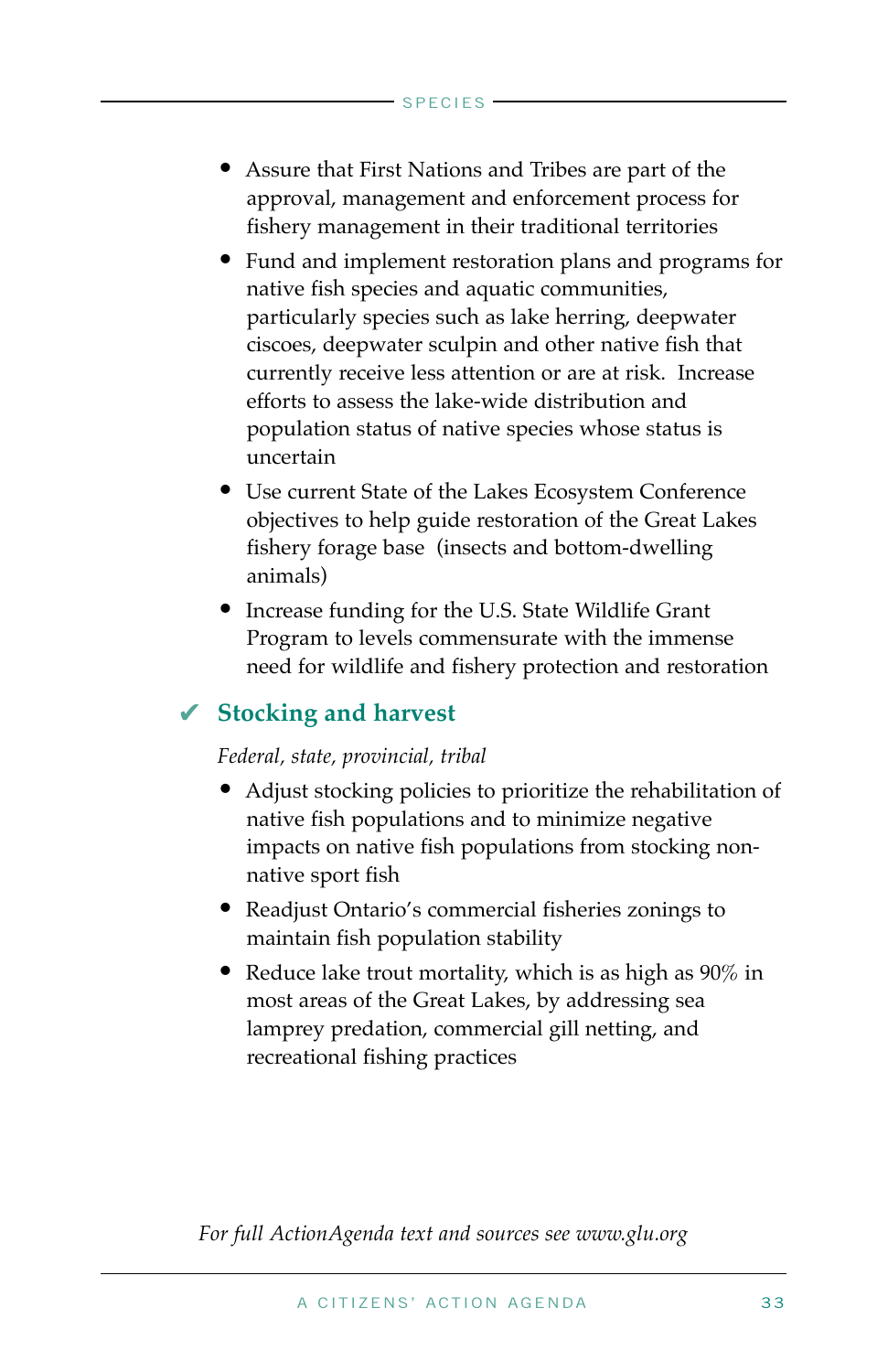

# 6 Protecting and Restoring Habitat

### **AQUATIC HABITATS**

The Great Lakes basin is defined by its rich water resources and aquatic habitats – biologically rich coastal marshes, blue-ribbon trout streams, sparkling inland lakes, and small, isolated bogs. Aquatic habitats protect the health of this vast ecosystem by improving water quality, supporting fisheries, providing wildlife habitat, preventing damage

*Mohawk people have always been water people, living by and off the St. Lawrence River. Once the Seaway pushed through, the waters became degraded, the fish disappeared. I am in a state of shock that the natural environment cannot provide us with the basics of life for us to survive on.*  **EVA JOHNSON, GREAT LAKES** 

**CITIZEN HEARINGS, MONTRÉAL 1998** 

from floods and erosion, and improving the quality of life of Great Lakes residents and visitors.

The best estimates to date show that approximately two-thirds of the Great Lake basin's original wetlands have been lost, thousands of miles of river are impaired, and hundreds of miles of shoreline have been degraded. Immediate action is necessary to protect and restore the quality and quantity of aquatic habitats.

## **Actions**

### **Policy and regulations** ✔

### *Federal, state, provincial*

• Amend existing wetland regulatory frameworks to ensure that all wetlands are protected, including isolated wetlands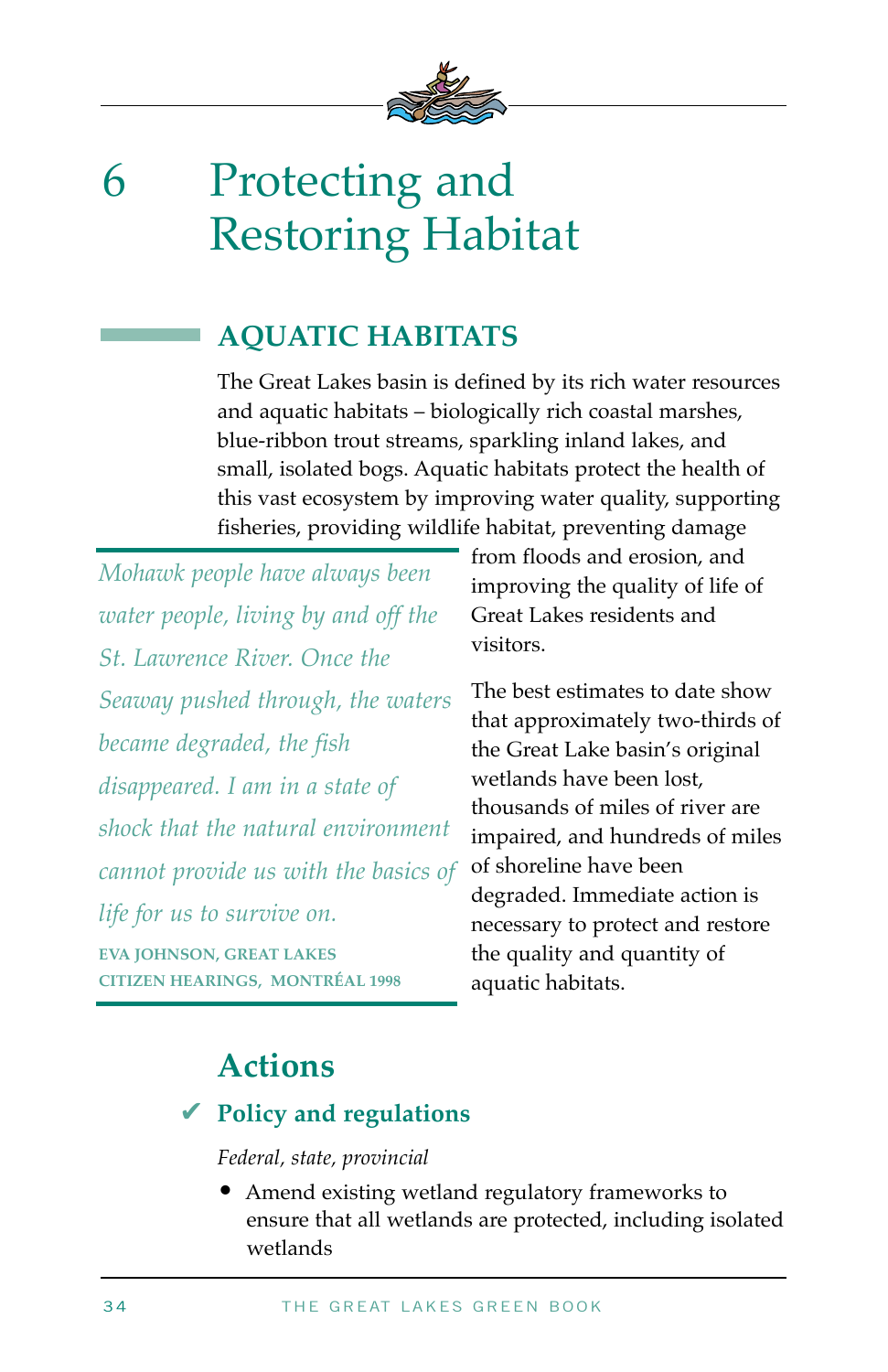• Oppose any weakening in the basic protections of the U.S. Clean Water Act, including proposed changes that would negatively affect headwater streams

#### *State, provincial, regional, municipal*

• Establish development setbacks and vegetated buffers sufficient to protect water quality and habitat from new development around all wetlands, lakes, rivers, streams,



and Great Lakes shorelines

• Regulate storm water discharges to ensure that quality, quantity, and the hydrological cycle of receiving waters are not degraded

### **Restoration** ✔

#### *All levels of government*

- Increase the net wetland acreage in the Great Lakes basin by 1 million acres by the year 2025
- Restore natural hydrologic functioning by remediating unnatural runoff rates, removing dams where appropriate, managing locks and dams to restore natural water level fluctuations, removing groins and seawalls where possible, and softening hardened shorelines

### **Research** ✔

#### *All levels of government*

• Identify priority areas for protection and restoration that will provide maximum benefits to the ecosystem, using, for example, the Nature Conservancy's "ecoregional" priority protection areas, the State of the Lakes Ecosystem Conference's "Biodiversity Investment Areas," various basin interconnected habitat initiatives (see page 41), and Indigenous community initiatives to determine priorities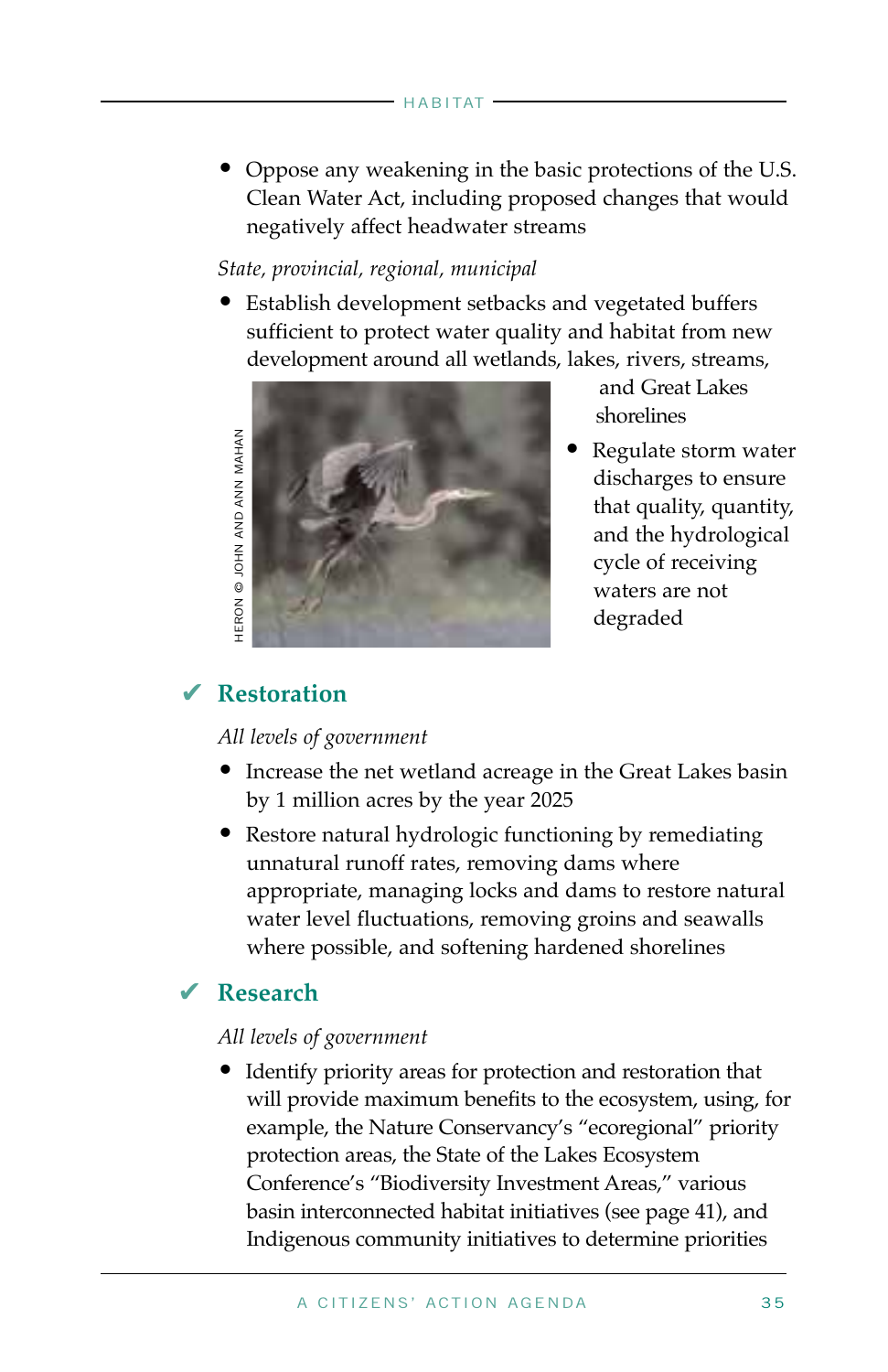• Identify improved methods of assessing the economic values of intact ecological systems

### **Education** ✔

#### *All levels of government*

- Provide educational materials to developers and property owners explaining the value of aquatic resources in developments, ways to minimize impacts to those resources during development, and economic benefits of maintaining and featuring those resources
- Educate the general public about aquatic habitats in the Great Lakes Basin and encourage them to support protection and restoration efforts

### **FOREST HABITATS**

Great Lakes basin forests play a special role in maintaining water quality as well as harboring much of the basin's biological diversity. Forests also play an important cultural and social role for human communities, supporting recreation, tourism, lumbering, and subsistence living. A century of regional industrialization and expanded land use has brought the forest to a point of crisis, with the last two decades drastically altering forest structure and species composition. The timber industry has been the cause of the most dramatic changes, with additional fragmentation caused by roads, utility corridors, and urban sprawl. The forests of Michigan, Wisconsin, Minnesota, Ontario and Québec are especially at risk.

### **Actions**

### **Public lands** ✔

#### *Federal, state, provincial, tribal*

• End commercial logging in U.S. National Forests by passing the National Forest Protection and Restoration Act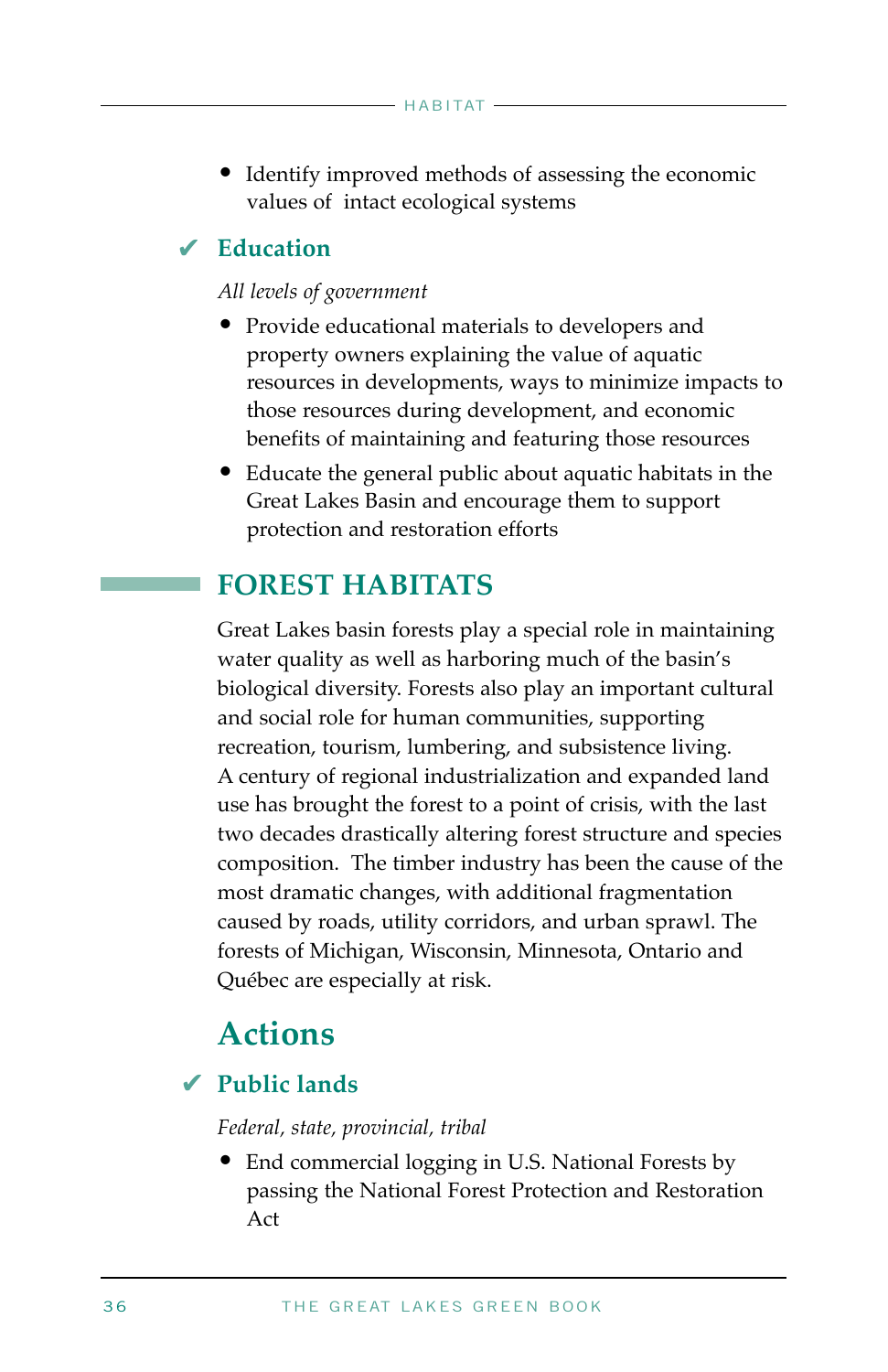- Identify high-conservation-value forests, endangered forests, and wildlife corridors and exclude them from industrial forest use. Ensure that all land-use planning maintains conservation values
- Review and reform forest management regulations for public lands to ensure public participation, community



benefits, and forest health. In Ontario an independent tribunal should publicly review the Class Environmental Assessment Approval

• Halt the introduction of invasive plant species and

pathogens, and control existing terrestrial invaders

- Regulate and enforce limits on "all terrain vehicle" use. Limit ATVs to designated trails
- Severely limit the use of clear-cutting. Ensure timbercutting levels are set substantially below the long-term sustainable yield of the forest. Omit inaccessible and inoperable areas, sensitive sites and protected areas from areas used to calculate annual allowable cut
- Ban the use of large-scale pesticide applications and severely restrict the use of pesticides in public forests.
- Maintain roadless areas as roadless, fund road decommissioning and monitor the effects of road decommissioning on the ecosystem
- Assess the efficacy of forest protection and restoration measures including best management practices, fisheries habitat projects, and road closures
- For provincial lands, strengthen the public role in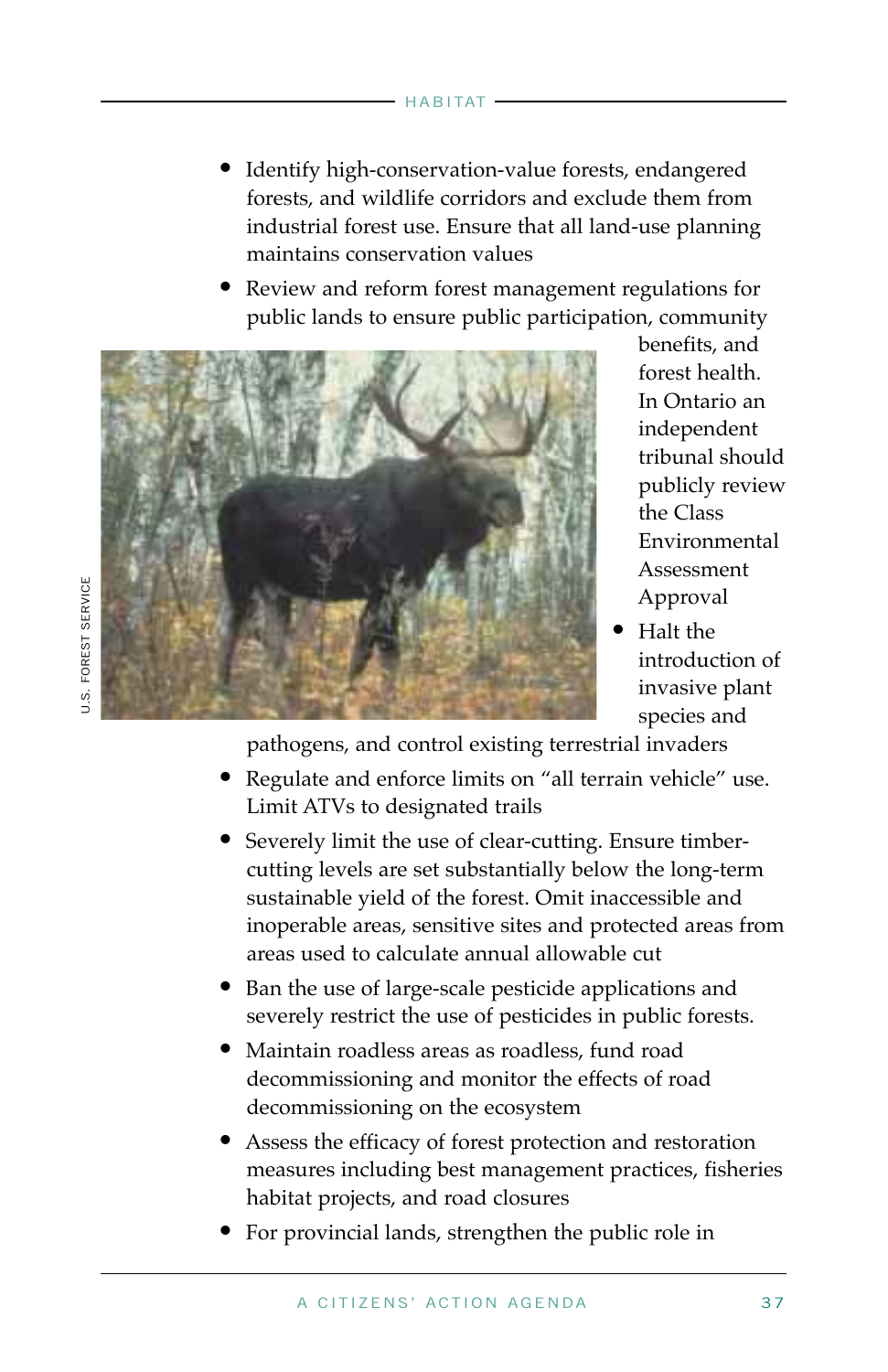decision-making around timber sales, public access, and other resource issues. In the United States, maintain and strengthen public participation rights under the National Environmental Policy Act, Endangered Species Act, and other environmental laws

• Ensure that First Nations and Tribes are part of the approval, management and enforcement processes for forest plans and activities in their traditional territories

### **Jobs and economy** ✔

#### *Federal, state, provincial, tribal*

- Create community funds to assist communities dependent on nonsustainable forestry in diversifying their economies. Emphasize profitable and sustainable private land stewardship, and low-impact recreation
- Research valuation of non-market and subsistence forest  $11S<sub>P</sub>$

### **Old growth and critical habitat protection** ✔

#### *Federal, state, provincial, tribal*

- Complete work to protect representative old growth forests in Ontario, Québec and Great Lakes states
- Link intact forest areas with connecting corridors
- Implement management practices to retain the characteristics of older-aged forest stands across the managed forest

### **SPRAWL**

Sprawl occurs when urban development consumes land at a faster rate than the rate of population growth, resulting in more urban land being used per person and the loss of natural areas and farmlands. The Great Lakes Basin is among the most heavily urbanized ecosystems in North America. Since the end of World War II, sprawl has been the defining characteristic of urban development.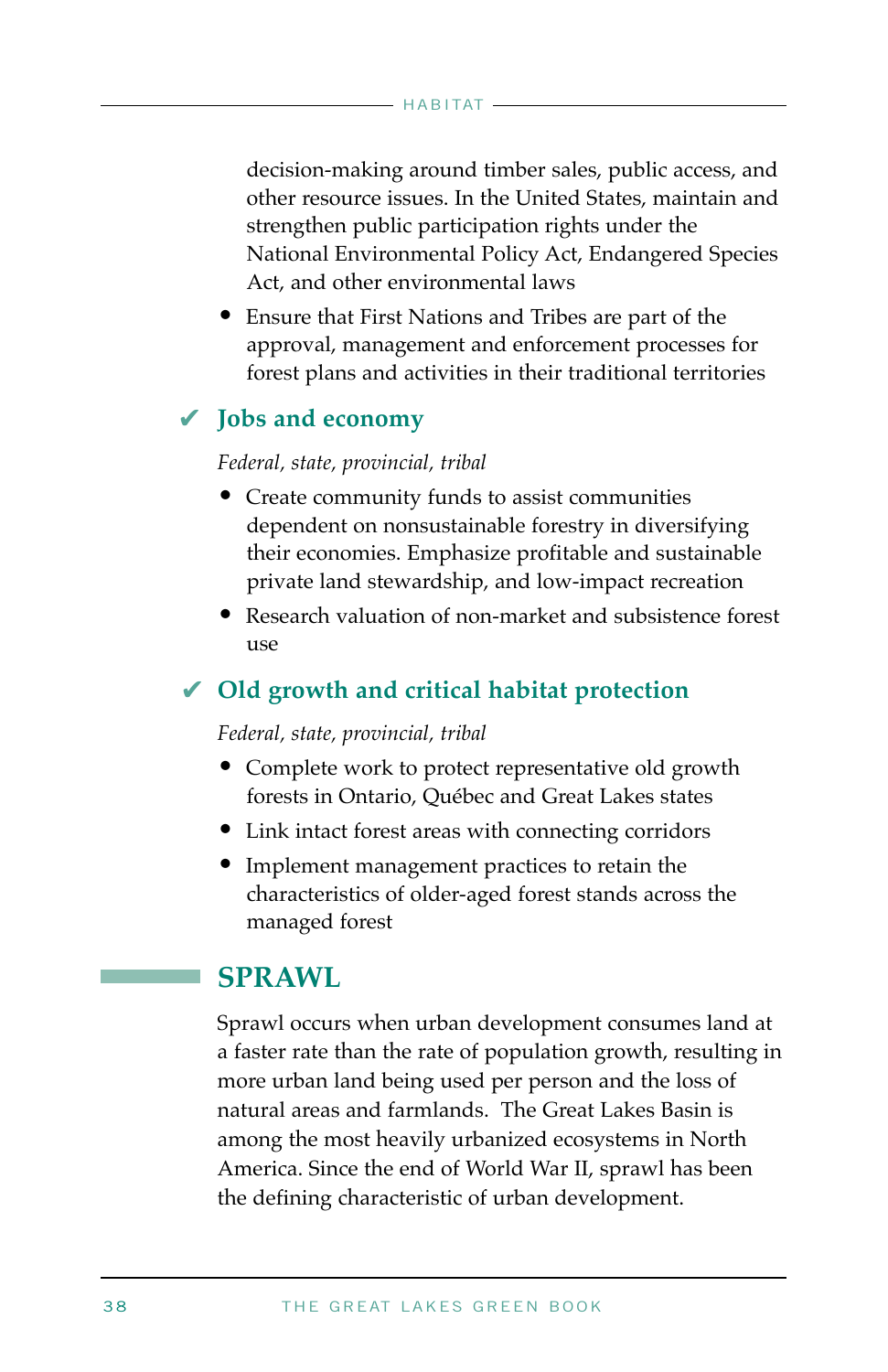We need to use land and re-use buildings within existing urban boundaries to meet population growth needs. The solution to sprawl is integrating ecosystem-based land-use planning and sound transportation planning with the overall goal of limiting the footprint of urban development on natural and agricultural lands.

### **Actions**

#### *All levels of government*

- Improve state/provincial land-use planning legislation to require urban growth boundaries with fixed twentyto thirty-year terms, urban intensification through urban infill, and brown-and greyfield redevelopment. Existing urban natural areas should be protected as core areas for an expanded network of restored or recreated habitats in urban areas
- Make no investments in major new roadways or road expansions for ten years, or until each state/province completes a comprehensive smart-growth strategy, including a smart transportation network with a high priority on public transit

#### *State, provincial, municipal*

- Ensure that each Great Lakes state and province develops a package of financial anti-sprawl incentives sufficiently attractive to be taken up by municipalities, the development industry and individuals
- Direct major public investment in infrastructure and economic growth to existing urban areas
- Land use, tax, and insurance policies should support rural agricultural communities to remain in farming rather than be developed
- Assess land not in agricultural production for its usefulness as corridors for wildlife. Develop and implement a strategy to protect and enhance these corridors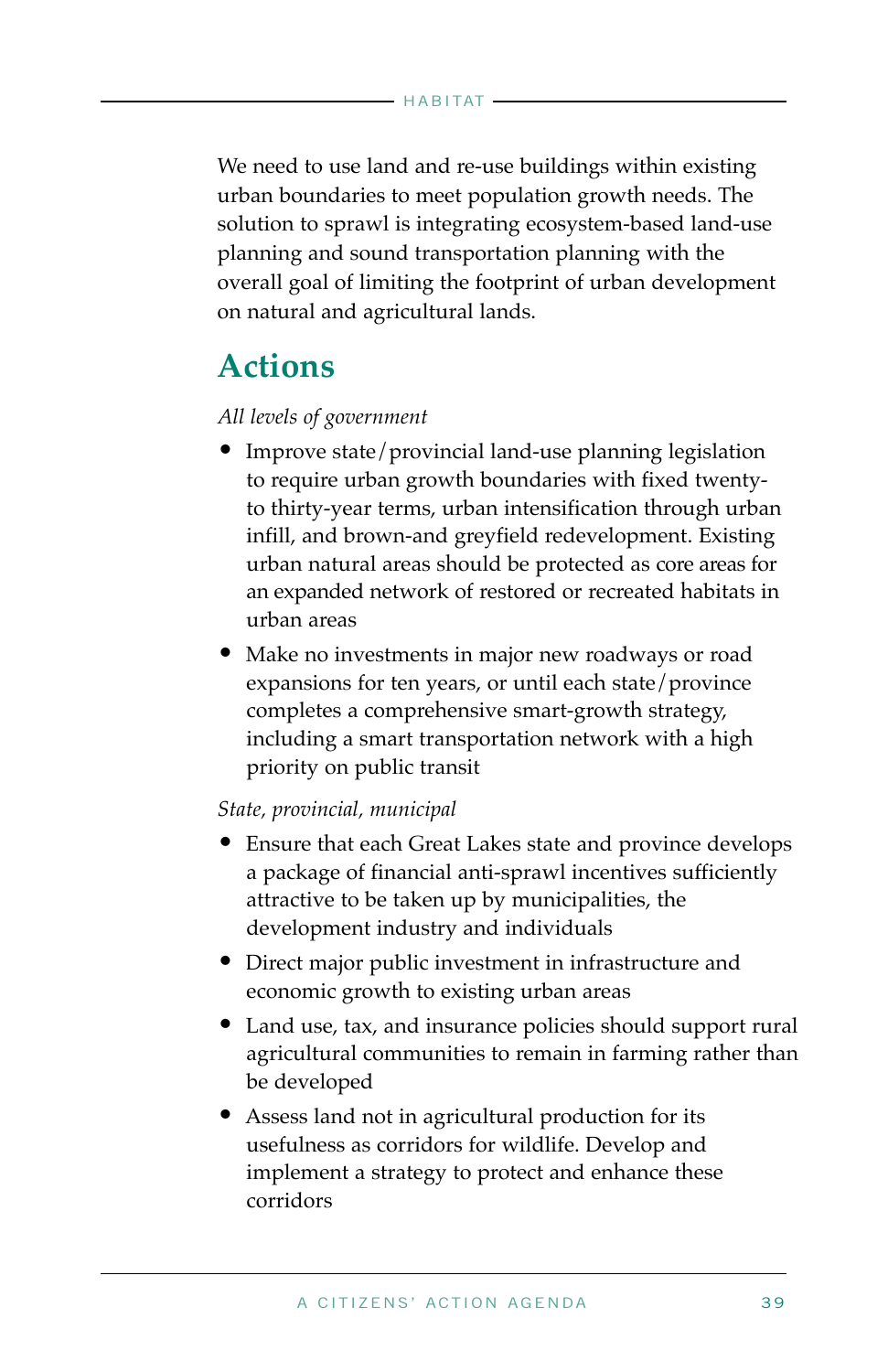### **HABITATS IN URBAN AREAS**

Great Lakes basin urban centers owe much of their vitality to their proximity to water. Unfortunately, this water often has a legacy of contaminated sediments, altered shorelines, and unnecessary destruction of habitat. The reversal of the flow of the Chicago River, the many urban Areas of Concern, and the continued hardening of the Great Lakes shorelines illustrate the challenges facing ecological restoration in urban settings. Despite these challenges, portions of Great Lakes urban areas still function as habitat strongholds, and many more have potential for restoration and redevelopment into viable Great Lakes habitats.

### **Actions**

### **Urban shoreline management** ✔

#### *Federal*

- Ensure full financial support for the Great Lakes Coastal GAP analysis project, which will gather critical information on the distribution of Great Lakes nearshore habitats
- Reform U.S. Army Corps of Engineers' shoreline protection cost-benefit criteria to include substantial input from all affected communities and to account for the long-term ecological and economic effects of habitat disturbance and shoreline hardening

### **Interjurisdictional coordination**  ✔

#### *Federal, state, provincial, municipal*

- Provide agency support for community-led restoration planning initiatives for local resources on the model of initiatives such as Chicago Wilderness, a coalition of agencies, academic institutions and grassroots groups ensuring that municipal planning in Wisconsin, Illinois and Indiana incorporates habitat protection and restoration
- Expand U.S. EPA's American Heritage Rivers initiative and other programs that support local input on waterway planning and management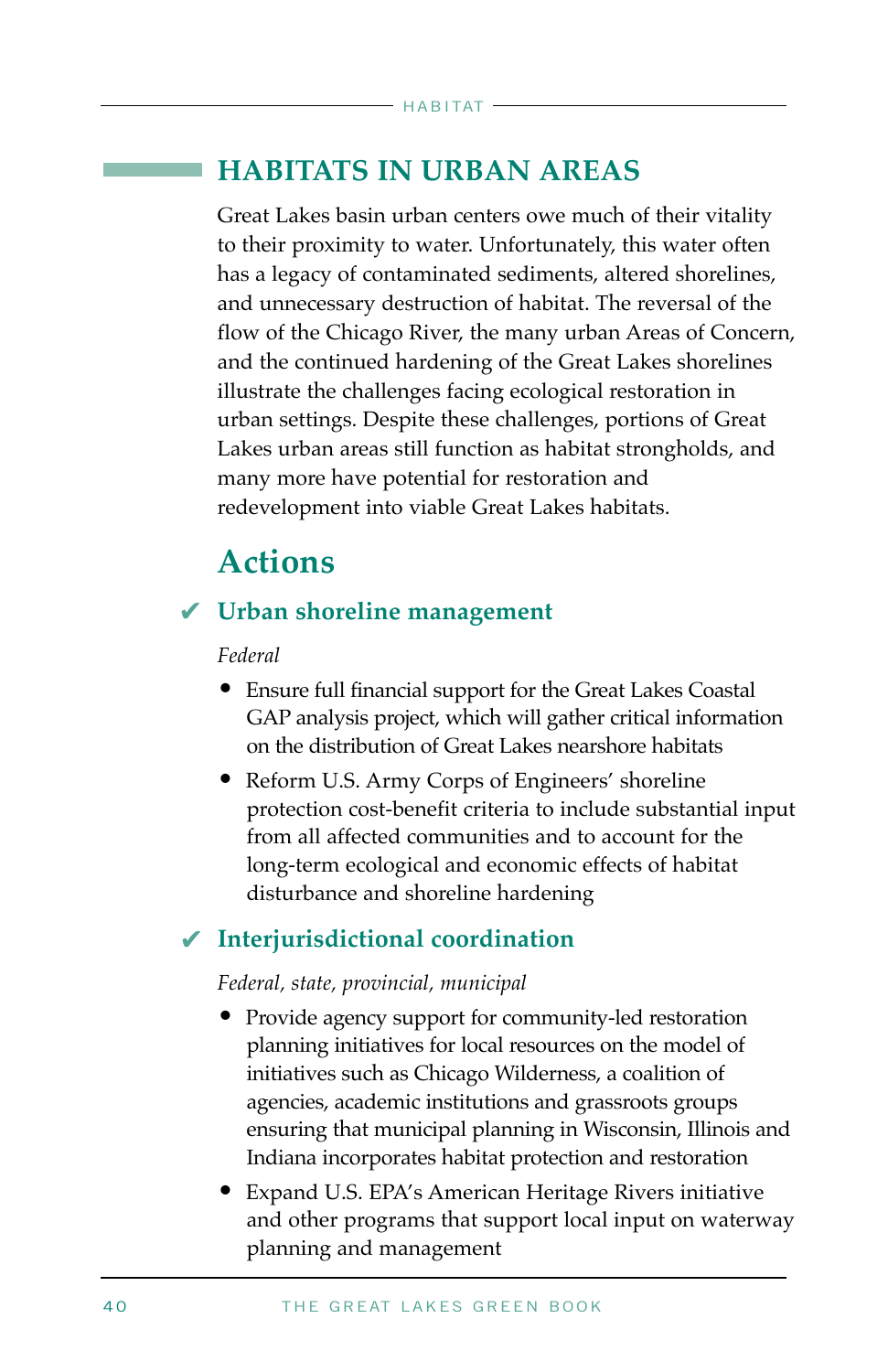- Expand the U.S. Fish and Wildlife Service's Urban Conservation Treaty for Migratory Birds program to include more Great Lakes cities and increase habitat restoration and public involvement activities
- Support urban forestry programs such as Chicago's Treekeepers and Toronto's Backyard Tree Planting Program

### **Remedial Action Plans**  ✔

#### *Federal*

• Build on models like the U.S. Great Lakes Legacy Act to provide long-term federal funding for habitat-related improvement actions in Great Lakes Areas of Concern and St. Lawrence River Zones d'Intervention Prioritaire

#### *State, provincial, municipal*

• Arrange for long-term support for Public Advisory Committees or other community Remedial Action Plan networks to continue habitat recovery projects after cleanup has occurred

### **INTERCONNECTING HABITATS**

Conservation initiatives must work at a geographic scale large enough to address the habitat needs of all native flora and fauna, including wide-ranging species such as large carnivores. There is an emerging scientific basis for defining the required spatial scale for long-term conservation and restoration efforts. In the context of global climate change, it is particularly important to maintain north-south connectivity for wildlife across the Great Lakes – St Lawrence River barrier. Both public and private lands have an important role to play. While public land typically encompasses the largest remaining patches of natural habitat, private land accounts for the majority of the land base.

There are at least eight major landscape conservationconnectivity initiatives in the Great Lakes basin, including the Algonquin to Adirondacks (involving Ontario and New York), Heart of the Continent (Michigan, Wisconsin,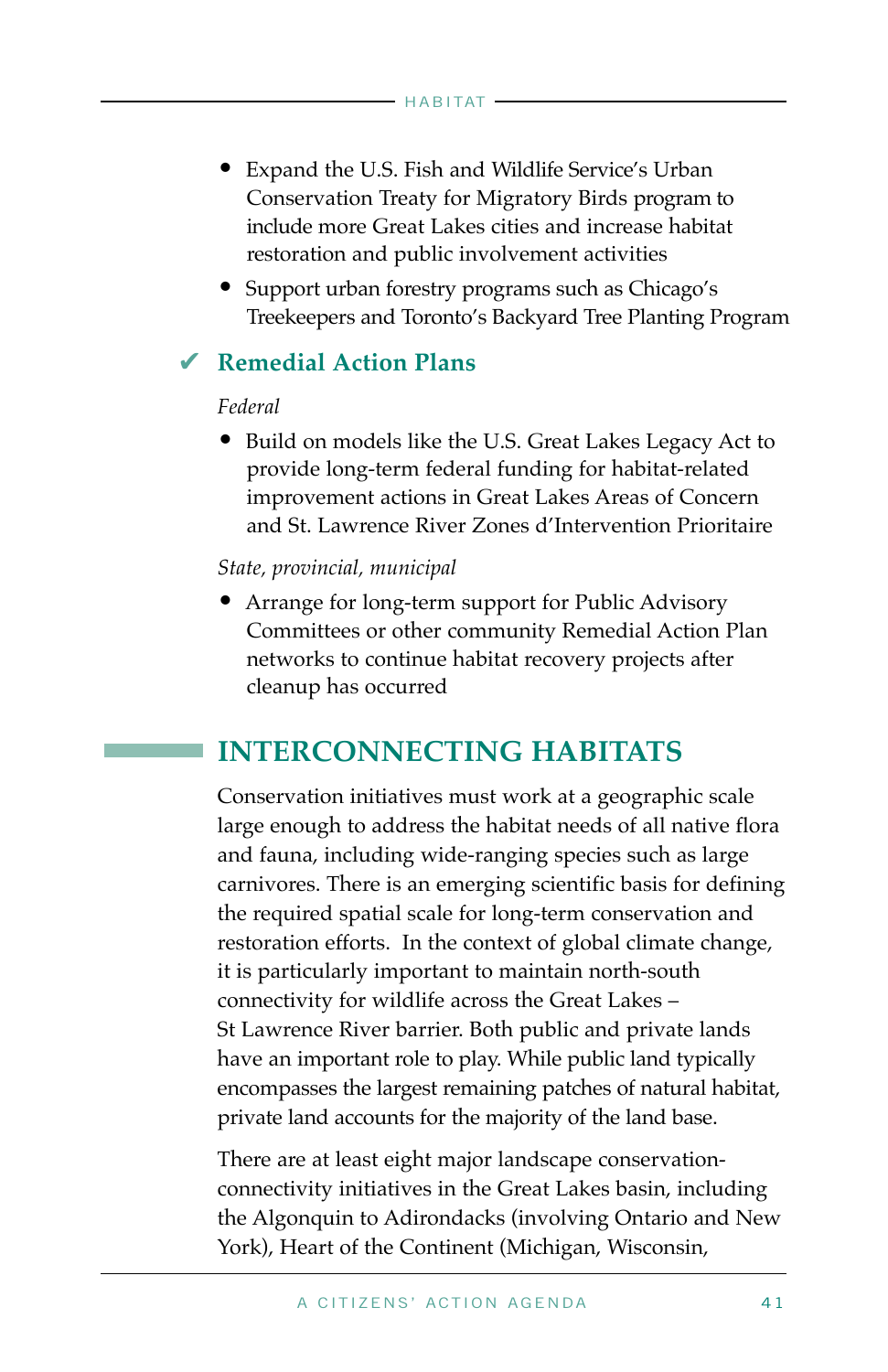Ontario, and Manitoba) and the Great Lakes Heritage Coast (Ontario) projects.

### **Actions**

#### *Federal, provincial, state, tribal*

• Systematically review all existing and previous (discontinued) incentive and funding support programs for private land stewardship to determine which government interventions should be continued, discontinued, reinstated, created, or modified. NGOs, private land owners and other stakeholders must actively participate in such reviews

#### *All levels of government and private funding community*

• Develop strategies to sustain adequate long-term funding to landscape conservation initiatives. Individual funding needs are outlined in the profiles of each initiative in the full *Citizen's Action Agenda*.

#### *State, provincial, municipal*

- Provide adequate resources to ensure the proper identification of significant wetlands, woodlands, valleylands, fish and wildlife habitats and areas of natural and scientific interest, for the purposes of local and regional land use planning
- In Ontario revise the Planning Act to ensure that municipal land use decisions are bound by provincial policy and prohibit development in wetlands on the Canadian Shield south of the 45th parallel

*The economic value of water coming off national forest land is much higher than the value of board feet of lumber that could be harvested from that land.* 

MICHAEL DOMBECK, FORMER CHIEF OF THE U.S. FOREST SERVICE, JUNE 2002

*For full Action Agenda text and sources see www.glu.org*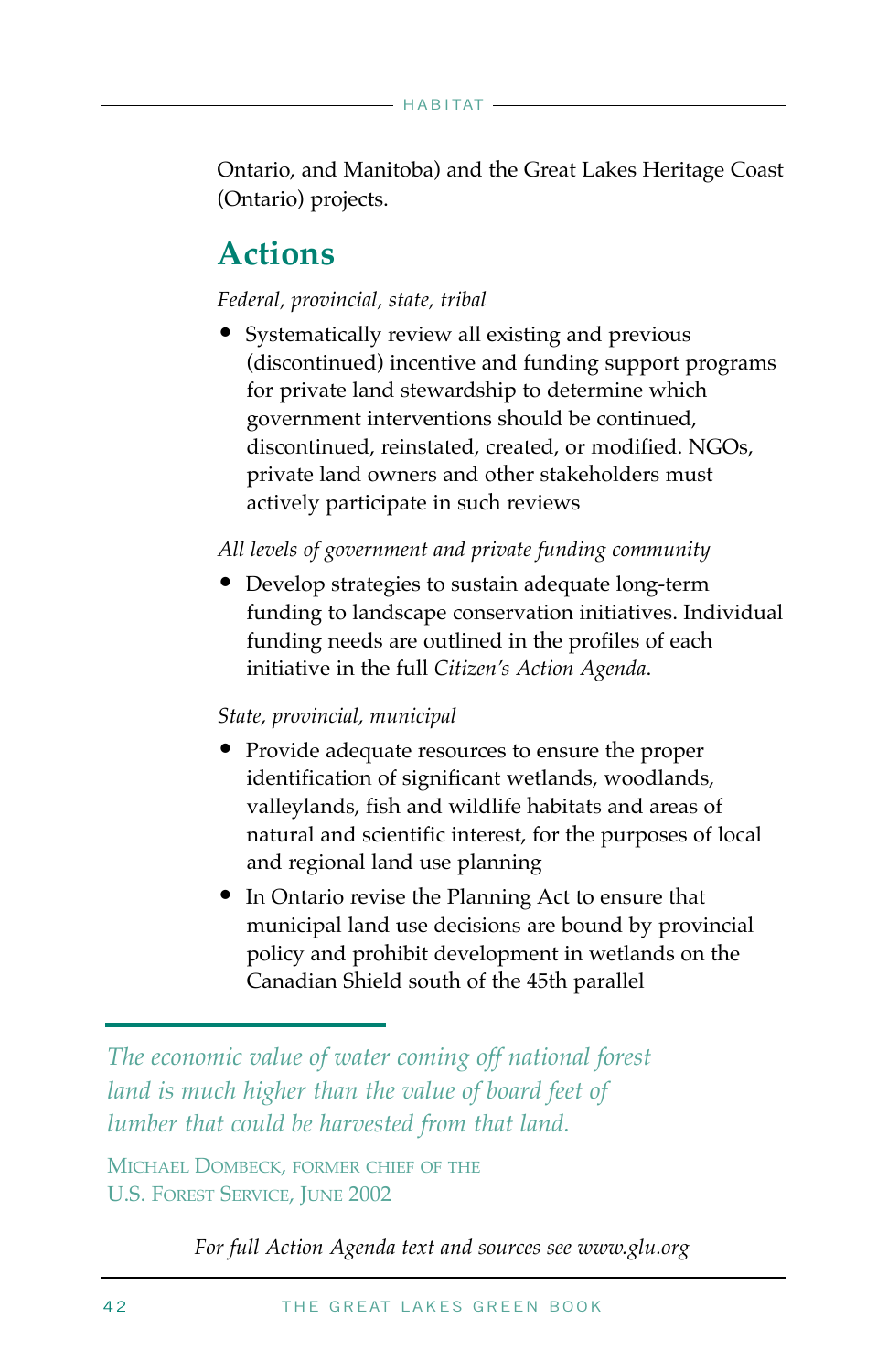

## 7 Water and Air Quality Standards

The Canada Water Act (1970), U.S. Clean Water Act (1972), the U.S. – Canada Great Lakes Water Quality Agreement (1972) and the banning of PCBs, DDT, and other pollutants all had profoundly positive effects on the Great Lakes. For

*Minnesota has 743 lakes with fish consumption advisories due to mercury pollution. That is 94 percent of the lakes tested.*  **DIANA MCKEOWN, GREAT LAKES CITIZEN HEARINGS, DULUTH, 1998** 

example, levels of DDT in Great Lakes fish fell by more than 90 percent from the late 1960s to the 1990s, while phosphorus levels in Lake Erie declined by nearly the same percentage in the 1970s alone. As levels of bioaccumulative chemicals declined, populations of wildlife sensitive to them recovered.

But these laws require constant monitoring, enforcement, upgrading of standards and expansion to other substances for permit limits to work the way they were supposed to – to yield us fishable and swimmable Great Lakes waters.

### **Actions**

### **International Agreements** ✔

#### *Federal, state, provincial*

- Fulfill the zero discharge commitments of the Great Lakes Water Quality Agreement for releases of persistent toxic substances. Add radionuclides like tritium and carbon-14 to the list of persistent toxic substances
- The U.S. should ratify and both countries implement the phase out timelines set out by the 2001 Stockholm Convention for twelve persistent organic pollutants (POPs)
- Fulfill requirements for reductions in transboundary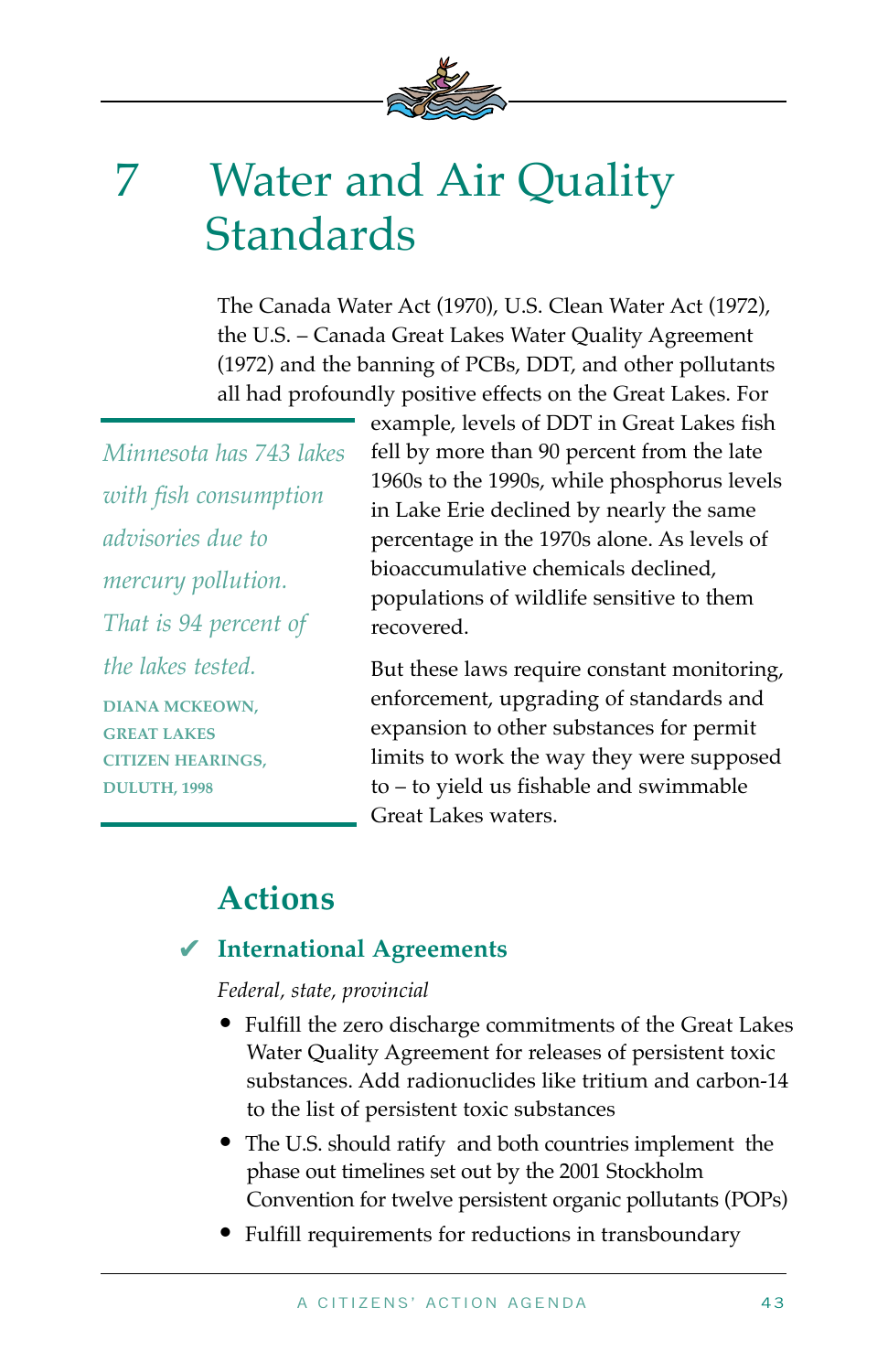pollutants such as sulphur dioxide, ozone and fine particles under the U.S.-Canada Air Quality Agreement

• The U.S. should adopt the Kyoto Protocol and both countries take actions to meet and exceed the specific goals

### **Toxic releases** ✔

#### *Federal, state, provincial*

• Develop and implement timetables for phasing out uses and releases of persistent toxic substances including



highly toxic metals such as mercury, and radionuclides such as tritium and carbon-14. For mercury, mandate a phaseout of human-caused sources by 2020, and a reduction of those sources by 90 percent by 2010

- Strengthen the Clean Air Act to include mandatory caps on all (old and new) coal-fired power plant emissions of carbon dioxide, sulphur dioxide, nitrogen oxides and mercury (see Section 3)
- Revise industry toxic reporting requirements to include "use" as well as "release" of toxic substances, to lower reporting thresholds for highly toxic micro-pollutants, and to include facilities not currently required to report

### **Standards**  ✔

#### *Federal, state, provincial, tribal*

• Revise water and air quality standards to protect the most vulnerable, and to account for the cumulative and synergistic impacts of toxics in the environment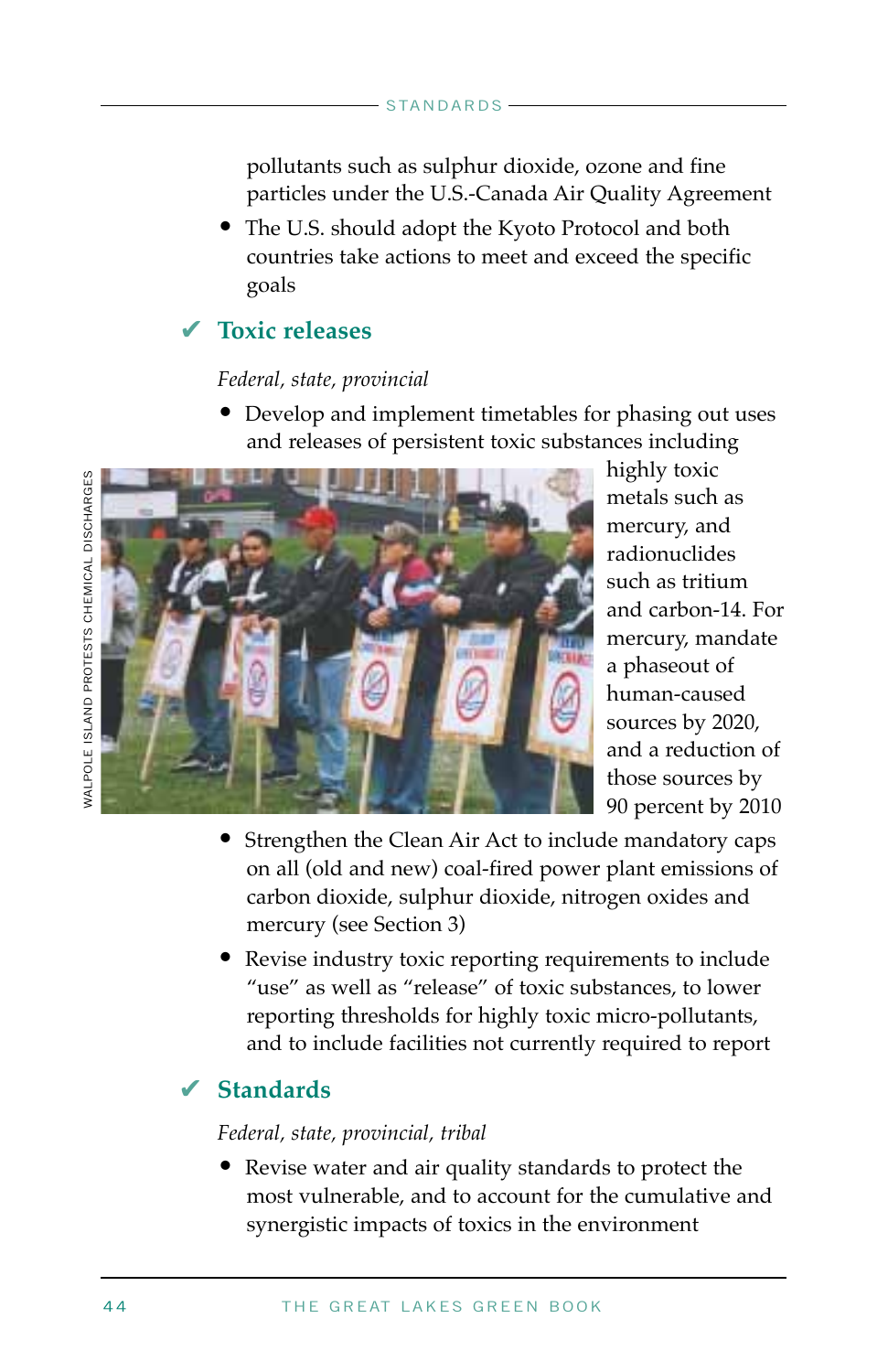• Adopt strong, consistent sediment and groundwater quality standards that will prevent future contamination and protect fish, wildlife and people from the



bioaccumulation of contaminants, including radionuclides

• Amend new substance permitting laws to use the precautionary principle and reverse onus (the

proponent must prove a substance is not harmful) as the basis for decision making

• Adopt air emission standards to protect lakes and streams from air pollution that falls into water

### **Monitoring and oversight** ✔

#### *Federal, state, provincial*

- Increase funding for monitoring toxic substances in the ecosystem and maintain monitoring programs over the long term for trends analysis
- Ensure that the Clean Water Act protects all waters of the United States as originally mandated, including isolated wetlands, headwater streams and groundwater.

### **Sewage treatment** ✔

In many Great Lakes communities, sanitary sewer overflows and combined sewer overflows are a common occurrence, causing a danger to public health not only from bacteria exposure, but also from industrial and household chemicals that are released to public sewer systems. Provinces and states require municipalities to monitor and reduce the frequency at which sewer overflows occur, leaving municipalities to find the necessary funding for costly changes to wastewater treatment infrastructure.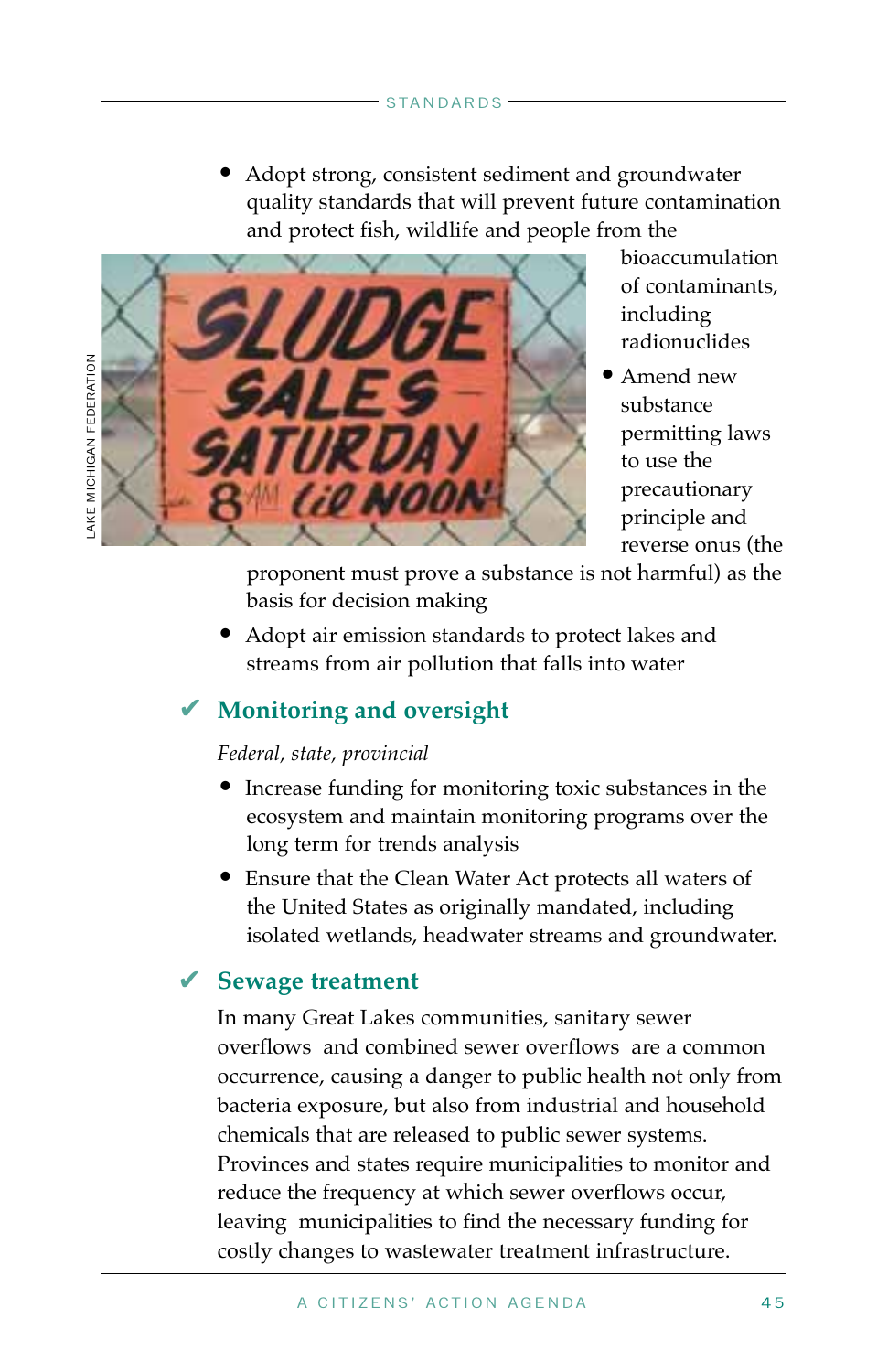#### *Federal, provincial, state*

- Increase funding to municipalities to eliminate untreated sewage overflows into Great Lakes waters by 2010
- Increase public outreach on the linkages between storm events, combined and sanitary sewer overflows and beach closings including mandatory notification of daily bacteria counts in all sewer overflow areas. Use prediction models to determine beach closures
- Create incentives for land use decisions that minimize storm water runoff, and impose disincentives for land uses that increase storm water runoff

#### *Municipal*

- Make proper maintenance of septic systems mandatory. Require property owners to obtain a septic system compliance certificate before property is sold
- Revise sewer use regulations on the principle that industries should treat their wastes on site, not through municipal sewage treatment plants which are not equipped to deal with many industrial wastes
- Develop consistent health-protective standards to limit land applications of sewage sludge

PRINCIPLE 15 OF THE RIO DECLARATION, UN CONFERENCE ON ENVIRONMENT AND DEVELOPMENT, 1992

*For full Action Agenda text and sources see www.glu.org*

*In order to protect the environment, the precautionary approach shall be widely applied by States according to their capabilities. Where there are threats of serious or irreversible damage, lack of full scientific certainty shall not be used as a reason for postponing cost-effective measures to prevent environmental degradation.*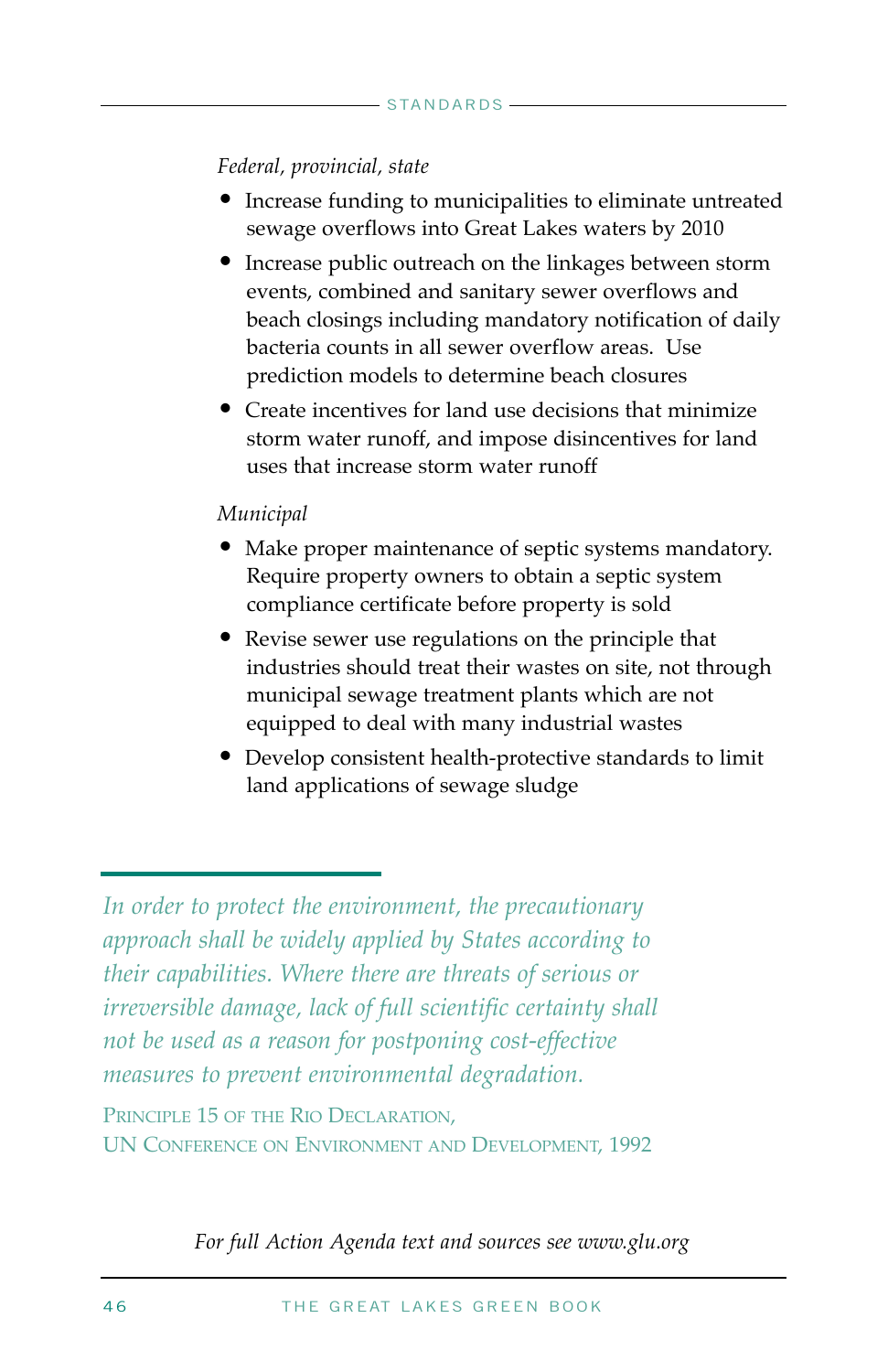

### About the Writers

**The Canadian Auto Workers** is the largest private sector union in Canada, with a quarter of a million members working in most sectors of the economy. The CAW works to improve the core workplace issues of its members but increasingly bargains also in terms of their needs as members of families, communities, and the broader society. Accordingly, CAW has made environmental issues a bargaining priority and has made it mandatory for each local union to have an environment committee.

**The Canadian Environmental Law Association** is a non-profit, public interest organization established in 1970 to use existing laws to protect the environment and to advocate environmental law reforms. It is also a free legal advisory clinic for the public, and will act at hearings and in courts on behalf of citizens or citizens' groups who are otherwise unable to afford legal assistance.

**The Canadian Parks and Wilderness Society** is Canada's grassroots voice for wilderness. Founded in 1963, they have helped protect over 40 million hectares of Canada's most treasured wild places. CPAWS has eleven chapters and 20,000 active members across Canada.

**Citizens for Renewable Energy** is dedicated to accelerating the introduction and use of clean, renewable energy, thereby speeding up the phase-out of polluting fossil and nuclear energy production.

**Clean Wisconsin** is dedicated to protecting the environment and preserving the quality of life in Wisconsin through the enactment of progressive public policies, the enforcement of laws and the active participation of people.

**Environmental Advocates of New York** is the voice of New York State's environmental community —devoted to the protection of our magnificent state's wildlife, land and people. Environment Hamilton is a not-for-profit organization whose central mandate is to facilitate community environmental capacity building in the City of Hamilton. This mandate includes helping citizens to monitor the health of local ecosystems like Hamilton Harbour and its tributaries, and to take action to protect them.

**The Federation of Ontario Naturalists** champions Ontario's woodlands, wetlands and wildlife through research, education, and conservation action, and preserves essential habitat through its own system of nature reserves. FON is a charitable organization representing 25,000 members and supporters and 125 member groups across Ontario.

**Great Lakes United** is an international coalition of U.S., Canadian, and First Nations and tribal environmental, sport, union, and community groups dedicated to protecting and restoring the Great Lakes–St. Lawrence River ecosystem.

**The Lake Michigan Federation**, the oldest citizens' Great Lakes organization in North America, works to restore fish and wildlife habitat, conserve land and water, and eliminate toxics in the watershed of America's largest lake through education, research, law, science, economics, and strategic partnerships.

**The Michigan Environmental Council** provides a collective voice for the environment at the local, state and federal levels. Working with member groups and their collective membership of nearly 200,000 residents, MEC addresses the primary assaults on Michigan's environment, promotes alternatives to urban blight and suburban sprawl, advocates for a